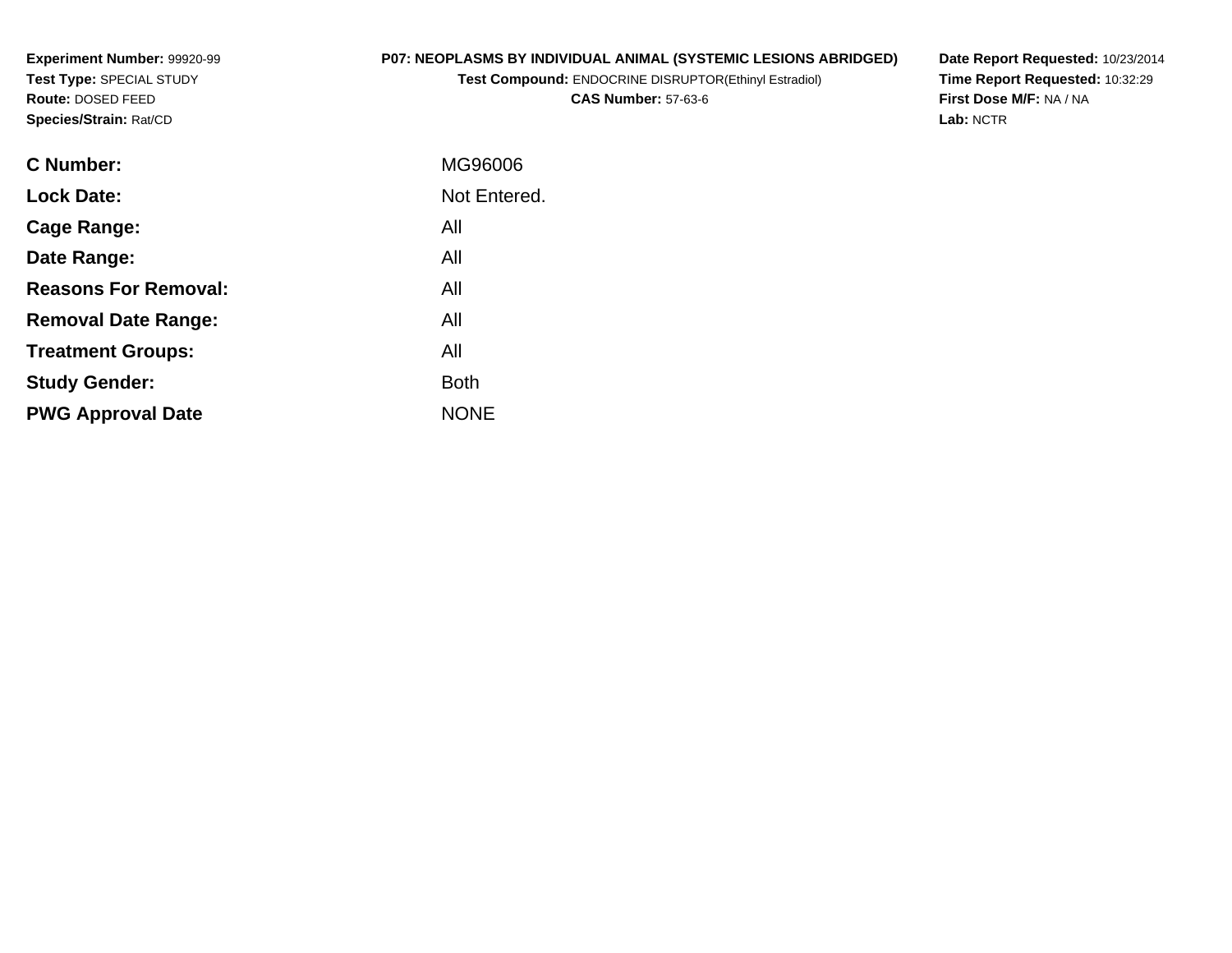#### **Experiment Number:** 99920-99**Test Type:** SPECIAL STUDY**Route:** DOSED FEED **Species/Strain:** Rat/CD**P07: NEOPLASMS BY INDIVIDUAL ANIMAL (SYSTEMIC LESIONS ABRIDGED)Test Compound:** ENDOCRINE DISRUPTOR(Ethinyl Estradiol)**CAS Number:** 57-63-6**Date Report Requested:** 10/23/2014**Time Report Requested:** 10:32:29**First Dose M/F:** NA / NA**Lab:** NCTRDAY ON TEST *0 10 10 10 10 10 10 10 10 10 10 10 10 10 10 10 10 10 10 10 10 10 10 10 10 1*

| <b>CD Rat Male</b><br><b>CONTROL</b><br>F0                     |                  | $\overline{ }$<br>$\boldsymbol{4}$<br>$\pmb{\theta}$ | $\overline{ }$<br>$\boldsymbol{4}$<br>$\pmb{\theta}$                | $\overline{ }$<br>$\boldsymbol{4}$<br>$\pmb{\theta}$       | $\mathbf{I}$<br>$\boldsymbol{4}$<br>$\pmb{\theta}$ | $\mathbf{I}$<br>$\boldsymbol{4}$<br>$\pmb{\theta}$ | $\overline{1}$<br>$\frac{4}{8}$            | $\overline{ }$<br>$\frac{4}{8}$            | $\overline{ }$<br>$\boldsymbol{4}$<br>$\pmb{8}$             | $\mathbf{I}$<br>$\boldsymbol{4}$<br>$\pmb{8}$ | $\overline{ }$<br>$\boldsymbol{4}$<br>$\boldsymbol{\delta}$ | $\overline{ }$<br>$\boldsymbol{\beta}$<br>9 | $\mathbf{I}$<br>$\boldsymbol{4}$<br>9 | $\overline{ }$<br>$\boldsymbol{4}$<br>9               | $\boldsymbol{4}$<br>9              | $\mathbf{I}$<br>$\boldsymbol{4}$<br>9                       | $\mathbf{I}$<br>$\sqrt{5}$<br>$\pmb{\theta}$ | $\overline{ }$<br>$\overline{5}$<br>$\boldsymbol{\theta}$  | $\mathbf{I}$<br>$\sqrt{5}$<br>$\pmb{\theta}$ | $\overline{ }$<br>$\sqrt{5}$<br>$\pmb{\theta}$ | $\mathbf{I}$<br>$\sqrt{5}$<br>$\boldsymbol{\theta}$ | $\overline{ }$<br>$\sqrt{5}$<br>$\boldsymbol{\beta}$ | $\overline{ }$<br>$\mathfrak{s}$<br>$\boldsymbol{\beta}$              | $\overline{ }$<br>$\sqrt{5}$<br>$\mathfrak{z}$ | $\overline{1}$<br>$\sqrt{5}$<br>$\boldsymbol{\beta}$          | $\mathbf{I}$<br>5<br>$\boldsymbol{\beta}$ |                                      |
|----------------------------------------------------------------|------------------|------------------------------------------------------|---------------------------------------------------------------------|------------------------------------------------------------|----------------------------------------------------|----------------------------------------------------|--------------------------------------------|--------------------------------------------|-------------------------------------------------------------|-----------------------------------------------|-------------------------------------------------------------|---------------------------------------------|---------------------------------------|-------------------------------------------------------|------------------------------------|-------------------------------------------------------------|----------------------------------------------|------------------------------------------------------------|----------------------------------------------|------------------------------------------------|-----------------------------------------------------|------------------------------------------------------|-----------------------------------------------------------------------|------------------------------------------------|---------------------------------------------------------------|-------------------------------------------|--------------------------------------|
|                                                                | <b>ANIMAL ID</b> | 0<br>$\pmb{0}$<br>$\,0\,$<br>$\sqrt{3}$<br>8         | $\mathbf 0$<br>$\,0\,$<br>$\,0\,$<br>$\ensuremath{\mathsf{3}}$<br>9 | $\mathbf 0$<br>$\mathbf 0$<br>$\mathbf 0$<br>4<br>$\Omega$ | $\Omega$<br>$\mathbf 0$<br>$\mathbf 0$<br>4        | 0<br>0<br>$\pmb{0}$<br>4<br>$\mathcal{P}$          | 0<br>0<br>$\pmb{0}$<br>$\overline{7}$<br>8 | 0<br>0<br>$\pmb{0}$<br>$\overline{7}$<br>9 | $\mathbf 0$<br>$\pmb{0}$<br>$\pmb{0}$<br>$\bf8$<br>$\Omega$ | 0<br>$\pmb{0}$<br>0<br>8                      | $\Omega$<br>$\mathbf 0$<br>$\pmb{0}$<br>$\bf 8$<br>2        | $\Omega$<br>0<br>$\mathbf 0$<br>9<br>8      | $\Omega$<br>$\mathbf 0$<br>9          | $\Omega$<br>$\mathbf 0$<br>$\overline{c}$<br>$\Omega$ | 0<br>$\mathbf 0$<br>$\overline{c}$ | $\mathbf 0$<br>$\pmb{0}$<br>$\mathbf{1}$<br>$\sqrt{2}$<br>3 | $\Omega$<br>0<br>$\mathbf{1}$<br>5<br>9      | $\Omega$<br>$\mathbf 0$<br>$\overline{1}$<br>6<br>$\Omega$ | $\Omega$<br>0<br>6                           | 0<br>$\mathbf 0$<br>6<br>$\mathcal{P}$         | 0<br>0<br>$\,6\,$<br>3                              | 0<br>$\mathbf 0$<br>$\boldsymbol{9}$<br>9            | $\mathbf 0$<br>$\pmb{0}$<br>$\boldsymbol{2}$<br>$\pmb{0}$<br>$\Omega$ | $\Omega$<br>0<br>$\overline{2}$<br>0           | $\Omega$<br>$\mathbf 0$<br>$\overline{c}$<br>$\mathbf 0$<br>2 | $\Omega$<br>0<br>$\overline{c}$<br>0<br>3 | <i><b>*TOTALS</b></i>                |
| <b>Alimentary System</b>                                       |                  |                                                      |                                                                     |                                                            |                                                    |                                                    |                                            |                                            |                                                             |                                               |                                                             |                                             |                                       |                                                       |                                    |                                                             |                                              |                                                            |                                              |                                                |                                                     |                                                      |                                                                       |                                                |                                                               |                                           |                                      |
| Esophagus<br>Liver<br>Pancreas<br><b>Cardiovascular System</b> |                  |                                                      |                                                                     |                                                            |                                                    |                                                    |                                            |                                            |                                                             |                                               |                                                             | $\ddot{}$<br>$\ddot{}$                      |                                       |                                                       |                                    |                                                             |                                              |                                                            |                                              |                                                |                                                     |                                                      |                                                                       |                                                |                                                               |                                           | $\overline{1}$<br>24<br>$\mathbf{1}$ |
| <b>Blood Vessel</b><br>Heart<br><b>Endocrine System</b>        |                  |                                                      |                                                                     |                                                            |                                                    |                                                    |                                            |                                            |                                                             |                                               |                                                             | $\ddot{}$<br>$+$                            |                                       |                                                       |                                    |                                                             |                                              |                                                            |                                              |                                                |                                                     |                                                      |                                                                       |                                                |                                                               |                                           | $\mathbf{1}$<br>$\overline{1}$       |
| <b>Adrenal Cortex</b><br>Adrenal Medulla                       |                  |                                                      |                                                                     |                                                            |                                                    |                                                    |                                            |                                            |                                                             |                                               |                                                             |                                             |                                       |                                                       |                                    |                                                             |                                              |                                                            |                                              |                                                |                                                     |                                                      |                                                                       |                                                |                                                               |                                           | 24<br>23                             |
| <b>Pituitary Gland</b>                                         |                  |                                                      |                                                                     |                                                            |                                                    |                                                    |                                            |                                            |                                                             |                                               |                                                             |                                             |                                       |                                                       |                                    |                                                             |                                              |                                                            |                                              |                                                |                                                     |                                                      |                                                                       |                                                |                                                               |                                           | 24                                   |
| <b>Thyroid Gland</b><br><b>General Body System</b>             |                  |                                                      |                                                                     |                                                            |                                                    |                                                    |                                            |                                            |                                                             |                                               |                                                             |                                             |                                       |                                                       |                                    |                                                             |                                              |                                                            |                                              |                                                |                                                     |                                                      |                                                                       |                                                |                                                               |                                           | 24                                   |
| <b>NONE</b><br><b>Genital System</b>                           |                  |                                                      |                                                                     |                                                            |                                                    |                                                    |                                            |                                            |                                                             |                                               |                                                             |                                             |                                       |                                                       |                                    |                                                             |                                              |                                                            |                                              |                                                |                                                     |                                                      |                                                                       |                                                |                                                               |                                           |                                      |
| <b>Coagulating Gland</b>                                       |                  |                                                      |                                                                     |                                                            |                                                    |                                                    |                                            |                                            |                                                             |                                               |                                                             |                                             |                                       |                                                       |                                    |                                                             |                                              |                                                            |                                              |                                                |                                                     |                                                      |                                                                       |                                                |                                                               |                                           | 24                                   |
| Epididymis                                                     |                  |                                                      |                                                                     |                                                            |                                                    |                                                    |                                            |                                            |                                                             |                                               |                                                             |                                             |                                       |                                                       |                                    |                                                             |                                              |                                                            |                                              |                                                |                                                     |                                                      |                                                                       |                                                |                                                               |                                           | 25                                   |
| Prostate, Dorsal/Lateral Lobe                                  |                  |                                                      |                                                                     |                                                            |                                                    |                                                    |                                            |                                            |                                                             |                                               |                                                             |                                             |                                       |                                                       |                                    |                                                             |                                              |                                                            |                                              |                                                |                                                     |                                                      |                                                                       |                                                |                                                               |                                           | 24                                   |
| Prostate, Ventral Lobe                                         |                  |                                                      |                                                                     |                                                            |                                                    |                                                    |                                            |                                            |                                                             |                                               |                                                             |                                             |                                       |                                                       |                                    |                                                             |                                              |                                                            |                                              |                                                |                                                     |                                                      |                                                                       |                                                |                                                               |                                           | 24                                   |
| <b>Rete Testes</b>                                             |                  |                                                      |                                                                     |                                                            |                                                    |                                                    |                                            |                                            |                                                             |                                               |                                                             |                                             |                                       |                                                       |                                    |                                                             |                                              |                                                            |                                              |                                                |                                                     |                                                      |                                                                       |                                                |                                                               |                                           | 25                                   |

\* ..Total animals with tissue examined microscopically; Total animals with tumor **M** ...Missing tissue M ...Missing tissue A .. Autolysis precludes evaluation + ..Tissue examined microscopically X ..Lesion present BLANK ..Not examined microscopicallyI ..Insufficient tissue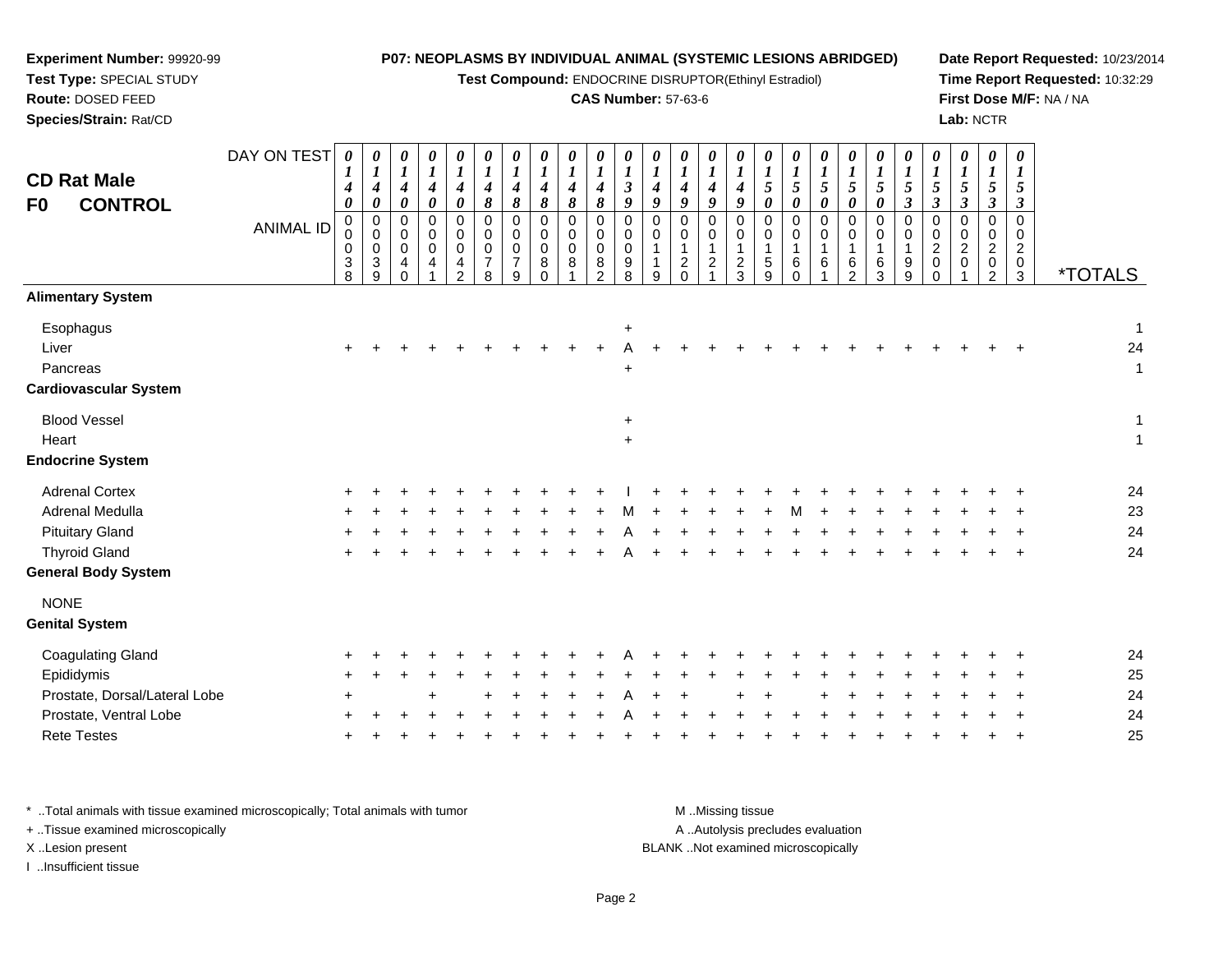**Test Compound:** ENDOCRINE DISRUPTOR(Ethinyl Estradiol)

#### **CAS Number:** 57-63-6

**Date Report Requested:** 10/23/2014**Time Report Requested:** 10:32:29**First Dose M/F:** NA / NA**Lab:** NCTR

DAY ON TEST**CD Rat Male F0 CONTROL**ANIMAL ID*0 1 4 0* 0 0 0 3 8 $\ddot{}$ *0 1 4 0* 0 0 0 3 9*0 1 4 0* 0 0 0 4 0*0 1 4 0* 0 0 0 4 1*0 1 4 0* 0 0 0 4 2*0 1 4 8* 0 0 0 7 8*0 1 4 8* 0 0 0 7 9*0 1 4 8* 0 0 0 8 0*0 1 4 8* 0 0 0 8 1*0 1 4 8* 0 0 0 8 2*0 1 3 9* 0 0 0 9 8Α *0 1 4 9* 0 0 1 1 9*0 1 4 9* 0 0 1 2 0 $\ddot{}$ *0 1 4 9* 0 0 1 2 1*0 1 4 9* 0 0 1 2 3*0 1 5 0* 0 0 1 5 9*0 1 5 0* 0 0 1 6 0*0 1 5 0* 0 0 1 6 1 $\ddot{}$ *0 1 5 0* 0 0 1 6 2*0 1 5 0* 0 0 1 6 3*0 1 5 3* 0 0 1 9 9*0 1 5 3* 0 0 2 0 0*0 1 5 3* 0 0 2 0 1*0 1 5 3* 0 0 2 0 2*0 1 5 3* 0 0 2 0 $\tilde{3}$ 3 \*TOTALS24 Seminal Vesiclee + <sup>+</sup> <sup>+</sup> <sup>+</sup> <sup>+</sup> <sup>+</sup> <sup>+</sup> <sup>+</sup> <sup>+</sup> <sup>+</sup> <sup>A</sup> <sup>+</sup> <sup>+</sup> <sup>+</sup> <sup>+</sup> <sup>+</sup> <sup>+</sup> <sup>+</sup> <sup>+</sup> <sup>+</sup> <sup>+</sup> <sup>+</sup> <sup>+</sup> <sup>+</sup> <sup>+</sup> <sup>24</sup> **Testes**  <sup>+</sup> <sup>+</sup> <sup>+</sup> <sup>+</sup> <sup>+</sup> <sup>+</sup> <sup>+</sup> <sup>+</sup> <sup>+</sup> <sup>+</sup> <sup>+</sup> <sup>+</sup> <sup>+</sup> <sup>+</sup> <sup>+</sup> <sup>+</sup> <sup>+</sup> <sup>+</sup> <sup>+</sup> <sup>+</sup> <sup>+</sup> <sup>+</sup> <sup>+</sup> <sup>+</sup> <sup>+</sup> <sup>25</sup> **Hematopoietic System**Bone Marrow <sup>+</sup> <sup>+</sup> <sup>+</sup> <sup>+</sup> <sup>+</sup> <sup>+</sup> <sup>+</sup> <sup>+</sup> <sup>+</sup> <sup>+</sup> <sup>A</sup> <sup>+</sup> <sup>+</sup> <sup>+</sup> <sup>+</sup> <sup>+</sup> <sup>+</sup> <sup>+</sup> <sup>+</sup> <sup>+</sup> <sup>+</sup> <sup>+</sup> <sup>+</sup> <sup>+</sup> <sup>+</sup> <sup>24</sup> Spleenn  $+$  <sup>+</sup> <sup>+</sup> <sup>+</sup> <sup>+</sup> <sup>+</sup> <sup>+</sup> <sup>+</sup> <sup>+</sup> <sup>+</sup> <sup>A</sup> <sup>+</sup> <sup>+</sup> <sup>+</sup> <sup>+</sup> <sup>+</sup> <sup>+</sup> <sup>+</sup> <sup>+</sup> <sup>+</sup> <sup>+</sup> <sup>+</sup> <sup>+</sup> <sup>+</sup> <sup>+</sup> <sup>24</sup> Thymus <sup>+</sup> <sup>+</sup> <sup>+</sup> <sup>+</sup> <sup>+</sup> <sup>+</sup> <sup>+</sup> <sup>+</sup> <sup>+</sup> <sup>+</sup> <sup>A</sup> <sup>+</sup> <sup>+</sup> <sup>+</sup> <sup>+</sup> <sup>+</sup> <sup>+</sup> <sup>+</sup> <sup>+</sup> <sup>+</sup> <sup>+</sup> <sup>+</sup> <sup>+</sup> <sup>+</sup> <sup>+</sup> <sup>24</sup> **Integumentary System**Mammary Gland $\alpha$  + <sup>+</sup> <sup>+</sup> <sup>+</sup> <sup>+</sup> <sup>+</sup> <sup>+</sup> <sup>+</sup> <sup>+</sup> <sup>+</sup> <sup>+</sup> <sup>+</sup> <sup>+</sup> <sup>+</sup> <sup>+</sup> <sup>I</sup> <sup>+</sup> <sup>+</sup> <sup>+</sup> <sup>+</sup> <sup>+</sup> <sup>+</sup> <sup>+</sup> <sup>+</sup> <sup>+</sup> <sup>24</sup> **Skin** n  $+$  $\ddot{\phantom{a}}$ **Musculoskeletal System**Bone $e$  + <sup>+</sup> <sup>+</sup> <sup>+</sup> <sup>+</sup> <sup>+</sup> <sup>+</sup> <sup>+</sup> <sup>+</sup> <sup>+</sup> <sup>+</sup> <sup>+</sup> <sup>+</sup> <sup>+</sup> <sup>+</sup> <sup>+</sup> <sup>+</sup> <sup>+</sup> <sup>+</sup> <sup>+</sup> <sup>+</sup> <sup>+</sup> <sup>+</sup> <sup>+</sup> <sup>+</sup> <sup>25</sup> **Nervous SystemBrain** n  $+$  $\ddot{\phantom{a}}$ Spinal Cord $\alpha$  $\ddot{\phantom{a}}$  1 **Respiratory System**Lung $\overline{g}$  $\ddot{\phantom{a}}$  1 Tracheaa and a study of the state of the state of the state of the state of the state of the state of the state of the A and the contract of the contract of the contract of the contract of the contract of the contract of the contract of the contract of the contract of the contract of the contract of the contract of the contract of the cont

**Special Senses System**

**Experiment Number:** 99920-99**Test Type:** SPECIAL STUDY**Route:** DOSED FEED**Species/Strain:** Rat/CD

Eye<sup>+</sup>

\* ..Total animals with tissue examined microscopically; Total animals with tumor M ...Missing tissue M ...Missing tissue

+ ..Tissue examined microscopically

I ..Insufficient tissue

A ..Autolysis precludes evaluation

 $\ddot{\phantom{a}}$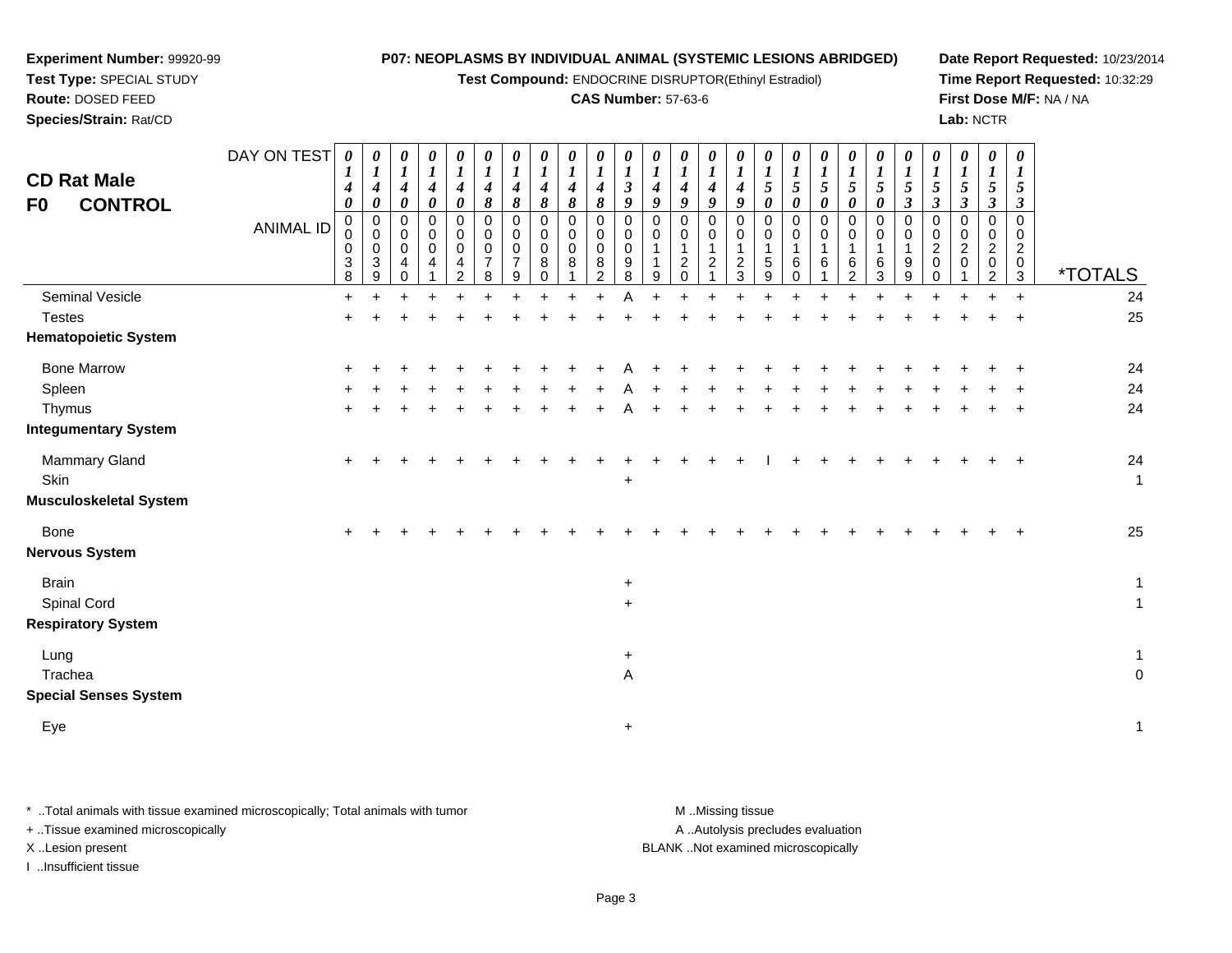| <b>Experiment Number: 99920-99</b><br>Test Type: SPECIAL STUDY<br><b>Route: DOSED FEED</b><br>Species/Strain: Rat/CD |                                 |             |                                   |                                       |                                                               |                                                          |                       |          |                                 | <b>P07: NEOPLASMS BY INDIVIDUAL ANIMAL (SYSTEMIC LESIONS ABRIDGED)</b><br>Test Compound: ENDOCRINE DISRUPTOR(Ethinyl Estradiol)<br><b>CAS Number: 57-63-6</b> |                                      |  |               |               |                                             |               |        |                                 |   |             | Lab: NCTR                                     |        | Date Report Requested: 10/23/2014<br>Time Report Requested: 10:32:29<br>First Dose M/F: NA / NA |    |
|----------------------------------------------------------------------------------------------------------------------|---------------------------------|-------------|-----------------------------------|---------------------------------------|---------------------------------------------------------------|----------------------------------------------------------|-----------------------|----------|---------------------------------|---------------------------------------------------------------------------------------------------------------------------------------------------------------|--------------------------------------|--|---------------|---------------|---------------------------------------------|---------------|--------|---------------------------------|---|-------------|-----------------------------------------------|--------|-------------------------------------------------------------------------------------------------|----|
| <b>CD Rat Male</b><br><b>CONTROL</b><br>F0                                                                           | DAY ON TEST<br><b>ANIMAL ID</b> | 0<br>3<br>8 | $\theta$<br>0<br>0<br>0<br>3<br>9 | 0<br>$\mathbf{I}$<br>0<br>0<br>0<br>0 | 0<br>$\boldsymbol{l}$<br>$\boldsymbol{\theta}$<br>$\mathbf 0$ | $\boldsymbol{\theta}$<br>4<br>0<br>0<br>0<br>0<br>4<br>C | U<br>8<br>0<br>0<br>8 | $\theta$ | $\boldsymbol{\theta}$<br>8<br>8 | 8<br>$\pmb{0}$<br>8                                                                                                                                           | $\boldsymbol{\theta}$<br>0<br>9<br>ጸ |  | $\theta$<br>2 | $\theta$<br>2 | $\boldsymbol{\theta}$<br>$\theta$<br>5<br>9 | $\theta$<br>6 | 6<br>C | $\boldsymbol{\theta}$<br>6<br>3 | 2 | U<br>J<br>2 | J<br>$\overline{\mathbf{c}}$<br>$\mathcal{D}$ | 0<br>3 | <i><b>*TOTALS</b></i>                                                                           |    |
| <b>Urinary System</b><br>Kidney                                                                                      |                                 | $+$         |                                   |                                       |                                                               |                                                          |                       |          |                                 |                                                                                                                                                               |                                      |  |               |               |                                             |               |        |                                 |   |             |                                               |        |                                                                                                 | 24 |
| <b>Urinary Bladder</b><br><b>SYSTEMIC LESIONS</b>                                                                    |                                 |             |                                   |                                       |                                                               |                                                          |                       |          |                                 |                                                                                                                                                               | ÷                                    |  |               |               |                                             |               |        |                                 |   |             |                                               |        |                                                                                                 |    |

\* ..Total animals with tissue examined microscopically; Total animals with tumor M..Missing tissue M ..Missing tissue

n  $+$ 

+ ..Tissue examined microscopically

I ..Insufficient tissue

Multiple Organ

A ..Autolysis precludes evaluation X ..Lesion present BLANK ..Not examined microscopically

<sup>+</sup> <sup>+</sup> <sup>+</sup> <sup>+</sup> <sup>+</sup> <sup>+</sup> <sup>+</sup> <sup>+</sup> <sup>+</sup> <sup>+</sup> <sup>+</sup> <sup>+</sup> <sup>+</sup> <sup>+</sup> <sup>+</sup> <sup>+</sup> <sup>+</sup> <sup>+</sup> <sup>+</sup> <sup>+</sup> <sup>+</sup> <sup>+</sup> <sup>+</sup> <sup>+</sup> <sup>25</sup>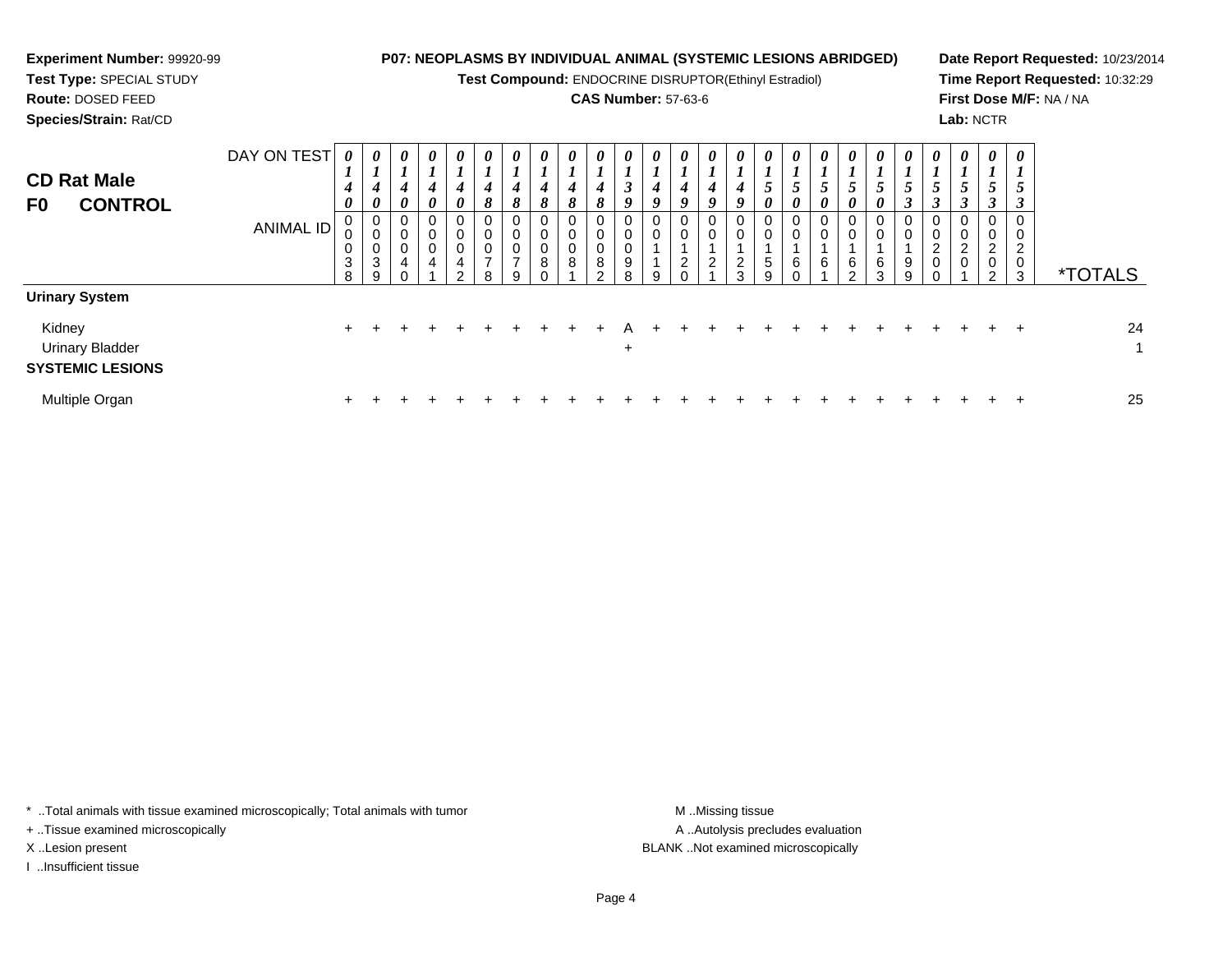**Test Compound:** ENDOCRINE DISRUPTOR(Ethinyl Estradiol)

# **CAS Number:** 57-63-6

**Date Report Requested:** 10/23/2014**Time Report Requested:** 10:32:29**First Dose M/F:** NA / NA**Lab:** NCTR

\*TOTALS

 $+$  1

| Species/Strain: Rat/CD                 |             |                                                         |                                                                      |                                         |                                                               |                               |                                           |                                 |                                                       |                                     |                                            |        |               |                                                |                                                               |                                                |                  |                                          |                            |                                                              |             |                              |                                      | Lab: NCT                                             |   |
|----------------------------------------|-------------|---------------------------------------------------------|----------------------------------------------------------------------|-----------------------------------------|---------------------------------------------------------------|-------------------------------|-------------------------------------------|---------------------------------|-------------------------------------------------------|-------------------------------------|--------------------------------------------|--------|---------------|------------------------------------------------|---------------------------------------------------------------|------------------------------------------------|------------------|------------------------------------------|----------------------------|--------------------------------------------------------------|-------------|------------------------------|--------------------------------------|------------------------------------------------------|---|
| <b>CD Rat Male</b>                     | DAY ON TEST | 0<br>$\mathbf{I}$<br>$\overline{ }$<br>$\boldsymbol{4}$ | 0<br>$\boldsymbol{l}$<br>$\boldsymbol{4}$                            | 0<br>$\boldsymbol{l}$<br>4              | 0<br>$\boldsymbol{l}$<br>4                                    | 0<br>$\boldsymbol{l}$<br>4    | 0<br>$\boldsymbol{l}$<br>$\boldsymbol{4}$ | 0<br>$\boldsymbol{l}$<br>4      | 0<br>$\mathbf{r}$<br>$\mathbf{I}$<br>$\boldsymbol{4}$ | 0<br>$\boldsymbol{4}$               | 0<br>$\mathbf{I}$<br>$\boldsymbol{4}$      | 4      | 4             | $\boldsymbol{\theta}$<br>$\boldsymbol{l}$<br>4 | $\boldsymbol{\theta}$<br>$\boldsymbol{I}$<br>$\boldsymbol{4}$ | $\boldsymbol{\theta}$<br>$\boldsymbol{I}$<br>4 | 0<br>5           | 0<br>$\mathbf{r}$<br>$\overline{ }$<br>5 | 0<br>$\boldsymbol{l}$<br>5 | $\boldsymbol{\theta}$<br>$\boldsymbol{l}$<br>$5\overline{)}$ | 0<br>1<br>5 | 0<br>$\boldsymbol{l}$<br>5   | 0<br>1<br>5                          | $\boldsymbol{\theta}$<br>$\boldsymbol{l}$<br>5       | 0 |
| <b>2.0 PPB</b><br>F0                   |             | $\boldsymbol{\theta}$                                   | $\boldsymbol{\theta}$                                                | $\boldsymbol{\theta}$                   | 0                                                             | 0                             | 8                                         | 8                               | 8                                                     | 8                                   | 8                                          | 9      | 9             | 9                                              | 9                                                             | 9                                              | 0                | $\pmb{\theta}$                           | $\boldsymbol{\theta}$      | $\boldsymbol{\theta}$                                        | 0           | $\boldsymbol{\beta}$         | 3                                    | $\boldsymbol{\beta}$                                 | J |
|                                        | ANIMAL ID   | 0<br>$\mathbf 0$<br>0<br>$\overline{\mathbf{4}}$<br>3   | 0<br>$\boldsymbol{0}$<br>$\mathbf 0$<br>$\overline{\mathbf{4}}$<br>4 | 0<br>$\pmb{0}$<br>$\mathbf 0$<br>4<br>5 | 0<br>$\bar{0}$<br>$\mathbf 0$<br>$\overline{\mathbf{4}}$<br>6 | 0<br>0<br>$\pmb{0}$<br>4<br>⇁ | 0<br>$\pmb{0}$<br>$\pmb{0}$<br>8<br>3     | 0<br>$\mathbf 0$<br>0<br>8<br>4 | 0<br>$\,0\,$<br>$\,0\,$<br>8<br>5                     | 0<br>$\,0\,$<br>$\pmb{0}$<br>8<br>6 | 0<br>$\pmb{0}$<br>0<br>8<br>$\overline{ }$ | 2<br>4 | $\frac{2}{5}$ | 0<br>0<br>$\frac{2}{6}$                        | 0<br>$\mathbf 0$<br>$\frac{2}{7}$                             | 0<br>$\boldsymbol{0}$<br>$\frac{2}{8}$         | 0<br>0<br>6<br>4 | 0<br>$\mathsf 0$<br>6<br>5               | 0<br>$\pmb{0}$<br>6<br>6   | 0<br>$\pmb{0}$<br>1<br>6<br>$\overline{7}$                   | 6<br>8      | 0<br>0<br>$\frac{2}{0}$<br>4 | 0<br>0<br>$\boldsymbol{2}$<br>0<br>5 | 0<br>$\pmb{0}$<br>$\boldsymbol{2}$<br>$\pmb{0}$<br>6 |   |
| <b>Alimentary System</b>               |             |                                                         |                                                                      |                                         |                                                               |                               |                                           |                                 |                                                       |                                     |                                            |        |               |                                                |                                                               |                                                |                  |                                          |                            |                                                              |             |                              |                                      |                                                      |   |
| Liver<br><b>Cardiovascular System</b>  |             |                                                         |                                                                      |                                         |                                                               |                               |                                           |                                 |                                                       |                                     |                                            |        |               |                                                |                                                               |                                                |                  |                                          |                            |                                                              |             |                              |                                      |                                                      | t |
| <b>NONE</b><br><b>Endocrine System</b> |             |                                                         |                                                                      |                                         |                                                               |                               |                                           |                                 |                                                       |                                     |                                            |        |               |                                                |                                                               |                                                |                  |                                          |                            |                                                              |             |                              |                                      |                                                      |   |

### NONE

#### **General Body System**

**Experiment Number:** 99920-99**Test Type:** SPECIAL STUDY**Route:** DOSED FEED

# NONE

#### **Genital System**

| <b>Coagulating Gland</b>      | $+$ |         | $+$       |         |        |  |         |         |                             |     |         |        |     |     |     |  |             |         | 25             |
|-------------------------------|-----|---------|-----------|---------|--------|--|---------|---------|-----------------------------|-----|---------|--------|-----|-----|-----|--|-------------|---------|----------------|
| Epididymis                    | $+$ |         |           |         |        |  |         | $+$ $+$ |                             |     |         |        |     |     |     |  | $+$ $+$     |         | 25             |
| <b>Preputial Gland</b>        |     |         |           |         |        |  |         |         |                             |     | $+$ $+$ |        |     |     |     |  |             |         | $\overline{2}$ |
| Prostate, Dorsal/Lateral Lobe |     | $+$ $+$ | $+$ $+$   |         | $\div$ |  | + + + + |         |                             | $+$ | $+$ $+$ |        |     | $+$ |     |  |             | $+$ $+$ | 25             |
| Prostate, Ventral Lobe        |     |         | + + + +   | $+$ $-$ |        |  |         |         |                             |     |         | $\div$ | $+$ | $+$ | $+$ |  | $+$ $+$     |         | 25             |
| <b>Rete Testes</b>            |     |         | $+ + + +$ |         | $+$    |  |         |         | + + + + + +   + + + + + + + |     |         |        |     |     |     |  | $+$ $+$ $+$ |         | 23             |
| Seminal Vesicle               |     | $+$ $+$ | $+$       |         |        |  |         |         |                             |     |         |        |     | $+$ | $+$ |  |             | $+$ $+$ | 25             |
| Testes                        |     |         |           |         |        |  |         |         |                             |     |         |        |     |     |     |  |             |         | 25             |

# **Hematopoietic System**

NONE

\* ..Total animals with tissue examined microscopically; Total animals with tumor **M** ...Missing tissue M ...Missing tissue

+ ..Tissue examined microscopically

I ..Insufficient tissue

A .. Autolysis precludes evaluation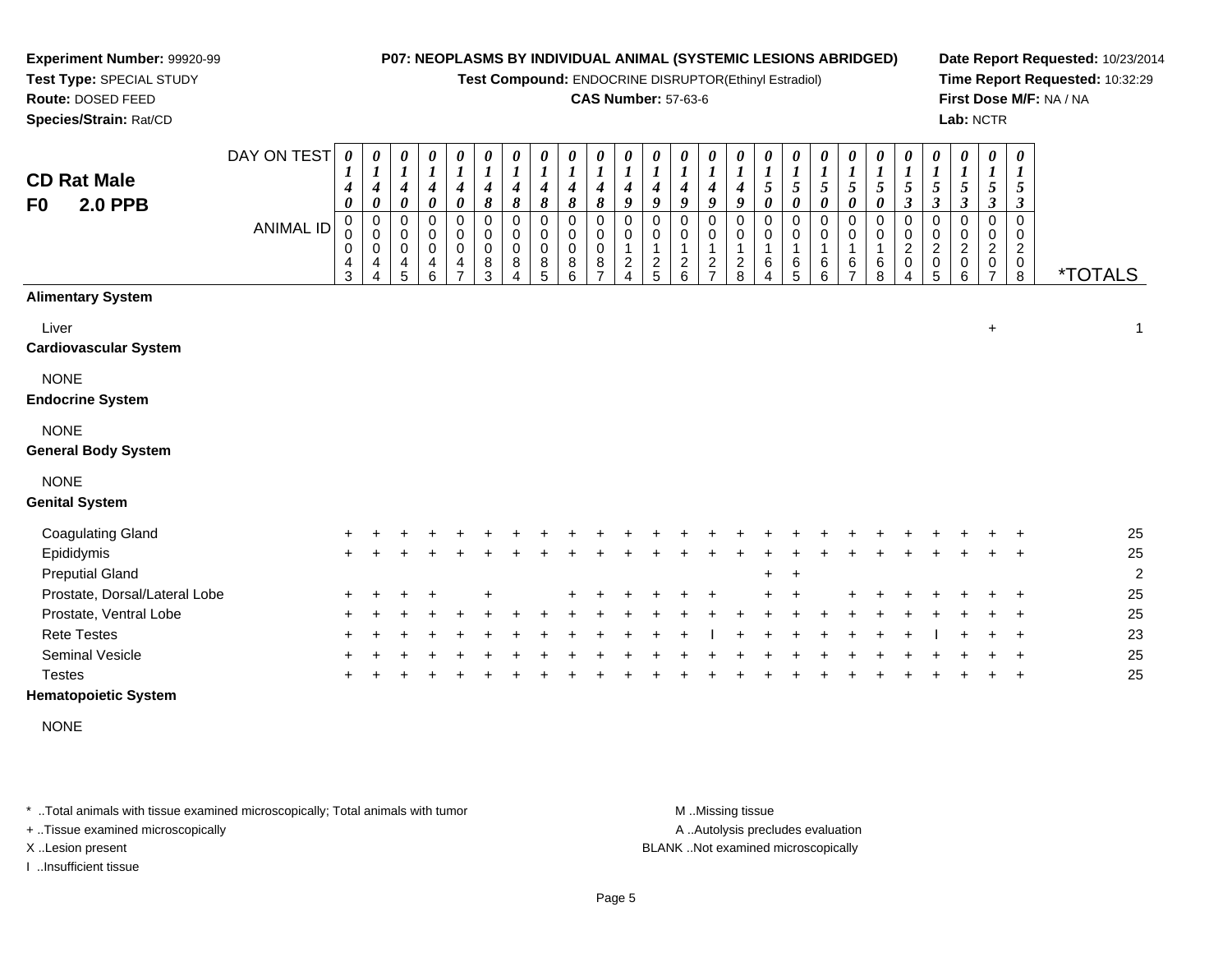**Test Compound:** ENDOCRINE DISRUPTOR(Ethinyl Estradiol)

# **CAS Number:** 57-63-6

**Date Report Requested:** 10/23/2014**Time Report Requested:** 10:32:29**First Dose M/F:** NA / NA**Lab:** NCTR

| <b>CD Rat Male</b><br><b>2.0 PPB</b><br>F <sub>0</sub> | DAY ON TEST<br><b>ANIMAL ID</b> | $\boldsymbol{\theta}$<br>4<br>0<br>0<br>$\pmb{0}$<br>0<br>4<br>3 | 0<br>$\boldsymbol{l}$<br>4<br>$\boldsymbol{\theta}$<br>0<br>$\mathbf 0$<br>0<br>4<br>4 | 0<br>$\boldsymbol{l}$<br>$\boldsymbol{4}$<br>$\boldsymbol{\theta}$<br>0<br>$\pmb{0}$<br>$\pmb{0}$<br>$\frac{4}{5}$ | 0<br>$\boldsymbol{l}$<br>$\boldsymbol{4}$<br>$\pmb{\theta}$<br>$\mathbf 0$<br>$\pmb{0}$<br>$\pmb{0}$<br>4<br>6 | 0<br>$\boldsymbol{l}$<br>$\boldsymbol{4}$<br>$\pmb{\theta}$<br>0<br>$\pmb{0}$<br>$\pmb{0}$<br>4<br>$\overline{ }$ | 0<br>$\boldsymbol{l}$<br>$\boldsymbol{4}$<br>8<br>0<br>$\mathbf 0$<br>$\mathsf 0$<br>8<br>3 | $\boldsymbol{\theta}$<br>$\boldsymbol{l}$<br>$\boldsymbol{4}$<br>8<br>0<br>$\pmb{0}$<br>$\pmb{0}$<br>8<br>$\boldsymbol{\Lambda}$ | 0<br>$\boldsymbol{l}$<br>$\boldsymbol{4}$<br>8<br>$\boldsymbol{0}$<br>$\pmb{0}$<br>$\pmb{0}$<br>8<br>5 | 0<br>$\boldsymbol{l}$<br>$\boldsymbol{4}$<br>8<br>0<br>$\mathbf 0$<br>$\pmb{0}$<br>$\bf 8$<br>6 | 0<br>$\boldsymbol{l}$<br>4<br>8<br>0<br>0<br>0<br>8<br>$\overline{ }$ | 0<br>$\boldsymbol{l}$<br>4<br>9<br>0<br>0<br>$\frac{2}{4}$ | 0<br>$\boldsymbol{l}$<br>4<br>9<br>0<br>$\mathbf 0$<br>$\boldsymbol{2}$<br>5 | $\boldsymbol{\theta}$<br>$\boldsymbol{l}$<br>4<br>9<br>0<br>$\pmb{0}$<br>1<br>$\frac{2}{6}$ | 0<br>$\boldsymbol{l}$<br>$\boldsymbol{4}$<br>9<br>0<br>0<br>$\mathbf{1}$<br>$\frac{2}{7}$ | 0<br>$\boldsymbol{l}$<br>$\boldsymbol{4}$<br>9<br>0<br>0<br>$\mathbf{1}$<br>$\frac{2}{8}$ | $\boldsymbol{\theta}$<br>$\boldsymbol{l}$<br>$\mathfrak{s}$<br>$\boldsymbol{\theta}$<br>0<br>$\pmb{0}$<br>$\mathbf{1}$<br>$\,6$<br>4 | 0<br>$\boldsymbol{l}$<br>$\sqrt{5}$<br>$\pmb{\theta}$<br>0<br>$\,0\,$<br>$\mathbf{1}$<br>$^6_5$ | 0<br>$\boldsymbol{l}$<br>$\mathfrak{s}$<br>$\pmb{\theta}$<br>0<br>$\pmb{0}$<br>$\mathbf{1}$<br>$\,6\,$<br>6 | $\frac{1}{5}$<br>0<br>0<br>0<br>$\mathbf 1$<br>$\frac{6}{7}$ | 5<br>$\boldsymbol{\theta}$<br>0<br>0<br>$\mathbf 1$<br>$\,6$<br>8 | $\boldsymbol{\theta}$<br>$\boldsymbol{l}$<br>5<br>$\boldsymbol{\beta}$<br>0<br>0<br>$\overline{c}$<br>$\mathbf 0$ | $\boldsymbol{\theta}$<br>$\frac{1}{5}$<br>$\mathfrak{z}$<br>0<br>$\mathbf 0$<br>$\sqrt{2}$<br>$\begin{array}{c} 0 \\ 5 \end{array}$ | $\boldsymbol{\theta}$<br>$\boldsymbol{l}$<br>$\mathfrak{s}$<br>$\mathbf{3}$<br>0<br>0<br>$\overline{a}$<br>$\pmb{0}$<br>6 | $\boldsymbol{\theta}$<br>$\boldsymbol{l}$<br>$\sqrt{5}$<br>$\mathfrak{z}$<br>0<br>0<br>$\sqrt{2}$<br>$\pmb{0}$<br>$\overline{7}$ | $\boldsymbol{\theta}$<br>1<br>5<br>3<br>$\Omega$<br>0<br>$\overline{c}$<br>$\mathbf 0$<br>8 | <i><b>*TOTALS</b></i> |         |
|--------------------------------------------------------|---------------------------------|------------------------------------------------------------------|----------------------------------------------------------------------------------------|--------------------------------------------------------------------------------------------------------------------|----------------------------------------------------------------------------------------------------------------|-------------------------------------------------------------------------------------------------------------------|---------------------------------------------------------------------------------------------|----------------------------------------------------------------------------------------------------------------------------------|--------------------------------------------------------------------------------------------------------|-------------------------------------------------------------------------------------------------|-----------------------------------------------------------------------|------------------------------------------------------------|------------------------------------------------------------------------------|---------------------------------------------------------------------------------------------|-------------------------------------------------------------------------------------------|-------------------------------------------------------------------------------------------|--------------------------------------------------------------------------------------------------------------------------------------|-------------------------------------------------------------------------------------------------|-------------------------------------------------------------------------------------------------------------|--------------------------------------------------------------|-------------------------------------------------------------------|-------------------------------------------------------------------------------------------------------------------|-------------------------------------------------------------------------------------------------------------------------------------|---------------------------------------------------------------------------------------------------------------------------|----------------------------------------------------------------------------------------------------------------------------------|---------------------------------------------------------------------------------------------|-----------------------|---------|
| <b>Integumentary System</b>                            |                                 |                                                                  |                                                                                        |                                                                                                                    |                                                                                                                |                                                                                                                   |                                                                                             |                                                                                                                                  |                                                                                                        |                                                                                                 |                                                                       |                                                            |                                                                              |                                                                                             |                                                                                           |                                                                                           |                                                                                                                                      |                                                                                                 |                                                                                                             |                                                              |                                                                   |                                                                                                                   |                                                                                                                                     |                                                                                                                           |                                                                                                                                  |                                                                                             |                       |         |
| Mammary Gland<br>Skin<br><b>Musculoskeletal System</b> |                                 |                                                                  |                                                                                        |                                                                                                                    |                                                                                                                |                                                                                                                   |                                                                                             |                                                                                                                                  |                                                                                                        |                                                                                                 |                                                                       |                                                            |                                                                              | $\ddot{}$                                                                                   |                                                                                           |                                                                                           |                                                                                                                                      |                                                                                                 |                                                                                                             |                                                              |                                                                   |                                                                                                                   |                                                                                                                                     |                                                                                                                           |                                                                                                                                  | $\overline{ }$                                                                              |                       | 24<br>1 |
| <b>NONE</b><br><b>Nervous System</b>                   |                                 |                                                                  |                                                                                        |                                                                                                                    |                                                                                                                |                                                                                                                   |                                                                                             |                                                                                                                                  |                                                                                                        |                                                                                                 |                                                                       |                                                            |                                                                              |                                                                                             |                                                                                           |                                                                                           |                                                                                                                                      |                                                                                                 |                                                                                                             |                                                              |                                                                   |                                                                                                                   |                                                                                                                                     |                                                                                                                           |                                                                                                                                  |                                                                                             |                       |         |
| <b>NONE</b><br><b>Respiratory System</b>               |                                 |                                                                  |                                                                                        |                                                                                                                    |                                                                                                                |                                                                                                                   |                                                                                             |                                                                                                                                  |                                                                                                        |                                                                                                 |                                                                       |                                                            |                                                                              |                                                                                             |                                                                                           |                                                                                           |                                                                                                                                      |                                                                                                 |                                                                                                             |                                                              |                                                                   |                                                                                                                   |                                                                                                                                     |                                                                                                                           |                                                                                                                                  |                                                                                             |                       |         |
| <b>NONE</b><br><b>Special Senses System</b>            |                                 |                                                                  |                                                                                        |                                                                                                                    |                                                                                                                |                                                                                                                   |                                                                                             |                                                                                                                                  |                                                                                                        |                                                                                                 |                                                                       |                                                            |                                                                              |                                                                                             |                                                                                           |                                                                                           |                                                                                                                                      |                                                                                                 |                                                                                                             |                                                              |                                                                   |                                                                                                                   |                                                                                                                                     |                                                                                                                           |                                                                                                                                  |                                                                                             |                       |         |
| <b>NONE</b><br><b>Urinary System</b>                   |                                 |                                                                  |                                                                                        |                                                                                                                    |                                                                                                                |                                                                                                                   |                                                                                             |                                                                                                                                  |                                                                                                        |                                                                                                 |                                                                       |                                                            |                                                                              |                                                                                             |                                                                                           |                                                                                           |                                                                                                                                      |                                                                                                 |                                                                                                             |                                                              |                                                                   |                                                                                                                   |                                                                                                                                     |                                                                                                                           |                                                                                                                                  |                                                                                             |                       |         |
| Kidney<br><b>SYSTEMIC LESIONS</b>                      |                                 |                                                                  |                                                                                        |                                                                                                                    |                                                                                                                |                                                                                                                   |                                                                                             |                                                                                                                                  |                                                                                                        |                                                                                                 | $+$                                                                   | $\ddot{}$                                                  |                                                                              |                                                                                             |                                                                                           |                                                                                           |                                                                                                                                      |                                                                                                 |                                                                                                             |                                                              |                                                                   |                                                                                                                   |                                                                                                                                     |                                                                                                                           | $+$                                                                                                                              | $\ddot{}$                                                                                   |                       |         |
| Multiple Organ                                         |                                 |                                                                  |                                                                                        |                                                                                                                    |                                                                                                                |                                                                                                                   |                                                                                             |                                                                                                                                  |                                                                                                        |                                                                                                 |                                                                       |                                                            |                                                                              |                                                                                             |                                                                                           |                                                                                           |                                                                                                                                      |                                                                                                 |                                                                                                             |                                                              |                                                                   |                                                                                                                   |                                                                                                                                     |                                                                                                                           |                                                                                                                                  |                                                                                             |                       | 25      |

\* ..Total animals with tissue examined microscopically; Total animals with tumor **M** . Missing tissue M ..Missing tissue + ..Tissue examined microscopically

**Experiment Number:** 99920-99**Test Type:** SPECIAL STUDY**Route:** DOSED FEED**Species/Strain:** Rat/CD

I ..Insufficient tissue

A ..Autolysis precludes evaluation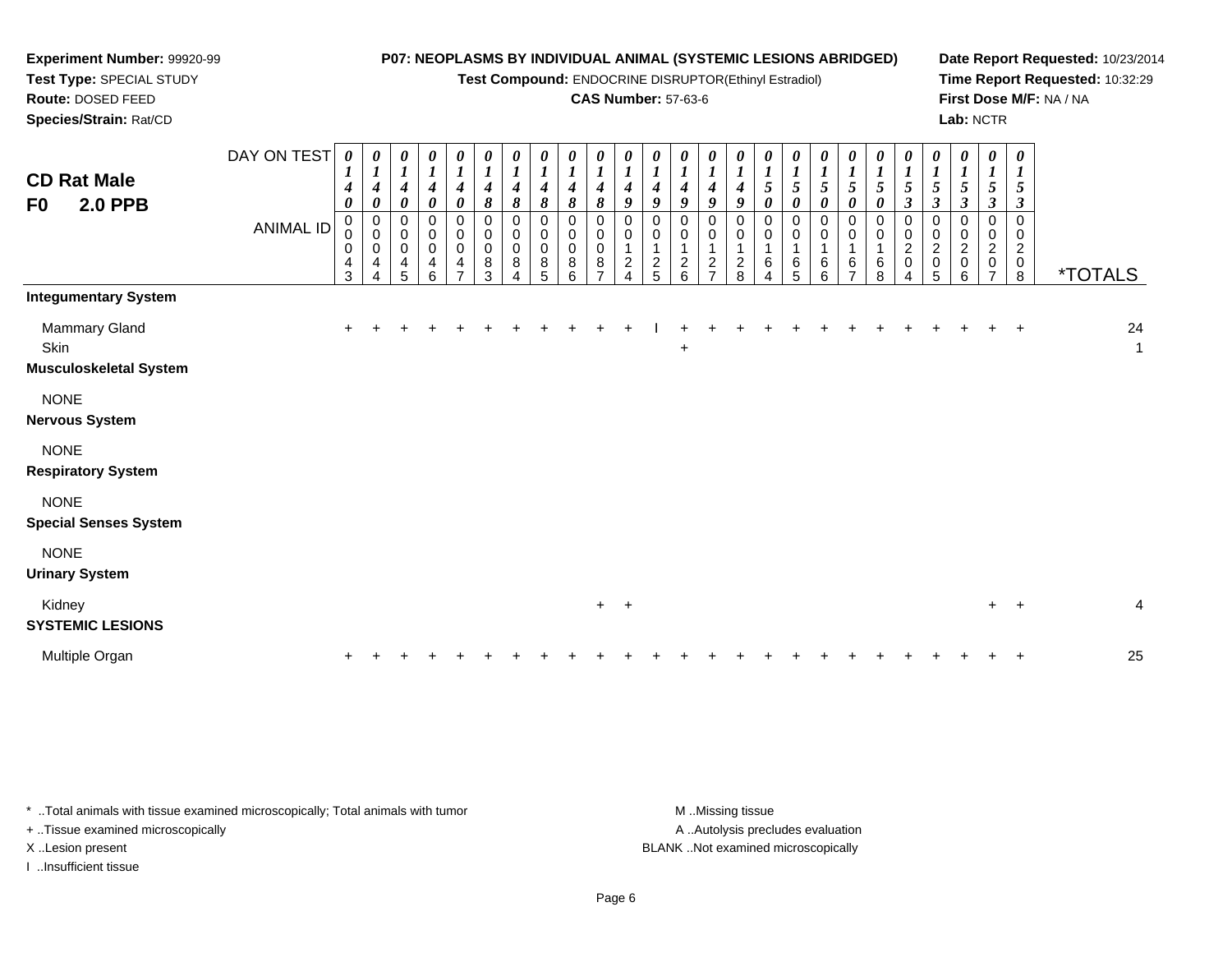**Test Compound:** ENDOCRINE DISRUPTOR(Ethinyl Estradiol)

## **CAS Number:** 57-63-6

**Date Report Requested:** 10/23/2014**Time Report Requested:** 10:32:29**First Dose M/F:** NA / NA**Lab:** NCTR

| <b>CD Rat Male</b><br><b>10 PPB</b><br>F <sub>0</sub> | DAY ON TEST<br><b>ANIMAL ID</b> | 0<br>1<br>$\boldsymbol{4}$<br>$\boldsymbol{\theta}$<br>$\mathbf 0$<br>$\mathbf 0$<br>0<br>4<br>8 | 0<br>$\boldsymbol{l}$<br>$\boldsymbol{4}$<br>$\boldsymbol{\theta}$<br>$\pmb{0}$<br>$\mathsf 0$<br>$\mathbf 0$<br>4<br>$\boldsymbol{9}$ | 0<br>$\boldsymbol{l}$<br>$\boldsymbol{4}$<br>$\boldsymbol{\theta}$<br>$\pmb{0}$<br>$\mathbf 0$<br>$\mathbf 0$<br>5<br>$\Omega$ | $\pmb{\theta}$<br>$\boldsymbol{l}$<br>$\boldsymbol{4}$<br>$\pmb{\theta}$<br>$\pmb{0}$<br>$\mathsf 0$<br>$\pmb{0}$<br>5 | 0<br>$\boldsymbol{l}$<br>$\boldsymbol{4}$<br>$\pmb{\theta}$<br>0<br>$\mathbf 0$<br>0<br>5<br>$\overline{2}$ | 0<br>$\boldsymbol{l}$<br>$\boldsymbol{4}$<br>8<br>$\pmb{0}$<br>$\pmb{0}$<br>$\pmb{0}$<br>8<br>8 | $\pmb{\theta}$<br>$\boldsymbol{l}$<br>4<br>8<br>$\pmb{0}$<br>$\pmb{0}$<br>$\pmb{0}$<br>8<br>9 | $\pmb{\theta}$<br>$\boldsymbol{l}$<br>$\boldsymbol{4}$<br>$\pmb{8}$<br>$\pmb{0}$<br>$\pmb{0}$<br>$\mathbf 0$<br>$\boldsymbol{9}$<br>$\Omega$ | $\boldsymbol{\theta}$<br>$\boldsymbol{l}$<br>$\boldsymbol{4}$<br>$\pmb{8}$<br>$\mathbf 0$<br>$\mathbf 0$<br>$\pmb{0}$<br>9 | 0<br>$\boldsymbol{l}$<br>4<br>8<br>0<br>0<br>$\mathbf 0$<br>9<br>$\mathcal{P}$ | 0<br>1<br>4<br>9<br>$\Omega$<br>0<br>1<br>$\overline{c}$<br>$\mathbf{Q}$ | 0<br>1<br>$\boldsymbol{4}$<br>9<br>$\Omega$<br>0<br>1<br>3<br>$\Omega$ | 0<br>1<br>$\boldsymbol{4}$<br>9<br>0<br>0<br>1<br>3 | 0<br>1<br>$\boldsymbol{4}$<br>9<br>0<br>$\mathbf 0$<br>$\overline{1}$<br>3<br>$\overline{2}$ | $\pmb{\theta}$<br>$\boldsymbol{l}$<br>$\boldsymbol{4}$<br>9<br>0<br>0<br>1<br>3<br>$\mathbf{3}$ | 0<br>$\boldsymbol{l}$<br>5<br>$\pmb{\theta}$<br>0<br>$\mathbf 0$<br>$\mathbf{1}$<br>6<br>9 | 0<br>$\boldsymbol{l}$<br>$\sqrt{5}$<br>$\pmb{\theta}$<br>0<br>0<br>$\mathbf 1$<br>$\overline{7}$<br>$\Omega$ | 0<br>$\boldsymbol{l}$<br>5<br>$\boldsymbol{\theta}$<br>0<br>0<br>1<br>7 | $\boldsymbol{\theta}$<br>1<br>$\sqrt{5}$<br>$\boldsymbol{\theta}$<br>$\pmb{0}$<br>$\mathbf 0$<br>7<br>$\mathfrak{D}$ | 0<br>$\boldsymbol{l}$<br>$\mathfrak{s}$<br>$\boldsymbol{\theta}$<br>0<br>0<br>1<br>$\overline{7}$<br>3 | $\boldsymbol{\theta}$<br>$\boldsymbol{l}$<br>$\sqrt{5}$<br>$\boldsymbol{\beta}$<br>0<br>$\pmb{0}$<br>$\sqrt{2}$<br>$\pmb{0}$<br>$\boldsymbol{9}$ | 0<br>$\boldsymbol{l}$<br>5<br>$\mathfrak{z}$<br>$\mathbf 0$<br>$\mathbf 0$<br>$\overline{c}$<br>$\mathbf{1}$<br>$\Omega$ | 0<br>$\boldsymbol{l}$<br>5<br>$\boldsymbol{\beta}$<br>$\pmb{0}$<br>$\mathbf 0$<br>$\overline{c}$ | $\boldsymbol{\theta}$<br>$\boldsymbol{l}$<br>$5\overline{)}$<br>$\boldsymbol{\beta}$<br>0<br>0<br>$\overline{c}$<br>1<br>$\overline{a}$ | 0<br>$\boldsymbol{l}$<br>5<br>$\boldsymbol{\beta}$<br>$\Omega$<br>0<br>$\overline{c}$<br>$\mathbf{1}$<br>$\mathfrak{S}$ | <i><b>*TOTALS</b></i> |
|-------------------------------------------------------|---------------------------------|--------------------------------------------------------------------------------------------------|----------------------------------------------------------------------------------------------------------------------------------------|--------------------------------------------------------------------------------------------------------------------------------|------------------------------------------------------------------------------------------------------------------------|-------------------------------------------------------------------------------------------------------------|-------------------------------------------------------------------------------------------------|-----------------------------------------------------------------------------------------------|----------------------------------------------------------------------------------------------------------------------------------------------|----------------------------------------------------------------------------------------------------------------------------|--------------------------------------------------------------------------------|--------------------------------------------------------------------------|------------------------------------------------------------------------|-----------------------------------------------------|----------------------------------------------------------------------------------------------|-------------------------------------------------------------------------------------------------|--------------------------------------------------------------------------------------------|--------------------------------------------------------------------------------------------------------------|-------------------------------------------------------------------------|----------------------------------------------------------------------------------------------------------------------|--------------------------------------------------------------------------------------------------------|--------------------------------------------------------------------------------------------------------------------------------------------------|--------------------------------------------------------------------------------------------------------------------------|--------------------------------------------------------------------------------------------------|-----------------------------------------------------------------------------------------------------------------------------------------|-------------------------------------------------------------------------------------------------------------------------|-----------------------|
| <b>Alimentary System</b>                              |                                 |                                                                                                  |                                                                                                                                        |                                                                                                                                |                                                                                                                        |                                                                                                             |                                                                                                 |                                                                                               |                                                                                                                                              |                                                                                                                            |                                                                                |                                                                          |                                                                        |                                                     |                                                                                              |                                                                                                 |                                                                                            |                                                                                                              |                                                                         |                                                                                                                      |                                                                                                        |                                                                                                                                                  |                                                                                                                          |                                                                                                  |                                                                                                                                         |                                                                                                                         |                       |
| Liver<br><b>Cardiovascular System</b>                 |                                 |                                                                                                  |                                                                                                                                        |                                                                                                                                |                                                                                                                        |                                                                                                             | $\ddot{}$                                                                                       |                                                                                               |                                                                                                                                              |                                                                                                                            |                                                                                |                                                                          |                                                                        |                                                     |                                                                                              |                                                                                                 |                                                                                            |                                                                                                              |                                                                         |                                                                                                                      |                                                                                                        |                                                                                                                                                  |                                                                                                                          | $\ddot{}$                                                                                        |                                                                                                                                         |                                                                                                                         | $\boldsymbol{2}$      |
| <b>NONE</b><br><b>Endocrine System</b>                |                                 |                                                                                                  |                                                                                                                                        |                                                                                                                                |                                                                                                                        |                                                                                                             |                                                                                                 |                                                                                               |                                                                                                                                              |                                                                                                                            |                                                                                |                                                                          |                                                                        |                                                     |                                                                                              |                                                                                                 |                                                                                            |                                                                                                              |                                                                         |                                                                                                                      |                                                                                                        |                                                                                                                                                  |                                                                                                                          |                                                                                                  |                                                                                                                                         |                                                                                                                         |                       |
| <b>NONE</b>                                           |                                 |                                                                                                  |                                                                                                                                        |                                                                                                                                |                                                                                                                        |                                                                                                             |                                                                                                 |                                                                                               |                                                                                                                                              |                                                                                                                            |                                                                                |                                                                          |                                                                        |                                                     |                                                                                              |                                                                                                 |                                                                                            |                                                                                                              |                                                                         |                                                                                                                      |                                                                                                        |                                                                                                                                                  |                                                                                                                          |                                                                                                  |                                                                                                                                         |                                                                                                                         |                       |
| <b>General Body System</b>                            |                                 |                                                                                                  |                                                                                                                                        |                                                                                                                                |                                                                                                                        |                                                                                                             |                                                                                                 |                                                                                               |                                                                                                                                              |                                                                                                                            |                                                                                |                                                                          |                                                                        |                                                     |                                                                                              |                                                                                                 |                                                                                            |                                                                                                              |                                                                         |                                                                                                                      |                                                                                                        |                                                                                                                                                  |                                                                                                                          |                                                                                                  |                                                                                                                                         |                                                                                                                         |                       |
| <b>NONE</b>                                           |                                 |                                                                                                  |                                                                                                                                        |                                                                                                                                |                                                                                                                        |                                                                                                             |                                                                                                 |                                                                                               |                                                                                                                                              |                                                                                                                            |                                                                                |                                                                          |                                                                        |                                                     |                                                                                              |                                                                                                 |                                                                                            |                                                                                                              |                                                                         |                                                                                                                      |                                                                                                        |                                                                                                                                                  |                                                                                                                          |                                                                                                  |                                                                                                                                         |                                                                                                                         |                       |
| <b>Genital System</b>                                 |                                 |                                                                                                  |                                                                                                                                        |                                                                                                                                |                                                                                                                        |                                                                                                             |                                                                                                 |                                                                                               |                                                                                                                                              |                                                                                                                            |                                                                                |                                                                          |                                                                        |                                                     |                                                                                              |                                                                                                 |                                                                                            |                                                                                                              |                                                                         |                                                                                                                      |                                                                                                        |                                                                                                                                                  |                                                                                                                          |                                                                                                  |                                                                                                                                         |                                                                                                                         |                       |
| <b>Coagulating Gland</b>                              |                                 |                                                                                                  |                                                                                                                                        |                                                                                                                                |                                                                                                                        |                                                                                                             |                                                                                                 |                                                                                               |                                                                                                                                              |                                                                                                                            |                                                                                |                                                                          |                                                                        |                                                     |                                                                                              |                                                                                                 |                                                                                            |                                                                                                              |                                                                         |                                                                                                                      |                                                                                                        |                                                                                                                                                  |                                                                                                                          |                                                                                                  |                                                                                                                                         |                                                                                                                         | 25                    |
| Epididymis                                            |                                 |                                                                                                  |                                                                                                                                        |                                                                                                                                |                                                                                                                        |                                                                                                             |                                                                                                 |                                                                                               |                                                                                                                                              |                                                                                                                            |                                                                                |                                                                          |                                                                        |                                                     |                                                                                              |                                                                                                 |                                                                                            |                                                                                                              |                                                                         |                                                                                                                      |                                                                                                        |                                                                                                                                                  |                                                                                                                          |                                                                                                  |                                                                                                                                         |                                                                                                                         | 25                    |
| <b>Preputial Gland</b>                                |                                 |                                                                                                  |                                                                                                                                        |                                                                                                                                |                                                                                                                        |                                                                                                             |                                                                                                 |                                                                                               |                                                                                                                                              |                                                                                                                            |                                                                                |                                                                          | $\ddot{}$                                                              |                                                     |                                                                                              |                                                                                                 |                                                                                            |                                                                                                              |                                                                         |                                                                                                                      |                                                                                                        |                                                                                                                                                  | $\ddot{}$                                                                                                                |                                                                                                  |                                                                                                                                         |                                                                                                                         | 3                     |
| Prostate, Dorsal/Lateral Lobe                         |                                 |                                                                                                  |                                                                                                                                        |                                                                                                                                |                                                                                                                        |                                                                                                             |                                                                                                 |                                                                                               |                                                                                                                                              | $\ddot{}$                                                                                                                  |                                                                                |                                                                          |                                                                        |                                                     |                                                                                              |                                                                                                 |                                                                                            |                                                                                                              |                                                                         |                                                                                                                      |                                                                                                        |                                                                                                                                                  |                                                                                                                          |                                                                                                  |                                                                                                                                         |                                                                                                                         | 25                    |
| Prostate, Ventral Lobe                                |                                 |                                                                                                  |                                                                                                                                        |                                                                                                                                |                                                                                                                        |                                                                                                             |                                                                                                 |                                                                                               |                                                                                                                                              |                                                                                                                            |                                                                                |                                                                          |                                                                        |                                                     |                                                                                              |                                                                                                 |                                                                                            |                                                                                                              |                                                                         |                                                                                                                      |                                                                                                        |                                                                                                                                                  |                                                                                                                          |                                                                                                  |                                                                                                                                         |                                                                                                                         | 25                    |
| <b>Rete Testes</b>                                    |                                 |                                                                                                  |                                                                                                                                        |                                                                                                                                |                                                                                                                        |                                                                                                             |                                                                                                 |                                                                                               |                                                                                                                                              |                                                                                                                            |                                                                                |                                                                          |                                                                        |                                                     |                                                                                              |                                                                                                 |                                                                                            |                                                                                                              |                                                                         |                                                                                                                      |                                                                                                        |                                                                                                                                                  |                                                                                                                          |                                                                                                  |                                                                                                                                         |                                                                                                                         | 24                    |
| <b>Seminal Vesicle</b>                                |                                 |                                                                                                  |                                                                                                                                        |                                                                                                                                |                                                                                                                        |                                                                                                             |                                                                                                 |                                                                                               |                                                                                                                                              |                                                                                                                            |                                                                                |                                                                          |                                                                        |                                                     |                                                                                              |                                                                                                 |                                                                                            |                                                                                                              |                                                                         |                                                                                                                      |                                                                                                        |                                                                                                                                                  |                                                                                                                          |                                                                                                  |                                                                                                                                         |                                                                                                                         | 25                    |
| <b>Testes</b>                                         |                                 |                                                                                                  |                                                                                                                                        |                                                                                                                                |                                                                                                                        |                                                                                                             |                                                                                                 |                                                                                               |                                                                                                                                              |                                                                                                                            |                                                                                |                                                                          |                                                                        |                                                     |                                                                                              |                                                                                                 |                                                                                            |                                                                                                              |                                                                         |                                                                                                                      |                                                                                                        |                                                                                                                                                  |                                                                                                                          |                                                                                                  |                                                                                                                                         |                                                                                                                         | 25                    |
| <b>Hematopoietic System</b>                           |                                 |                                                                                                  |                                                                                                                                        |                                                                                                                                |                                                                                                                        |                                                                                                             |                                                                                                 |                                                                                               |                                                                                                                                              |                                                                                                                            |                                                                                |                                                                          |                                                                        |                                                     |                                                                                              |                                                                                                 |                                                                                            |                                                                                                              |                                                                         |                                                                                                                      |                                                                                                        |                                                                                                                                                  |                                                                                                                          |                                                                                                  |                                                                                                                                         |                                                                                                                         |                       |

NONE

\* ..Total animals with tissue examined microscopically; Total animals with tumor **M** . Missing tissue M ..Missing tissue

+ ..Tissue examined microscopically

**Experiment Number:** 99920-99**Test Type:** SPECIAL STUDY**Route:** DOSED FEED**Species/Strain:** Rat/CD

I ..Insufficient tissue

A ..Autolysis precludes evaluation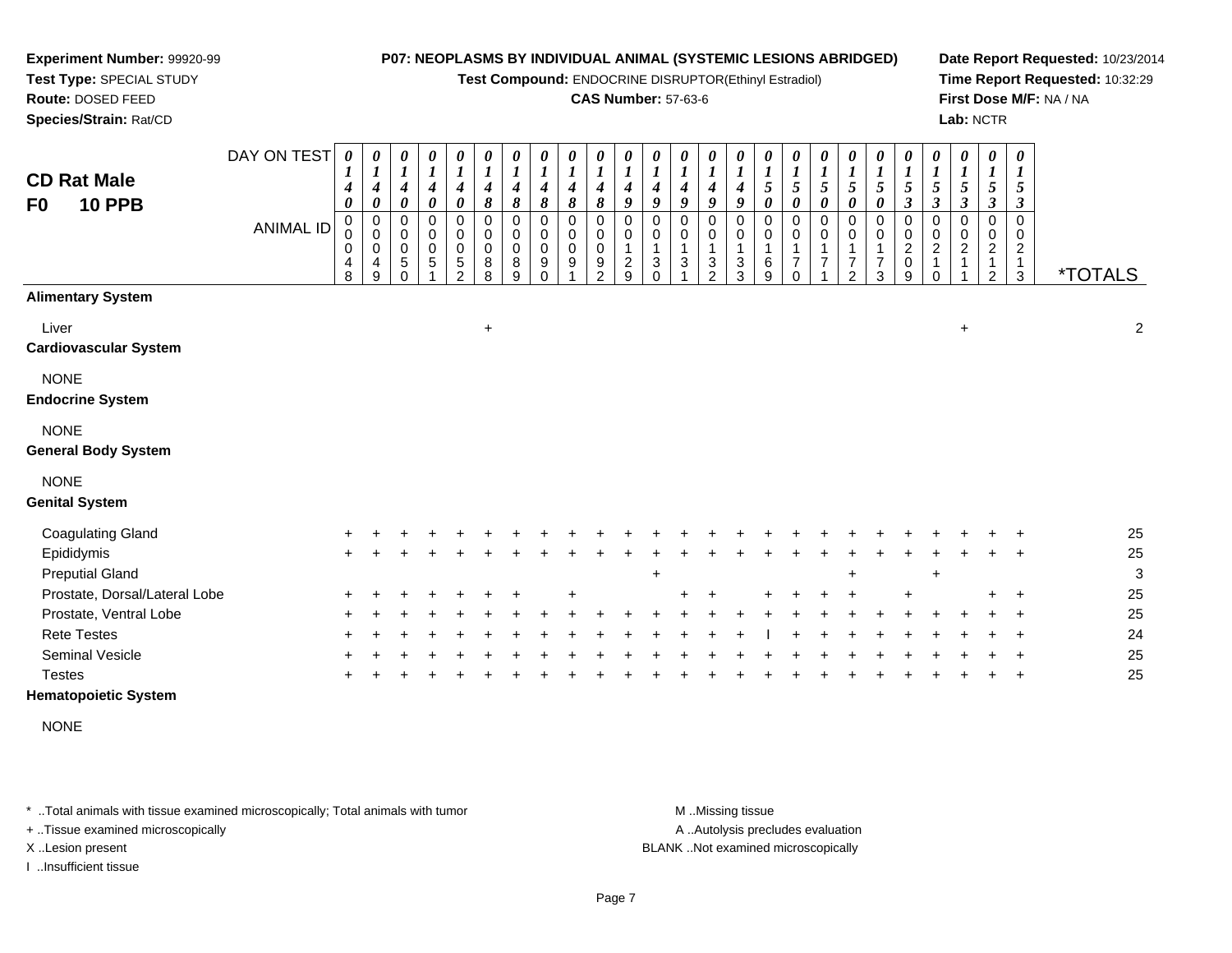**Test Compound:** ENDOCRINE DISRUPTOR(Ethinyl Estradiol)

#### **CAS Number:** 57-63-6

**Date Report Requested:** 10/23/2014**Time Report Requested:** 10:32:29**First Dose M/F:** NA / NA**Lab:** NCTR

3 \*TOTALS

DAY ON TEST**CD Rat Male F0 10 PPB**ANIMAL ID*0 1 4 0* 0 0 0 4 8*0 1 4 0* 0 0 0 4 9*0 1 4 0* 0 0 0 5 0*0 1 4 0* 0 0 0 5 1*0 1 4 0* 0 0 0 5 2*0 1 4 8* 0 0 0 8 8*0 1 4 8* 0 0 0 8 9*0 1 4 8* 0 0 0 9 0*0 1 4 8* 0 0 0 9 1*0 1 4 8* 0 0 0 9 2*0 1 4 9* 0 0 1 2 9*0 1 4 9* 0 0 1 3 0*0 1 4 9* 0 0 1 3 1*0 1 4 9* 0 0 1 3 2*0 1 4 9* 0 0 1 3 3*0 1 5 0* 0 0 1 6 9*0 1 5 0* 0 0 1 7 0*0 1 5 0* 0 0 1 7 1*0 1 5 0* 0 0 1 7 2*0 1 5 0* 0 0 1 7 3*0 1 5 3* 0 0 2 0 9*0 1 5 3* 0 0 2 1 0**Integumentary System**Mammary Glandd  $+$  <sup>+</sup> <sup>+</sup> <sup>+</sup> <sup>+</sup> <sup>+</sup> <sup>+</sup> <sup>+</sup> <sup>+</sup> <sup>+</sup> <sup>+</sup> <sup>+</sup> <sup>+</sup> <sup>+</sup> <sup>+</sup> <sup>+</sup> <sup>+</sup> <sup>+</sup> <sup>+</sup> <sup>+</sup> <sup>+</sup> <sup>+</sup> <sup>+</sup> <sup>+</sup> <sup>+</sup> <sup>25</sup> **Musculoskeletal System**NONE **Nervous System**NONE**Respiratory System**

**NONE Special Senses System**NONE **Urinary System**NONE **SYSTEMIC LESIONS**Multiple Organn  $+$ <sup>+</sup> <sup>+</sup> <sup>+</sup> <sup>+</sup> <sup>+</sup> <sup>+</sup> <sup>+</sup> <sup>+</sup> <sup>+</sup> <sup>+</sup> <sup>+</sup> <sup>+</sup> <sup>+</sup> <sup>+</sup> <sup>+</sup> <sup>+</sup> <sup>+</sup> <sup>+</sup> <sup>+</sup> <sup>+</sup> <sup>+</sup> <sup>+</sup> <sup>+</sup> <sup>+</sup> <sup>25</sup>

\* ..Total animals with tissue examined microscopically; Total animals with tumor M ...Missing tissue M ...Missing tissue

+ ..Tissue examined microscopically

**Experiment Number:** 99920-99**Test Type:** SPECIAL STUDY**Route:** DOSED FEED**Species/Strain:** Rat/CD

I ..Insufficient tissue

A ..Autolysis precludes evaluation X ..Lesion present BLANK ..Not examined microscopically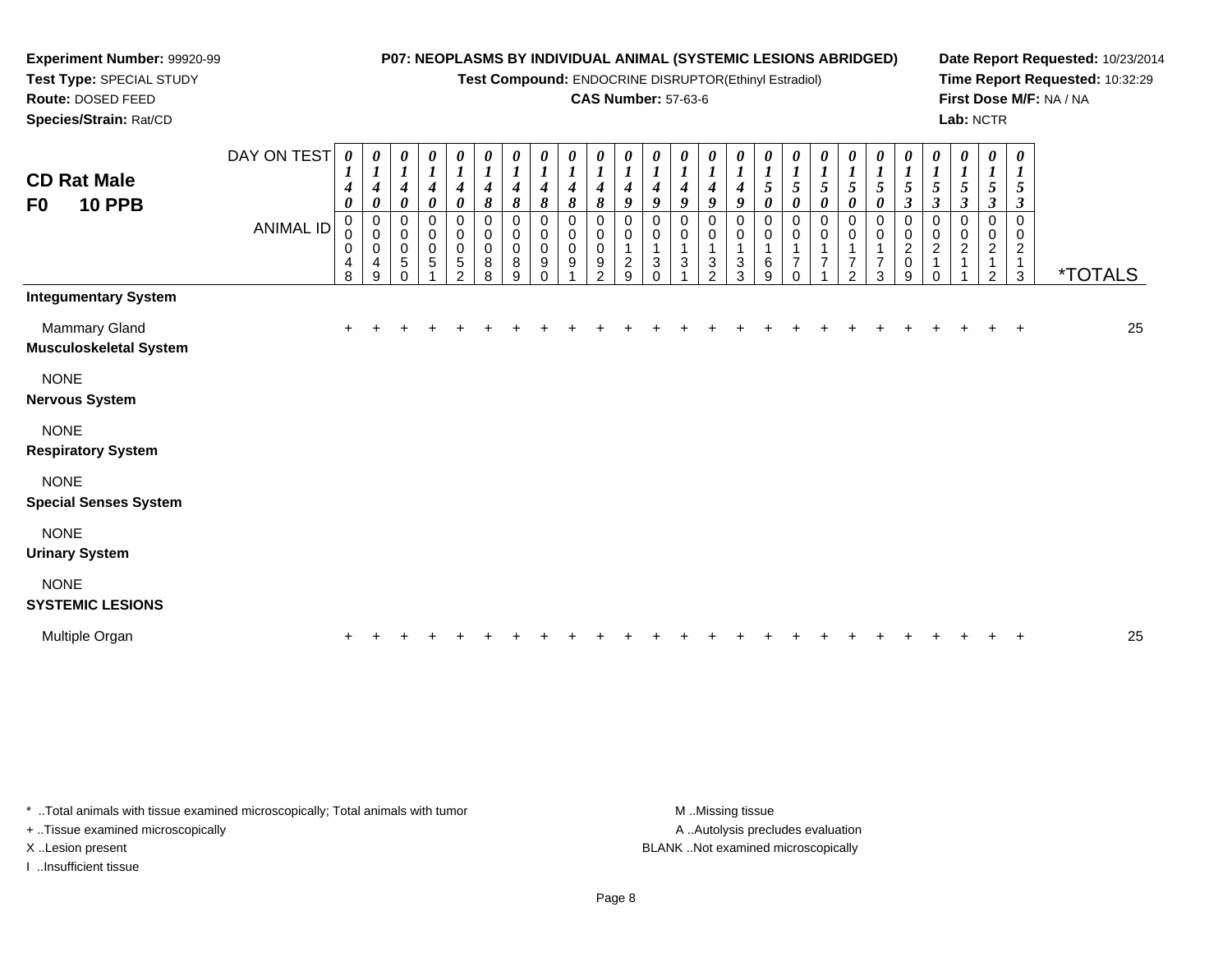| Experiment Number: 99920-99     |                  |                       |                                      |                                      |                                      |                                      |                                      |                                      |                                      |                                      |                                                       |                                      |                                      |                                      |                                      |                                      |                                      |                       |                       | P07: NEOPLASMS BY INDIVIDUAL ANIMAL (SYSTEMIC LESIONS ABRIDGED) |                                  |                       |                                    |                            |                                |                               |                                     | Date Report Requested: 10/23/2014 |
|---------------------------------|------------------|-----------------------|--------------------------------------|--------------------------------------|--------------------------------------|--------------------------------------|--------------------------------------|--------------------------------------|--------------------------------------|--------------------------------------|-------------------------------------------------------|--------------------------------------|--------------------------------------|--------------------------------------|--------------------------------------|--------------------------------------|--------------------------------------|-----------------------|-----------------------|-----------------------------------------------------------------|----------------------------------|-----------------------|------------------------------------|----------------------------|--------------------------------|-------------------------------|-------------------------------------|-----------------------------------|
| Test Type: SPECIAL STUDY        |                  |                       |                                      |                                      |                                      |                                      |                                      |                                      |                                      |                                      | Test Compound: ENDOCRINE DISRUPTOR(Ethinyl Estradiol) |                                      |                                      |                                      |                                      |                                      |                                      |                       |                       |                                                                 |                                  |                       |                                    |                            |                                |                               |                                     | Time Report Requested: 10:32:29   |
| Route: DOSED FEED               |                  |                       |                                      |                                      |                                      |                                      |                                      |                                      |                                      |                                      | <b>CAS Number: 57-63-6</b>                            |                                      |                                      |                                      |                                      |                                      |                                      |                       |                       |                                                                 |                                  |                       |                                    |                            |                                |                               |                                     | First Dose M/F: NA / NA           |
| Species/Strain: Rat/CD          |                  |                       |                                      |                                      |                                      |                                      |                                      |                                      |                                      |                                      |                                                       |                                      |                                      |                                      |                                      |                                      |                                      |                       |                       |                                                                 |                                  |                       |                                    | Lab: NCTR                  |                                |                               |                                     |                                   |
|                                 | DAY ON TEST      | $\boldsymbol{\theta}$ | 0                                    | 0                                    | $\boldsymbol{\theta}$                | 0                                    | 0                                    | 0                                    | 0                                    | 0                                    | 0                                                     |                                      | 0                                    | 0                                    | 0                                    | 0                                    | 0                                    |                       | 0                     | 0                                                               | 0                                | 0                     | 0                                  | 0                          | 0                              | 0                             | 0                                   |                                   |
| <b>CD Rat Male</b>              |                  | 0<br>6                | $\boldsymbol{l}$<br>$\boldsymbol{4}$ | $\boldsymbol{I}$<br>$\boldsymbol{4}$ | $\boldsymbol{I}$<br>$\boldsymbol{4}$ | $\boldsymbol{l}$<br>$\boldsymbol{4}$ | $\boldsymbol{l}$<br>$\boldsymbol{4}$ | $\boldsymbol{l}$<br>$\boldsymbol{4}$ | $\boldsymbol{l}$<br>$\boldsymbol{4}$ | $\boldsymbol{l}$<br>$\boldsymbol{4}$ | $\boldsymbol{l}$<br>$\boldsymbol{4}$                  | $\boldsymbol{l}$<br>$\boldsymbol{4}$ | $\boldsymbol{l}$<br>$\boldsymbol{4}$ | $\boldsymbol{l}$<br>$\boldsymbol{4}$ | $\boldsymbol{l}$<br>$\boldsymbol{4}$ | $\boldsymbol{l}$<br>$\boldsymbol{4}$ | $\boldsymbol{l}$<br>$\boldsymbol{4}$ | $\boldsymbol{l}$<br>5 | $\boldsymbol{l}$<br>5 | $\boldsymbol{l}$<br>5                                           | $\boldsymbol{l}$<br>5            | $\boldsymbol{l}$<br>5 | $\boldsymbol{l}$<br>$\overline{5}$ | $\boldsymbol{l}$<br>5      | $\boldsymbol{l}$<br>$\sqrt{5}$ | $\bm{l}$<br>$\overline{5}$    | $\boldsymbol{I}$<br>$5\overline{)}$ |                                   |
| <b>50 PPB</b><br>F <sub>0</sub> |                  | 3                     | $\pmb{\theta}$                       | $\boldsymbol{\theta}$                | 0                                    | $\boldsymbol{\theta}$                | 0                                    | 8                                    | $\pmb{8}$                            | $\pmb{8}$                            | 8                                                     | 8                                    | 9                                    | 9                                    | 9                                    | 9                                    | 9                                    | $\boldsymbol{\theta}$ | 0                     | $\boldsymbol{\theta}$                                           | 0                                | 0                     | $\boldsymbol{\beta}$               | $\overline{\mathbf{3}}$    | $\mathfrak{z}$                 | $\boldsymbol{\beta}$          | $\boldsymbol{\beta}$                |                                   |
|                                 | <b>ANIMAL ID</b> | $\Omega$              | 0                                    | $\mathbf 0$                          | $\Omega$                             | $\Omega$                             | $\Omega$                             | $\Omega$                             | $\Omega$                             | $\mathbf 0$                          | $\Omega$                                              | $\mathbf 0$                          | $\mathsf 0$                          | $\mathbf 0$                          | $\Omega$                             | $\Omega$                             | $\Omega$                             | $\Omega$              | $\mathbf 0$           | $\Omega$                                                        | $\Omega$                         | $\Omega$              | $\Omega$                           | $\mathbf 0$                | $\mathbf 0$                    | $\Omega$                      | $\mathbf 0$                         |                                   |
|                                 |                  | $\Omega$<br>$\Omega$  | 0<br>0                               | $\mathbf 0$<br>$\mathbf 0$           | $\Omega$<br>$\Omega$                 | $\Omega$<br>$\mathbf 0$              | $\Omega$<br>$\Omega$                 | $\Omega$<br>$\Omega$                 | $\Omega$<br>$\Omega$                 | $\mathbf 0$<br>$\mathbf 0$           | 0<br>$\mathbf 0$                                      | $\Omega$<br>$\Omega$                 | $\mathbf 0$                          | $\mathbf 0$<br>$\mathbf{1}$          | $\mathbf 0$<br>$\mathbf{1}$          | $\mathbf 0$<br>1                     | 0<br>$\mathbf{1}$                    | $\Omega$<br>1         | $\mathbf 0$           | $\Omega$                                                        | $\mathbf 0$<br>$\mathbf{1}$      | 0<br>1                | $\mathbf 0$<br>$\boldsymbol{2}$    | $\Omega$<br>$\overline{c}$ | $\pmb{0}$<br>$\overline{2}$    | $\mathbf 0$<br>$\overline{2}$ | $\mathbf 0$<br>$\overline{2}$       |                                   |
|                                 |                  | 0                     | $\frac{5}{3}$                        | 5<br>Δ                               | 5<br>5                               | 5<br>6                               | 5                                    | 9<br>3                               | 9                                    | 9<br>$\overline{5}$                  | 9<br>6                                                | 9                                    | $\mathbf{3}$                         | $\frac{3}{5}$                        | 3<br>6                               | 3<br>$\overline{7}$                  | $\frac{3}{8}$                        | $\overline{7}$        | $\overline{7}$<br>5   | $\overline{7}$<br>6                                             | $\overline{7}$<br>$\overline{7}$ | $\overline{7}$<br>8   | $\overline{1}$<br>4                | $\mathbf{1}$<br>5          | $\mathbf{1}$<br>6              | -1<br>$\overline{7}$          | $\mathbf{1}$<br>8                   | <i><b>*TOTALS</b></i>             |
| <b>Alimentary System</b>        |                  |                       |                                      |                                      |                                      |                                      |                                      |                                      |                                      |                                      |                                                       |                                      |                                      |                                      |                                      |                                      |                                      |                       |                       |                                                                 |                                  |                       |                                    |                            |                                |                               |                                     |                                   |
| Esophagus                       |                  | +                     |                                      |                                      |                                      |                                      |                                      |                                      |                                      |                                      |                                                       |                                      |                                      |                                      |                                      |                                      |                                      |                       |                       |                                                                 |                                  |                       |                                    |                            |                                |                               |                                     |                                   |
| Liver                           |                  | A                     |                                      |                                      |                                      |                                      |                                      |                                      |                                      |                                      |                                                       |                                      |                                      |                                      |                                      |                                      |                                      |                       |                       |                                                                 |                                  |                       |                                    |                            |                                |                               |                                     | 25                                |
| Pancreas                        |                  | Α                     |                                      |                                      |                                      |                                      |                                      |                                      |                                      |                                      |                                                       |                                      |                                      |                                      |                                      |                                      |                                      |                       |                       |                                                                 |                                  |                       |                                    |                            |                                |                               |                                     | O                                 |
| <b>Cardiovascular System</b>    |                  |                       |                                      |                                      |                                      |                                      |                                      |                                      |                                      |                                      |                                                       |                                      |                                      |                                      |                                      |                                      |                                      |                       |                       |                                                                 |                                  |                       |                                    |                            |                                |                               |                                     |                                   |
| <b>Blood Vessel</b>             |                  | $\ddot{}$             |                                      |                                      |                                      |                                      |                                      |                                      |                                      |                                      |                                                       |                                      |                                      |                                      |                                      |                                      |                                      |                       |                       |                                                                 |                                  |                       |                                    |                            |                                |                               |                                     | 1                                 |
| Heart                           |                  | $\ddot{}$             |                                      |                                      |                                      |                                      |                                      |                                      |                                      |                                      |                                                       |                                      |                                      |                                      |                                      |                                      |                                      |                       |                       |                                                                 |                                  |                       |                                    |                            |                                |                               |                                     | 1                                 |
| <b>Endocrine System</b>         |                  |                       |                                      |                                      |                                      |                                      |                                      |                                      |                                      |                                      |                                                       |                                      |                                      |                                      |                                      |                                      |                                      |                       |                       |                                                                 |                                  |                       |                                    |                            |                                |                               |                                     |                                   |
| <b>Adrenal Cortex</b>           |                  |                       |                                      |                                      |                                      |                                      |                                      |                                      |                                      |                                      |                                                       |                                      |                                      |                                      |                                      |                                      |                                      |                       |                       |                                                                 |                                  |                       |                                    |                            |                                |                               |                                     | 26                                |
| Adrenal Medulla                 |                  |                       |                                      |                                      |                                      |                                      |                                      |                                      |                                      |                                      |                                                       |                                      |                                      |                                      |                                      |                                      |                                      |                       |                       |                                                                 |                                  |                       |                                    |                            |                                |                               |                                     | 26                                |
| <b>Pituitary Gland</b>          |                  |                       |                                      |                                      |                                      |                                      |                                      |                                      |                                      |                                      |                                                       |                                      |                                      |                                      |                                      |                                      |                                      |                       |                       |                                                                 |                                  |                       |                                    |                            |                                |                               |                                     | 25                                |
| <b>Thyroid Gland</b>            |                  |                       |                                      |                                      |                                      |                                      |                                      |                                      |                                      |                                      |                                                       |                                      |                                      |                                      |                                      |                                      |                                      |                       |                       |                                                                 |                                  |                       |                                    |                            |                                |                               |                                     | 25                                |
| <b>General Body System</b>      |                  |                       |                                      |                                      |                                      |                                      |                                      |                                      |                                      |                                      |                                                       |                                      |                                      |                                      |                                      |                                      |                                      |                       |                       |                                                                 |                                  |                       |                                    |                            |                                |                               |                                     |                                   |
| <b>NONE</b>                     |                  |                       |                                      |                                      |                                      |                                      |                                      |                                      |                                      |                                      |                                                       |                                      |                                      |                                      |                                      |                                      |                                      |                       |                       |                                                                 |                                  |                       |                                    |                            |                                |                               |                                     |                                   |
| <b>Genital System</b>           |                  |                       |                                      |                                      |                                      |                                      |                                      |                                      |                                      |                                      |                                                       |                                      |                                      |                                      |                                      |                                      |                                      |                       |                       |                                                                 |                                  |                       |                                    |                            |                                |                               |                                     |                                   |
| <b>Coagulating Gland</b>        |                  |                       |                                      |                                      |                                      |                                      |                                      |                                      |                                      |                                      |                                                       |                                      |                                      |                                      |                                      |                                      |                                      |                       |                       |                                                                 |                                  |                       |                                    |                            |                                |                               |                                     | 24                                |
| Epididymis                      |                  |                       |                                      |                                      |                                      |                                      |                                      |                                      |                                      |                                      |                                                       |                                      |                                      |                                      |                                      |                                      |                                      |                       |                       |                                                                 |                                  |                       |                                    |                            |                                |                               |                                     | 26                                |
| <b>Preputial Gland</b>          |                  |                       |                                      |                                      |                                      |                                      |                                      |                                      |                                      |                                      |                                                       |                                      |                                      |                                      |                                      |                                      |                                      |                       |                       |                                                                 |                                  |                       |                                    |                            |                                |                               |                                     | 2                                 |
| Prostate, Dorsal/Lateral Lobe   |                  |                       |                                      |                                      |                                      |                                      |                                      |                                      |                                      |                                      |                                                       |                                      |                                      |                                      |                                      |                                      |                                      |                       |                       |                                                                 |                                  |                       |                                    |                            |                                |                               |                                     | 26                                |
| Prostate, Ventral Lobe          |                  |                       |                                      |                                      |                                      |                                      |                                      |                                      |                                      |                                      |                                                       |                                      |                                      |                                      |                                      |                                      |                                      |                       |                       |                                                                 |                                  |                       |                                    |                            |                                |                               |                                     | 26                                |

\* ..Total animals with tissue examined microscopically; Total animals with tumor **M** . Missing tissue M ..Missing tissue A ..Autolysis precludes evaluation + ..Tissue examined microscopically X ..Lesion present BLANK ..Not examined microscopicallyI ..Insufficient tissue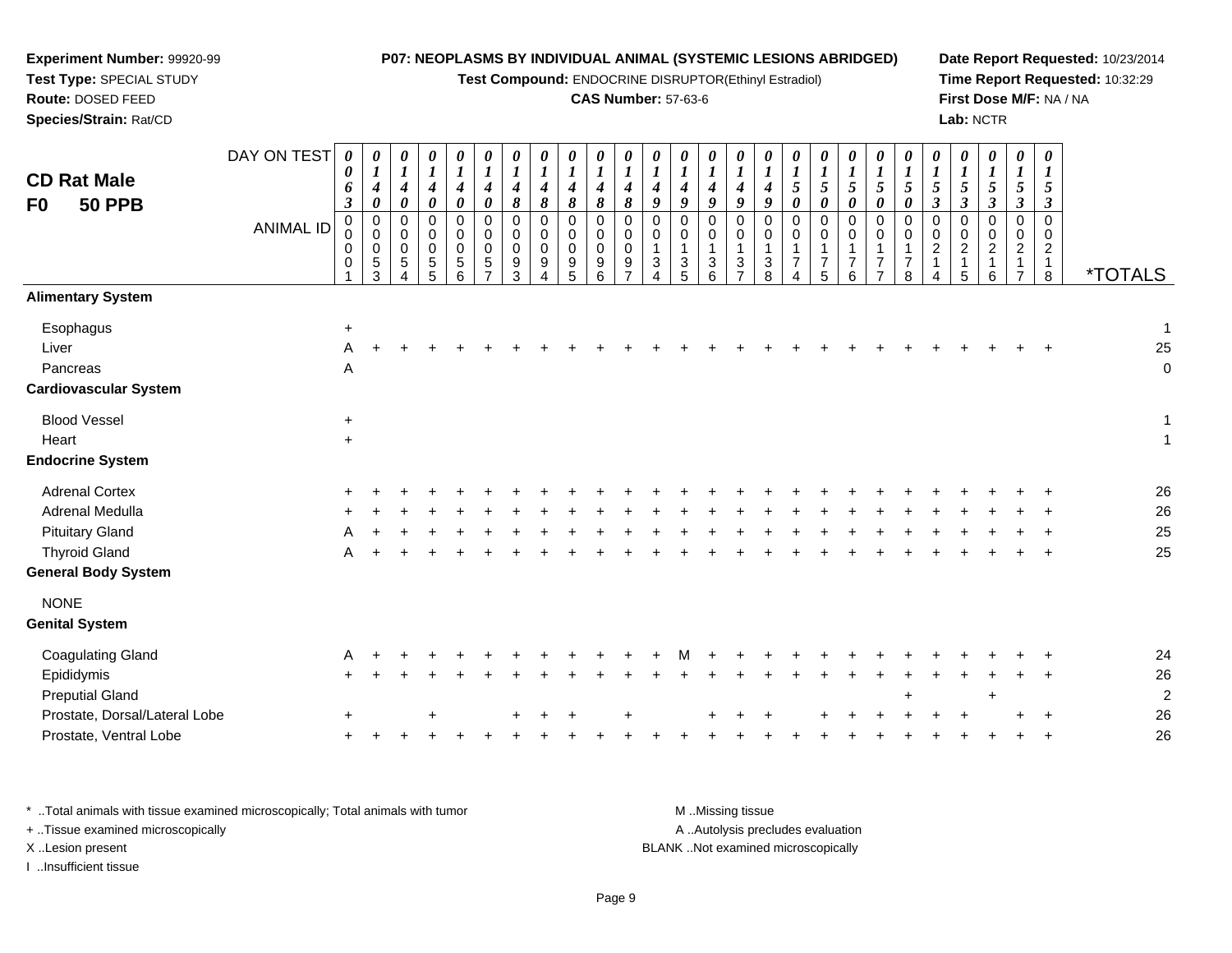**Test Compound:** ENDOCRINE DISRUPTOR(Ethinyl Estradiol)

#### **CAS Number:** 57-63-6

**Date Report Requested:** 10/23/2014**Time Report Requested:** 10:32:30**First Dose M/F:** NA / NA**Lab:** NCTR

| <b>CD Rat Male</b><br><b>50 PPB</b><br>F0 | DAY ON TEST<br><b>ANIMAL ID</b> | $\boldsymbol{\theta}$<br>0<br>6<br>$\boldsymbol{\beta}$<br>0<br>$\Omega$<br>0 | $\theta$<br>$\boldsymbol{4}$<br>0<br>0<br>$\mathbf 0$<br>$\pmb{0}$<br>$\sqrt{5}$<br>3 | 0<br>4<br>0<br>0<br>$\pmb{0}$<br>$\pmb{0}$<br>$\sqrt{5}$ | 0<br>0<br>$\pmb{0}$<br>$\pmb{0}$<br>$\overline{5}$<br>5 | $\boldsymbol{l}$<br>$\boldsymbol{4}$<br>0<br>0<br>$\pmb{0}$<br>$\pmb{0}$<br>5<br>6 | $\boldsymbol{\theta}$<br>4<br>0<br>0<br>$\pmb{0}$<br>0<br>5 | $\boldsymbol{\theta}$<br>$\boldsymbol{l}$<br>$\boldsymbol{4}$<br>8<br>0<br>$\mbox{O}$<br>$\pmb{0}$<br>$\boldsymbol{9}$<br>3 | $\theta$<br>$\boldsymbol{4}$<br>8<br>$\mathbf 0$<br>$\boldsymbol{0}$<br>$\pmb{0}$<br>9 | 8<br>$\mathbf 0$<br>0<br>9<br>5 | 8<br>$\Omega$<br>$\mathbf 0$<br>$\mathbf 0$<br>9 | 4<br>8<br>0<br>0<br>0<br>9 | 4<br>$\Omega$<br>$\mathbf 0$<br>1<br>3 | 4<br>9<br>$\Omega$<br>$\mathbf 0$<br>3 | 4<br>$\boldsymbol{0}$<br>0<br>$\mathbf 0$<br>3<br>6 | 4<br>O<br>0<br>$\pmb{0}$<br>3 | $\theta$<br>$\boldsymbol{l}$<br>$\boldsymbol{4}$<br>$\boldsymbol{q}$<br>0<br>0<br>$\sqrt{3}$<br>8 | $\boldsymbol{l}$<br>$\mathfrak{s}$<br>$\mathbf 0$<br>$\mathbf 0$<br>$\mathbf{1}$<br>$\overline{7}$ | 5<br>$\mathbf 0$<br>$\overline{ }$ | 5 | $\Omega$ | 5<br>0<br>0<br>$\Omega$<br>8 | 5<br>$\mathfrak{z}$<br>0<br>$\overline{c}$ | $\Omega$<br>$\mathbf 0$<br>2 | $\overline{c}$ | 0<br>5<br>0<br>$\mathsf 0$<br>$\overline{2}$ | $\theta$<br>5<br>3<br>0<br>$\overline{2}$<br>8 | <i><b>*TOTALS</b></i> |
|-------------------------------------------|---------------------------------|-------------------------------------------------------------------------------|---------------------------------------------------------------------------------------|----------------------------------------------------------|---------------------------------------------------------|------------------------------------------------------------------------------------|-------------------------------------------------------------|-----------------------------------------------------------------------------------------------------------------------------|----------------------------------------------------------------------------------------|---------------------------------|--------------------------------------------------|----------------------------|----------------------------------------|----------------------------------------|-----------------------------------------------------|-------------------------------|---------------------------------------------------------------------------------------------------|----------------------------------------------------------------------------------------------------|------------------------------------|---|----------|------------------------------|--------------------------------------------|------------------------------|----------------|----------------------------------------------|------------------------------------------------|-----------------------|
| <b>Rete Testes</b>                        |                                 |                                                                               |                                                                                       |                                                          |                                                         |                                                                                    |                                                             |                                                                                                                             |                                                                                        |                                 |                                                  |                            |                                        |                                        |                                                     |                               |                                                                                                   |                                                                                                    |                                    |   |          |                              |                                            |                              |                |                                              |                                                | 25                    |
| Seminal Vesicle                           |                                 | A                                                                             |                                                                                       |                                                          |                                                         |                                                                                    |                                                             |                                                                                                                             |                                                                                        |                                 |                                                  |                            |                                        |                                        |                                                     |                               |                                                                                                   |                                                                                                    |                                    |   |          |                              |                                            |                              |                |                                              |                                                | 25                    |
| <b>Testes</b>                             |                                 |                                                                               |                                                                                       |                                                          |                                                         |                                                                                    |                                                             |                                                                                                                             |                                                                                        |                                 |                                                  |                            |                                        |                                        |                                                     |                               |                                                                                                   |                                                                                                    |                                    |   |          |                              |                                            |                              |                |                                              | $\pm$                                          | 26                    |
| <b>Hematopoietic System</b>               |                                 |                                                                               |                                                                                       |                                                          |                                                         |                                                                                    |                                                             |                                                                                                                             |                                                                                        |                                 |                                                  |                            |                                        |                                        |                                                     |                               |                                                                                                   |                                                                                                    |                                    |   |          |                              |                                            |                              |                |                                              |                                                |                       |
| <b>Bone Marrow</b>                        |                                 | A                                                                             |                                                                                       |                                                          |                                                         |                                                                                    |                                                             |                                                                                                                             |                                                                                        |                                 |                                                  |                            |                                        |                                        |                                                     |                               |                                                                                                   |                                                                                                    |                                    |   |          |                              |                                            |                              |                |                                              |                                                | 25                    |
| Spleen                                    |                                 | A                                                                             |                                                                                       |                                                          |                                                         |                                                                                    |                                                             |                                                                                                                             |                                                                                        |                                 |                                                  |                            |                                        |                                        |                                                     |                               |                                                                                                   |                                                                                                    |                                    |   |          |                              |                                            |                              |                |                                              |                                                | 25                    |
| Thymus                                    |                                 | A                                                                             |                                                                                       |                                                          |                                                         |                                                                                    |                                                             |                                                                                                                             |                                                                                        |                                 |                                                  |                            |                                        |                                        |                                                     |                               |                                                                                                   |                                                                                                    |                                    |   |          |                              |                                            |                              |                |                                              | $\pm$                                          | 25                    |
| <b>Integumentary System</b>               |                                 |                                                                               |                                                                                       |                                                          |                                                         |                                                                                    |                                                             |                                                                                                                             |                                                                                        |                                 |                                                  |                            |                                        |                                        |                                                     |                               |                                                                                                   |                                                                                                    |                                    |   |          |                              |                                            |                              |                |                                              |                                                |                       |
| Mammary Gland                             |                                 |                                                                               |                                                                                       |                                                          |                                                         |                                                                                    |                                                             |                                                                                                                             |                                                                                        |                                 |                                                  |                            |                                        |                                        |                                                     |                               |                                                                                                   |                                                                                                    |                                    |   |          |                              |                                            |                              |                |                                              | $+$                                            | 25                    |
| Skin                                      |                                 | $\ddot{}$                                                                     |                                                                                       |                                                          |                                                         |                                                                                    |                                                             |                                                                                                                             |                                                                                        |                                 |                                                  |                            |                                        |                                        |                                                     |                               |                                                                                                   |                                                                                                    |                                    |   |          |                              |                                            |                              |                |                                              |                                                | $\overline{1}$        |
| <b>Musculoskeletal System</b>             |                                 |                                                                               |                                                                                       |                                                          |                                                         |                                                                                    |                                                             |                                                                                                                             |                                                                                        |                                 |                                                  |                            |                                        |                                        |                                                     |                               |                                                                                                   |                                                                                                    |                                    |   |          |                              |                                            |                              |                |                                              |                                                |                       |
| Bone<br><b>Nervous System</b>             |                                 |                                                                               |                                                                                       |                                                          |                                                         |                                                                                    |                                                             |                                                                                                                             |                                                                                        |                                 |                                                  |                            |                                        |                                        |                                                     |                               |                                                                                                   |                                                                                                    |                                    |   |          |                              |                                            |                              |                |                                              |                                                | 26                    |

Brainn  $+$  $\ddot{\phantom{a}}$ Spinal Cordd A A and the contract of the contract of the contract of the contract of the contract of the contract of the contract of the contract of the contract of the contract of the contract of the contract of the contract of the cont **Respiratory System**Lungg  $\rightarrow$  $\ddot{\phantom{a}}$ Tracheaa  $+$  $\ddot{\phantom{a}}$ **Special Senses System**

\* ..Total animals with tissue examined microscopically; Total animals with tumor **M** ...Missing tissue M ...Missing tissue

+ ..Tissue examined microscopically

**Experiment Number:** 99920-99**Test Type:** SPECIAL STUDY**Route:** DOSED FEED**Species/Strain:** Rat/CD

I ..Insufficient tissue

A ..Autolysis precludes evaluation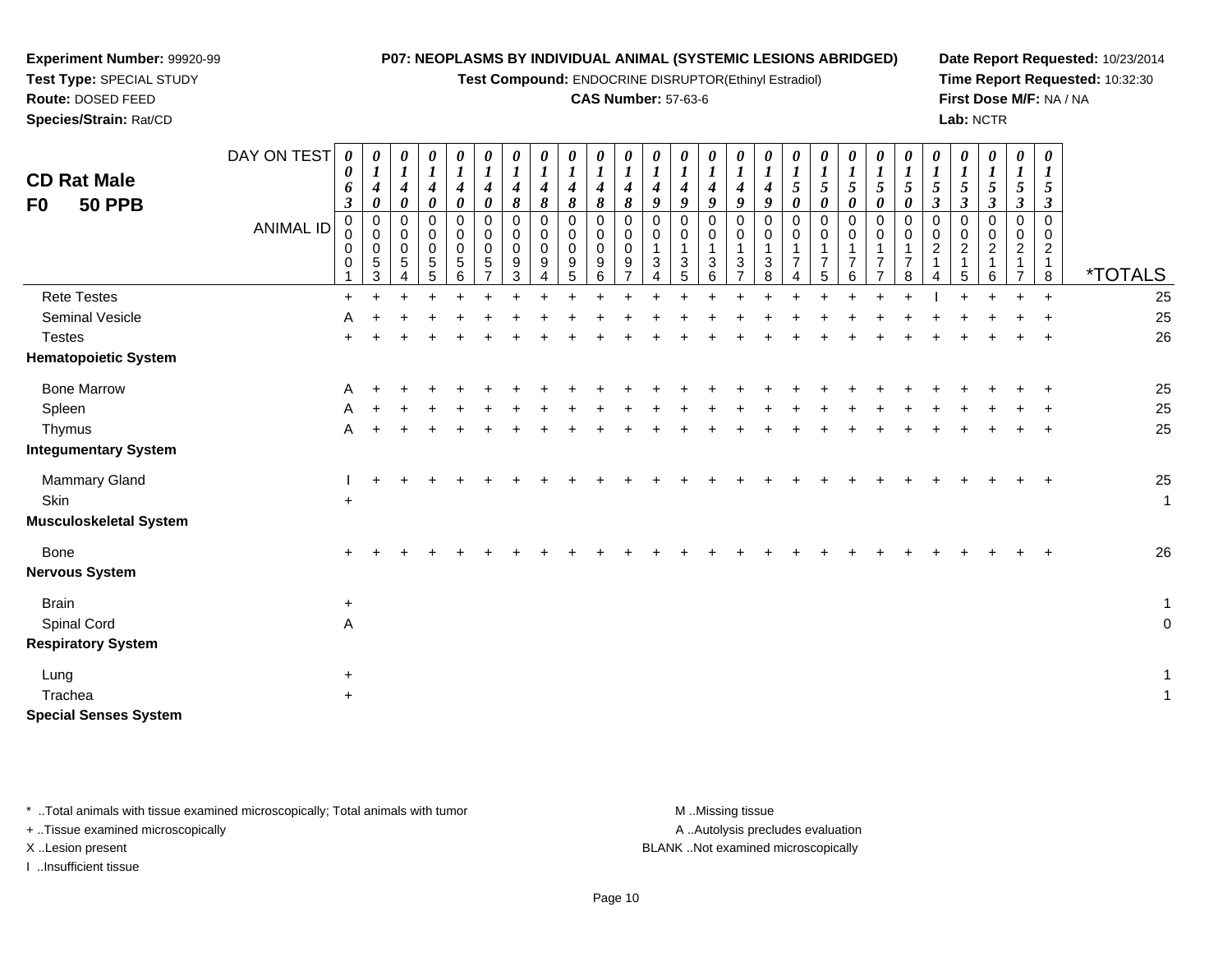| Experiment Number: 99920-99<br>Test Type: SPECIAL STUDY<br><b>Route: DOSED FEED</b><br>Species/Strain: Rat/CD |                                 |                |                                           |             |                                         |                                   |   |        |                    |                                 | <b>P07: NEOPLASMS BY INDIVIDUAL ANIMAL (SYSTEMIC LESIONS ABRIDGED)</b><br>Test Compound: ENDOCRINE DISRUPTOR(Ethinyl Estradiol)<br><b>CAS Number: 57-63-6</b> |                            |                       |        |                  |        |        |                     |               |   | Lab: NCTR                  |                       |                                                                          |               | Date Report Requested: 10/23/2014<br>Time Report Requested: 10:32:30<br>First Dose M/F: NA / NA |
|---------------------------------------------------------------------------------------------------------------|---------------------------------|----------------|-------------------------------------------|-------------|-----------------------------------------|-----------------------------------|---|--------|--------------------|---------------------------------|---------------------------------------------------------------------------------------------------------------------------------------------------------------|----------------------------|-----------------------|--------|------------------|--------|--------|---------------------|---------------|---|----------------------------|-----------------------|--------------------------------------------------------------------------|---------------|-------------------------------------------------------------------------------------------------|
| <b>CD Rat Male</b><br><b>50 PPB</b><br>F0                                                                     | DAY ON TEST<br><b>ANIMAL ID</b> | 0              | $\boldsymbol{\theta}$<br>0<br>0<br>5<br>3 | 0<br>0<br>5 | 0<br>0<br>$\mathbf 0$<br>$\pmb{0}$<br>5 | 0<br>0<br>0<br>$\Omega$<br>5<br>6 | 0 | 0<br>9 | $\theta$<br>8<br>9 | $\boldsymbol{\theta}$<br>8<br>9 | $\boldsymbol{\theta}$<br>8<br>9                                                                                                                               | $\boldsymbol{\theta}$<br>3 | 0<br>9<br>0<br>3<br>5 | 0<br>3 | 0<br>0<br>0<br>3 | 3<br>8 | 0<br>5 | 0<br>$\overline{7}$ | $\theta$<br>0 | 8 | $\boldsymbol{\theta}$<br>5 | 0<br>0<br>0<br>2<br>6 | 0<br>3<br>0<br>$\overline{\mathbf{c}}$<br>$\mathbf{1}$<br>$\overline{ }$ | $\theta$<br>8 | <i><b>*TOTALS</b></i>                                                                           |
| <b>NONE</b><br><b>Urinary System</b>                                                                          |                                 |                |                                           |             |                                         |                                   |   |        |                    |                                 |                                                                                                                                                               |                            |                       |        |                  |        |        |                     |               |   |                            |                       |                                                                          |               |                                                                                                 |
| Kidney<br><b>Urinary Bladder</b><br><b>SYSTEMIC LESIONS</b>                                                   |                                 | A<br>$\ddot{}$ |                                           |             |                                         |                                   |   |        |                    |                                 |                                                                                                                                                               |                            |                       |        |                  |        |        |                     |               |   |                            |                       |                                                                          |               | 25<br>$\mathbf{1}$                                                                              |
| Multiple Organ                                                                                                |                                 |                |                                           |             |                                         |                                   |   |        |                    |                                 | *** END OF MALE DATA***                                                                                                                                       |                            |                       |        |                  |        |        |                     |               |   |                            |                       |                                                                          |               | 26                                                                                              |

\* ..Total animals with tissue examined microscopically; Total animals with tumor M..Missing tissue M ..Missing tissue

+ ..Tissue examined microscopically

I ..Insufficient tissue

A ..Autolysis precludes evaluation X ..Lesion present BLANK ..Not examined microscopically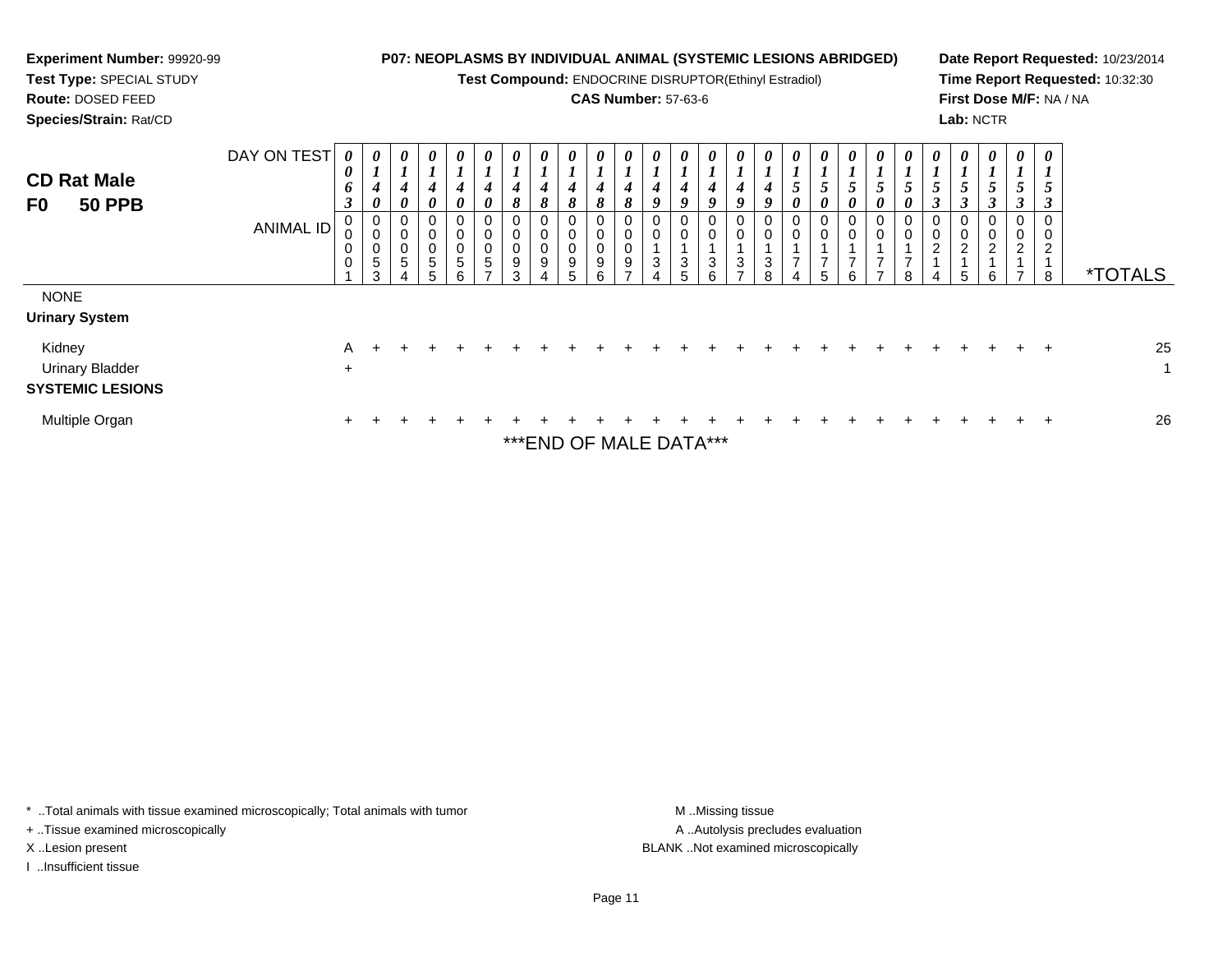**Test Compound:** ENDOCRINE DISRUPTOR(Ethinyl Estradiol)

## **CAS Number:** 57-63-6

**Date Report Requested:** 10/23/2014**Time Report Requested:** 10:32:30**First Dose M/F:** NA / NA**Lab:** NCTR

| <b>CD Rat Female</b><br><b>CONTROL</b><br>F0 | DAY ON TEST      | 4<br>0<br>$\pmb{0}$ | U<br>$\boldsymbol{l}$<br>$\boldsymbol{4}$<br>0<br>$\pmb{0}$ | 0<br>$\boldsymbol{l}$<br>$\boldsymbol{4}$<br>$\boldsymbol{\theta}$<br>0 | 0<br>$\boldsymbol{l}$<br>$\boldsymbol{4}$<br>0<br>0 | 0<br>$\boldsymbol{l}$<br>$\boldsymbol{4}$<br>0<br>0 | 0<br>$\boldsymbol{l}$<br>$\boldsymbol{4}$<br>8<br>$\mathbf 0$ | $\boldsymbol{\theta}$<br>$\boldsymbol{l}$<br>$\boldsymbol{4}$<br>$\pmb{8}$<br>$\mathbf 0$ | 0<br>$\boldsymbol{l}$<br>4<br>8<br>0 | 0<br>$\boldsymbol{l}$<br>$\boldsymbol{4}$<br>$\pmb{8}$<br>$\mathbf 0$ | 0<br>$\boldsymbol{l}$<br>4<br>8<br>$\mathbf 0$ | $\boldsymbol{\theta}$<br>1<br>4<br>9<br>$\mathbf 0$ | 0<br>$\boldsymbol{l}$<br>$\boldsymbol{4}$<br>9<br>0 | 0<br>$\boldsymbol{l}$<br>$\boldsymbol{4}$<br>9<br>$\mathbf 0$ | 0<br>$\boldsymbol{l}$<br>$\boldsymbol{4}$<br>9<br>0 | 0<br>$\boldsymbol{l}$<br>$\boldsymbol{4}$<br>9<br>$\mathbf 0$ | 0<br>$\boldsymbol{l}$<br>5<br>0<br>$\pmb{0}$ | $\boldsymbol{\theta}$<br>$\boldsymbol{l}$<br>$\mathfrak{s}$<br>$\boldsymbol{\theta}$<br>$\mathbf 0$ | $\frac{\theta}{I}$<br>5<br>0<br>$\mathbf 0$ | $\boldsymbol{\theta}$<br>$\boldsymbol{l}$<br>5<br>0<br>$\mathbf 0$ | 0<br>$\boldsymbol{l}$<br>5<br>0<br>$\mathbf 0$ | 0<br>$\boldsymbol{l}$<br>5<br>$\boldsymbol{\beta}$<br>0 | 0<br>$\boldsymbol{l}$<br>$\sqrt{5}$<br>$\boldsymbol{\beta}$<br>$\mathbf 0$ | 0<br>$\boldsymbol{l}$<br>$\mathfrak{s}$<br>$\mathfrak{z}$<br>$\mathbf 0$ | $\boldsymbol{\theta}$<br>$\boldsymbol{l}$<br>$\mathfrak{s}$<br>$\boldsymbol{\beta}$<br>$\mathbf 0$ | 0<br>$\boldsymbol{\mathit{1}}$<br>5<br>3<br>$\mathbf 0$ |                         |
|----------------------------------------------|------------------|---------------------|-------------------------------------------------------------|-------------------------------------------------------------------------|-----------------------------------------------------|-----------------------------------------------------|---------------------------------------------------------------|-------------------------------------------------------------------------------------------|--------------------------------------|-----------------------------------------------------------------------|------------------------------------------------|-----------------------------------------------------|-----------------------------------------------------|---------------------------------------------------------------|-----------------------------------------------------|---------------------------------------------------------------|----------------------------------------------|-----------------------------------------------------------------------------------------------------|---------------------------------------------|--------------------------------------------------------------------|------------------------------------------------|---------------------------------------------------------|----------------------------------------------------------------------------|--------------------------------------------------------------------------|----------------------------------------------------------------------------------------------------|---------------------------------------------------------|-------------------------|
|                                              | <b>ANIMAL ID</b> | 0<br>0<br>8         | $\mathbf 0$<br>0<br>1<br>9                                  | $\mathbf 0$<br>0<br>$\overline{c}$                                      | 0<br>$\pmb{0}$<br>$\frac{2}{2}$                     | $\pmb{0}$<br>0<br>$\frac{2}{3}$                     | $\mathbf 0$<br>$\mathbf 0$<br>5<br>8                          | $\mathbf 0$<br>0<br>5<br>9                                                                | 0<br>$\mathbf 0$<br>6<br>$\Omega$    | 0<br>0<br>6                                                           | 0<br>0<br>6<br>2                               | 0<br>0<br>9<br>9                                    | $\Omega$<br>1<br>0<br>$\Omega$                      | 0<br>1<br>0                                                   | 0<br>1<br>0<br>2                                    | 0<br>1<br>0<br>3                                              | 0<br>$\mathbf 1$<br>3<br>9                   | 0<br>1<br>4<br>$\mathbf 0$                                                                          | 0<br>4                                      | 0<br>1<br>4<br>$\overline{2}$                                      | $\mathbf 0$<br>4<br>$\mathbf{3}$               | 0<br>1<br>$\overline{7}$<br>9                           | 0<br>8<br>$\Omega$                                                         | 0<br>1<br>8                                                              | 0<br>$\mathbf{1}$<br>8<br>$\overline{2}$                                                           | 0<br>$\mathbf{1}$<br>8<br>3                             | <i><b>*TOTALS</b></i>   |
| <b>Alimentary System</b>                     |                  |                     |                                                             |                                                                         |                                                     |                                                     |                                                               |                                                                                           |                                      |                                                                       |                                                |                                                     |                                                     |                                                               |                                                     |                                                               |                                              |                                                                                                     |                                             |                                                                    |                                                |                                                         |                                                                            |                                                                          |                                                                                                    |                                                         |                         |
| Liver<br><b>Cardiovascular System</b>        |                  | $+$                 |                                                             |                                                                         |                                                     |                                                     |                                                               |                                                                                           |                                      |                                                                       |                                                |                                                     |                                                     |                                                               |                                                     |                                                               |                                              |                                                                                                     |                                             |                                                                    |                                                |                                                         |                                                                            |                                                                          |                                                                                                    |                                                         | 25                      |
| <b>NONE</b><br><b>Endocrine System</b>       |                  |                     |                                                             |                                                                         |                                                     |                                                     |                                                               |                                                                                           |                                      |                                                                       |                                                |                                                     |                                                     |                                                               |                                                     |                                                               |                                              |                                                                                                     |                                             |                                                                    |                                                |                                                         |                                                                            |                                                                          |                                                                                                    |                                                         |                         |
| <b>Adrenal Cortex</b>                        |                  |                     |                                                             |                                                                         |                                                     |                                                     |                                                               |                                                                                           |                                      |                                                                       |                                                |                                                     |                                                     |                                                               |                                                     |                                                               |                                              |                                                                                                     |                                             |                                                                    |                                                |                                                         |                                                                            |                                                                          |                                                                                                    |                                                         | 25                      |
| <b>Adrenal Medulla</b>                       |                  |                     |                                                             |                                                                         |                                                     |                                                     |                                                               |                                                                                           |                                      |                                                                       |                                                |                                                     |                                                     |                                                               |                                                     |                                                               |                                              |                                                                                                     |                                             |                                                                    |                                                |                                                         |                                                                            |                                                                          |                                                                                                    |                                                         | 25                      |
| <b>Pituitary Gland</b>                       |                  |                     |                                                             |                                                                         |                                                     |                                                     |                                                               |                                                                                           |                                      |                                                                       |                                                |                                                     |                                                     |                                                               |                                                     |                                                               |                                              |                                                                                                     |                                             |                                                                    |                                                |                                                         |                                                                            |                                                                          |                                                                                                    |                                                         | 25                      |
| <b>Thyroid Gland</b>                         |                  | $\ddot{}$           |                                                             |                                                                         |                                                     |                                                     |                                                               |                                                                                           |                                      |                                                                       |                                                |                                                     |                                                     |                                                               |                                                     |                                                               |                                              |                                                                                                     |                                             |                                                                    |                                                |                                                         |                                                                            |                                                                          |                                                                                                    | $\ddot{}$                                               | 25                      |
| <b>General Body System</b>                   |                  |                     |                                                             |                                                                         |                                                     |                                                     |                                                               |                                                                                           |                                      |                                                                       |                                                |                                                     |                                                     |                                                               |                                                     |                                                               |                                              |                                                                                                     |                                             |                                                                    |                                                |                                                         |                                                                            |                                                                          |                                                                                                    |                                                         |                         |
| <b>NONE</b>                                  |                  |                     |                                                             |                                                                         |                                                     |                                                     |                                                               |                                                                                           |                                      |                                                                       |                                                |                                                     |                                                     |                                                               |                                                     |                                                               |                                              |                                                                                                     |                                             |                                                                    |                                                |                                                         |                                                                            |                                                                          |                                                                                                    |                                                         |                         |
| <b>Genital System</b>                        |                  |                     |                                                             |                                                                         |                                                     |                                                     |                                                               |                                                                                           |                                      |                                                                       |                                                |                                                     |                                                     |                                                               |                                                     |                                                               |                                              |                                                                                                     |                                             |                                                                    |                                                |                                                         |                                                                            |                                                                          |                                                                                                    |                                                         |                         |
| <b>Clitoral Gland</b>                        |                  |                     |                                                             |                                                                         |                                                     |                                                     |                                                               |                                                                                           |                                      |                                                                       |                                                |                                                     | $\ddot{}$                                           |                                                               | $\ddot{}$                                           |                                                               |                                              |                                                                                                     |                                             |                                                                    |                                                |                                                         |                                                                            |                                                                          |                                                                                                    |                                                         | $\overline{\mathbf{c}}$ |
| Ovary                                        |                  |                     |                                                             |                                                                         |                                                     |                                                     |                                                               |                                                                                           |                                      |                                                                       |                                                |                                                     |                                                     |                                                               |                                                     |                                                               |                                              |                                                                                                     |                                             |                                                                    |                                                |                                                         |                                                                            |                                                                          |                                                                                                    |                                                         | 25                      |
| Oviduct                                      |                  |                     |                                                             |                                                                         |                                                     |                                                     |                                                               |                                                                                           |                                      |                                                                       |                                                |                                                     |                                                     |                                                               |                                                     |                                                               |                                              |                                                                                                     |                                             |                                                                    |                                                |                                                         |                                                                            |                                                                          |                                                                                                    |                                                         | 24                      |
| <b>Uterus</b>                                |                  |                     |                                                             |                                                                         |                                                     |                                                     |                                                               |                                                                                           |                                      |                                                                       |                                                |                                                     |                                                     |                                                               |                                                     |                                                               |                                              |                                                                                                     |                                             |                                                                    |                                                |                                                         |                                                                            |                                                                          |                                                                                                    |                                                         | 25                      |
| Vagina                                       |                  | $\pm$               |                                                             |                                                                         |                                                     |                                                     |                                                               |                                                                                           |                                      |                                                                       |                                                |                                                     |                                                     |                                                               |                                                     |                                                               |                                              |                                                                                                     |                                             |                                                                    |                                                |                                                         |                                                                            |                                                                          |                                                                                                    | $\ddot{}$                                               | 25                      |
| <b>Hematopoietic System</b>                  |                  |                     |                                                             |                                                                         |                                                     |                                                     |                                                               |                                                                                           |                                      |                                                                       |                                                |                                                     |                                                     |                                                               |                                                     |                                                               |                                              |                                                                                                     |                                             |                                                                    |                                                |                                                         |                                                                            |                                                                          |                                                                                                    |                                                         |                         |
|                                              |                  |                     |                                                             |                                                                         |                                                     |                                                     |                                                               |                                                                                           |                                      |                                                                       |                                                |                                                     |                                                     |                                                               |                                                     |                                                               |                                              |                                                                                                     |                                             |                                                                    |                                                |                                                         |                                                                            |                                                                          |                                                                                                    |                                                         |                         |

<sup>+</sup> <sup>+</sup> <sup>+</sup> <sup>+</sup> <sup>+</sup> <sup>+</sup> <sup>+</sup> <sup>+</sup> <sup>+</sup> <sup>+</sup> <sup>+</sup> <sup>+</sup> <sup>+</sup> <sup>+</sup> <sup>+</sup> <sup>+</sup> <sup>+</sup> <sup>+</sup> <sup>+</sup> <sup>+</sup> <sup>+</sup> <sup>+</sup> <sup>+</sup> <sup>+</sup> <sup>+</sup> <sup>25</sup>

\* ..Total animals with tissue examined microscopically; Total animals with tumor **M** ...Missing tissue M ...Missing tissue A ..Autolysis precludes evaluation + ..Tissue examined microscopically X ..Lesion present BLANK ..Not examined microscopicallyI ..Insufficient tissue

**Experiment Number:** 99920-99**Test Type:** SPECIAL STUDY**Route:** DOSED FEED**Species/Strain:** Rat/CD

Bone Marrow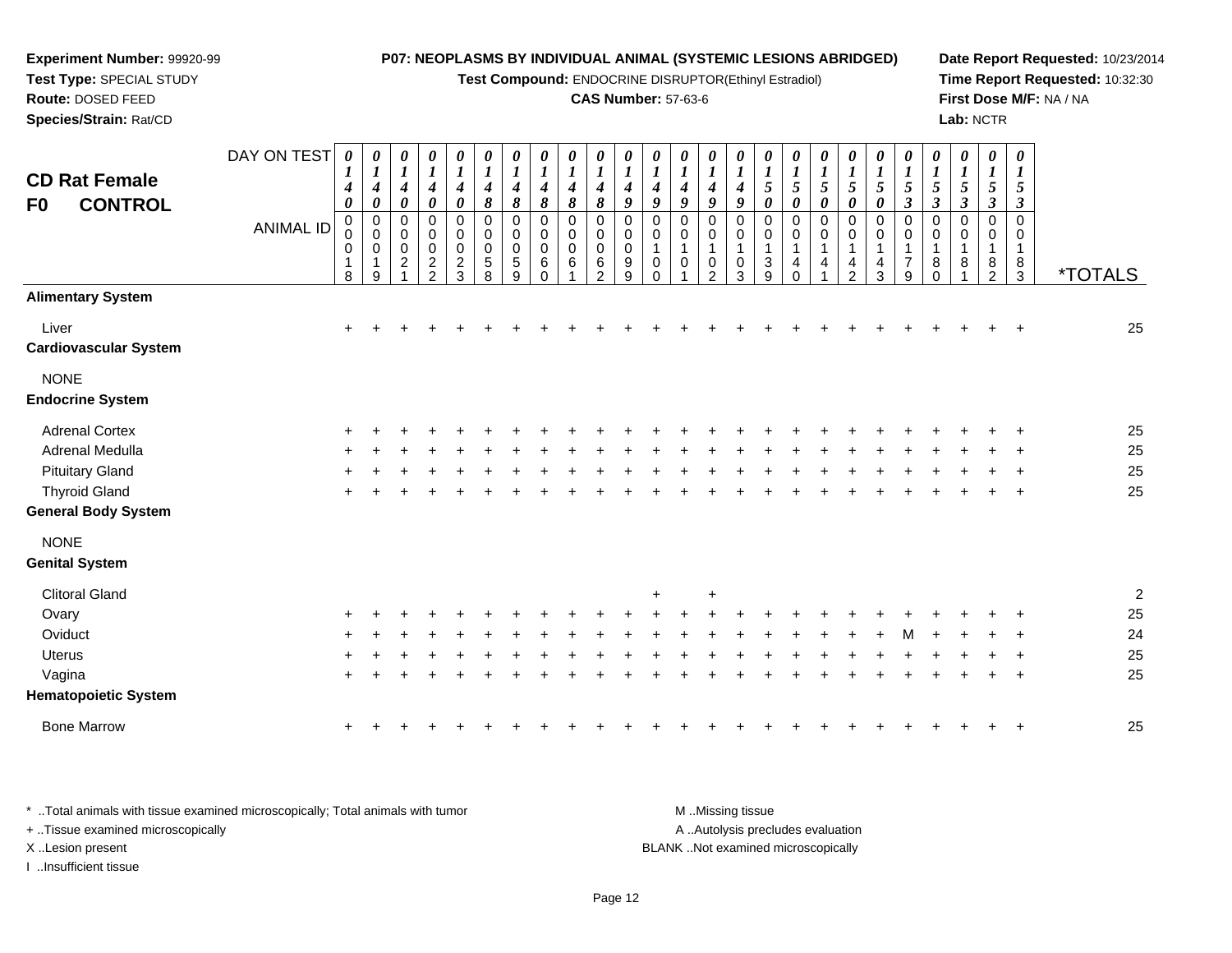**Test Compound:** ENDOCRINE DISRUPTOR(Ethinyl Estradiol)

#### **CAS Number:** 57-63-6

**Date Report Requested:** 10/23/2014**Time Report Requested:** 10:32:30**First Dose M/F:** NA / NA**Lab:** NCTR

| <b>CD Rat Female</b><br><b>CONTROL</b><br>F0 | DAY ON TEST<br><b>ANIMAL ID</b> | 0<br>$\boldsymbol{4}$<br>$\boldsymbol{\theta}$<br>$\pmb{0}$<br>$\pmb{0}$<br>0<br>8 | $\boldsymbol{\theta}$<br>$\boldsymbol{l}$<br>$\boldsymbol{4}$<br>$\boldsymbol{\theta}$<br>$\pmb{0}$<br>$\mathbf 0$<br>0<br>1<br>9 | $\boldsymbol{\theta}$<br>$\boldsymbol{l}$<br>$\boldsymbol{4}$<br>0<br>0<br>0<br>$\,0\,$<br>$\boldsymbol{2}$ | $\boldsymbol{\theta}$<br>$\boldsymbol{l}$<br>4<br>$\boldsymbol{\theta}$<br>$\mathbf 0$<br>0<br>$\pmb{0}$<br>$\overline{c}$<br>ົ | 0<br>4<br>0<br>0<br>$\mathbf 0$<br>$\pmb{0}$<br>$\overline{c}$<br>3 | 0<br>$\boldsymbol{l}$<br>$\boldsymbol{4}$<br>8<br>0<br>$\boldsymbol{0}$<br>$\pmb{0}$<br>$\sqrt{5}$<br>8 | 0<br>$\boldsymbol{l}$<br>$\boldsymbol{4}$<br>8<br>$\pmb{0}$<br>$\pmb{0}$<br>$\pmb{0}$<br>$\sqrt{5}$<br>9 | 0<br>$\boldsymbol{l}$<br>$\boldsymbol{4}$<br>8<br>$\,0\,$<br>$\pmb{0}$<br>$\mathbf 0$<br>6<br>0 | 0<br>$\boldsymbol{l}$<br>4<br>8<br>0<br>0<br>$\mathbf 0$<br>6 | 0<br>$\boldsymbol{l}$<br>$\boldsymbol{4}$<br>8<br>$\mathbf 0$<br>0<br>$\mathbf 0$<br>6<br>2 | 0<br>$\boldsymbol{l}$<br>4<br>9<br>$\mathbf 0$<br>0<br>$\mathbf 0$<br>9<br>9 | $\frac{\boldsymbol{\theta}}{\boldsymbol{I}}$<br>$\boldsymbol{4}$<br>9<br>$\pmb{0}$<br>$\mathbf 0$<br>0 | $\frac{\theta}{I}$<br>$\boldsymbol{4}$<br>9<br>0<br>0<br>$\mathbf{1}$<br>0 | 0<br>$\boldsymbol{l}$<br>$\boldsymbol{4}$<br>9<br>0<br>0<br>$\mathbf{1}$<br>0<br>$\overline{2}$ | $\boldsymbol{\theta}$<br>$\boldsymbol{l}$<br>4<br>$\boldsymbol{q}$<br>$\mathbf 0$<br>0<br>$\mathbf{1}$<br>0<br>3 | 0<br>$\boldsymbol{l}$<br>5<br>0<br>0<br>0<br>1<br>3<br>9 | 0<br>$\boldsymbol{l}$<br>$\mathfrak{s}$<br>$\boldsymbol{\theta}$<br>$\mathbf 0$<br>0<br>1<br>4<br>0 | 1<br>5<br>0<br>$\mathbf 0$<br>0<br>1 | $\boldsymbol{\theta}$<br>$\mathfrak{s}$<br>$\boldsymbol{\theta}$<br>$\,0\,$<br>0<br>4<br>$\mathfrak{p}$ | 0<br>$\boldsymbol{l}$<br>$\mathfrak{s}$<br>$\boldsymbol{\theta}$<br>0<br>0<br>1<br>4<br>3 | 0<br>$\boldsymbol{l}$<br>$\sqrt{5}$<br>$\boldsymbol{\beta}$<br>0<br>0<br>$\overline{7}$<br>9 | 0<br>$\boldsymbol{l}$<br>5<br>$\boldsymbol{\beta}$<br>$\pmb{0}$<br>0<br>$\mathbf 1$<br>8<br>$\Omega$ | $\pmb{\theta}$<br>$\boldsymbol{l}$<br>5<br>$\boldsymbol{\beta}$<br>$\,0\,$<br>0<br>1<br>8 | $\boldsymbol{\theta}$<br>$\boldsymbol{l}$<br>$\mathfrak{H}$<br>$\boldsymbol{\beta}$<br>0<br>0<br>1<br>8<br>$\overline{2}$ | 0<br>$\boldsymbol{l}$<br>5<br>$\boldsymbol{\beta}$<br>0<br>0<br>$\mathbf{1}$<br>8<br>$\mathbf{3}$ | <i><b>*TOTALS</b></i> |
|----------------------------------------------|---------------------------------|------------------------------------------------------------------------------------|-----------------------------------------------------------------------------------------------------------------------------------|-------------------------------------------------------------------------------------------------------------|---------------------------------------------------------------------------------------------------------------------------------|---------------------------------------------------------------------|---------------------------------------------------------------------------------------------------------|----------------------------------------------------------------------------------------------------------|-------------------------------------------------------------------------------------------------|---------------------------------------------------------------|---------------------------------------------------------------------------------------------|------------------------------------------------------------------------------|--------------------------------------------------------------------------------------------------------|----------------------------------------------------------------------------|-------------------------------------------------------------------------------------------------|------------------------------------------------------------------------------------------------------------------|----------------------------------------------------------|-----------------------------------------------------------------------------------------------------|--------------------------------------|---------------------------------------------------------------------------------------------------------|-------------------------------------------------------------------------------------------|----------------------------------------------------------------------------------------------|------------------------------------------------------------------------------------------------------|-------------------------------------------------------------------------------------------|---------------------------------------------------------------------------------------------------------------------------|---------------------------------------------------------------------------------------------------|-----------------------|
| Spleen                                       |                                 | $\ddot{}$                                                                          |                                                                                                                                   |                                                                                                             |                                                                                                                                 |                                                                     |                                                                                                         |                                                                                                          |                                                                                                 |                                                               |                                                                                             |                                                                              |                                                                                                        |                                                                            |                                                                                                 |                                                                                                                  |                                                          |                                                                                                     |                                      |                                                                                                         |                                                                                           |                                                                                              |                                                                                                      |                                                                                           |                                                                                                                           | $\ddot{}$                                                                                         | 25                    |
| Thymus<br><b>Integumentary System</b>        |                                 | $\pm$                                                                              |                                                                                                                                   |                                                                                                             |                                                                                                                                 |                                                                     |                                                                                                         |                                                                                                          |                                                                                                 |                                                               |                                                                                             |                                                                              |                                                                                                        |                                                                            |                                                                                                 |                                                                                                                  |                                                          |                                                                                                     |                                      |                                                                                                         |                                                                                           |                                                                                              |                                                                                                      |                                                                                           |                                                                                                                           | $\ddot{}$                                                                                         | 25                    |
| Mammary Gland                                |                                 |                                                                                    |                                                                                                                                   |                                                                                                             |                                                                                                                                 |                                                                     |                                                                                                         |                                                                                                          |                                                                                                 |                                                               |                                                                                             |                                                                              |                                                                                                        |                                                                            |                                                                                                 |                                                                                                                  |                                                          |                                                                                                     |                                      |                                                                                                         |                                                                                           |                                                                                              |                                                                                                      |                                                                                           |                                                                                                                           |                                                                                                   | 25                    |
| Skin<br><b>Musculoskeletal System</b>        |                                 |                                                                                    |                                                                                                                                   |                                                                                                             |                                                                                                                                 |                                                                     |                                                                                                         |                                                                                                          |                                                                                                 |                                                               |                                                                                             |                                                                              |                                                                                                        |                                                                            |                                                                                                 |                                                                                                                  | $\ddot{}$                                                |                                                                                                     |                                      |                                                                                                         |                                                                                           |                                                                                              | $\ddot{}$                                                                                            |                                                                                           |                                                                                                                           |                                                                                                   | $\overline{c}$        |
| Bone<br><b>Nervous System</b>                |                                 |                                                                                    |                                                                                                                                   |                                                                                                             |                                                                                                                                 |                                                                     |                                                                                                         |                                                                                                          |                                                                                                 |                                                               |                                                                                             |                                                                              |                                                                                                        |                                                                            |                                                                                                 |                                                                                                                  |                                                          |                                                                                                     |                                      |                                                                                                         |                                                                                           |                                                                                              |                                                                                                      |                                                                                           |                                                                                                                           |                                                                                                   | 25                    |
| <b>NONE</b><br><b>Respiratory System</b>     |                                 |                                                                                    |                                                                                                                                   |                                                                                                             |                                                                                                                                 |                                                                     |                                                                                                         |                                                                                                          |                                                                                                 |                                                               |                                                                                             |                                                                              |                                                                                                        |                                                                            |                                                                                                 |                                                                                                                  |                                                          |                                                                                                     |                                      |                                                                                                         |                                                                                           |                                                                                              |                                                                                                      |                                                                                           |                                                                                                                           |                                                                                                   |                       |
| <b>NONE</b><br><b>Special Senses System</b>  |                                 |                                                                                    |                                                                                                                                   |                                                                                                             |                                                                                                                                 |                                                                     |                                                                                                         |                                                                                                          |                                                                                                 |                                                               |                                                                                             |                                                                              |                                                                                                        |                                                                            |                                                                                                 |                                                                                                                  |                                                          |                                                                                                     |                                      |                                                                                                         |                                                                                           |                                                                                              |                                                                                                      |                                                                                           |                                                                                                                           |                                                                                                   |                       |
| <b>NONE</b><br><b>Urinary System</b>         |                                 |                                                                                    |                                                                                                                                   |                                                                                                             |                                                                                                                                 |                                                                     |                                                                                                         |                                                                                                          |                                                                                                 |                                                               |                                                                                             |                                                                              |                                                                                                        |                                                                            |                                                                                                 |                                                                                                                  |                                                          |                                                                                                     |                                      |                                                                                                         |                                                                                           |                                                                                              |                                                                                                      |                                                                                           |                                                                                                                           |                                                                                                   |                       |
| Kidney                                       |                                 |                                                                                    |                                                                                                                                   |                                                                                                             |                                                                                                                                 |                                                                     |                                                                                                         |                                                                                                          |                                                                                                 |                                                               |                                                                                             |                                                                              |                                                                                                        |                                                                            |                                                                                                 |                                                                                                                  |                                                          |                                                                                                     |                                      |                                                                                                         |                                                                                           |                                                                                              |                                                                                                      |                                                                                           |                                                                                                                           |                                                                                                   | 25                    |

**SYSTEMIC LESIONS**

**Experiment Number:** 99920-99**Test Type:** SPECIAL STUDY**Route:** DOSED FEED**Species/Strain:** Rat/CD

Multiple Organn  $+$ <sup>+</sup> <sup>+</sup> <sup>+</sup> <sup>+</sup> <sup>+</sup> <sup>+</sup> <sup>+</sup> <sup>+</sup> <sup>+</sup> <sup>+</sup> <sup>+</sup> <sup>+</sup> <sup>+</sup> <sup>+</sup> <sup>+</sup> <sup>+</sup> <sup>+</sup> <sup>+</sup> <sup>+</sup> <sup>+</sup> <sup>+</sup> <sup>+</sup> <sup>+</sup> <sup>+</sup> <sup>25</sup>

\* ..Total animals with tissue examined microscopically; Total animals with tumor **M** ...Missing tissue M ...Missing tissue A ..Autolysis precludes evaluation + ..Tissue examined microscopically X ..Lesion present BLANK ..Not examined microscopicallyI ..Insufficient tissue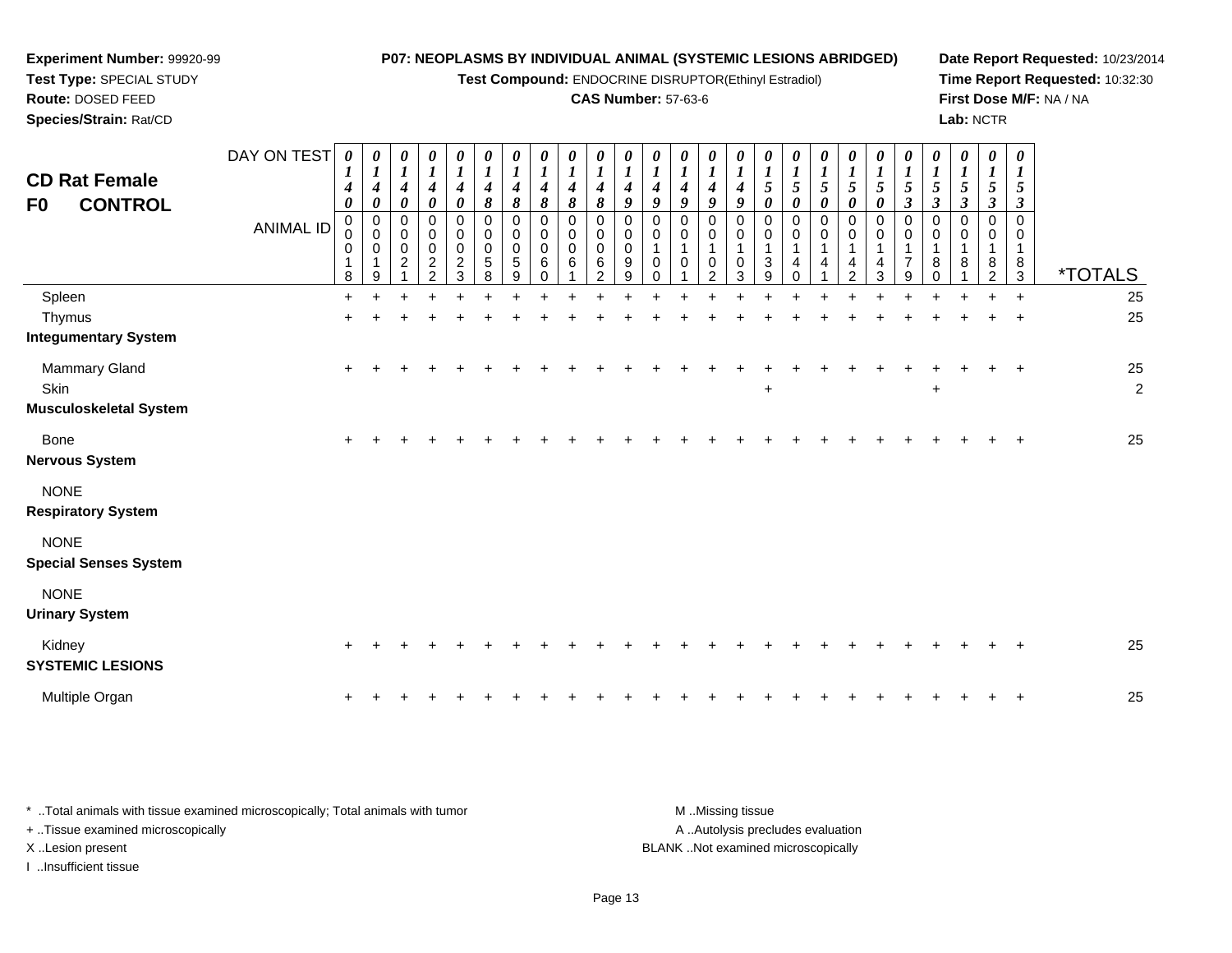**Test Compound:** ENDOCRINE DISRUPTOR(Ethinyl Estradiol)

# **CAS Number:** 57-63-6

**Date Report Requested:** 10/23/2014**Time Report Requested:** 10:32:30**First Dose M/F:** NA / NA**Lab:** NCTR

| <b>CD Rat Female</b><br><b>2.0 PPB</b><br>F0                                                                        | DAY ON TEST      | $\boldsymbol{\theta}$<br>4<br>0   | 0<br>$\bm{l}$<br>$\boldsymbol{4}$<br>$\pmb{\theta}$    | 0<br>$\boldsymbol{I}$<br>$\boldsymbol{4}$<br>0 | 0<br>$\boldsymbol{l}$<br>$\overset{4}{\scriptstyle{0}}$      | 0<br>$\boldsymbol{l}$<br>$\boldsymbol{4}$<br>$\pmb{\theta}$ | 0<br>$\boldsymbol{l}$<br>$\frac{4}{8}$ | $\boldsymbol{\theta}$<br>$\boldsymbol{l}$<br>$\boldsymbol{4}$<br>$\pmb{8}$ | 0<br>$\boldsymbol{l}$<br>4<br>$\pmb{8}$ | 0<br>$\boldsymbol{l}$<br>$\boldsymbol{4}$<br>$\pmb{8}$ | 0<br>1<br>4<br>8             | 0<br>$\boldsymbol{l}$<br>4<br>$\boldsymbol{9}$                            | 0<br>$\boldsymbol{l}$<br>4<br>9                             | 0<br>$\bm{l}$<br>4<br>9                    | 0<br>1<br>4<br>$\boldsymbol{g}$                      | 0<br>$\boldsymbol{l}$<br>$\boldsymbol{4}$<br>$\boldsymbol{9}$ | 0<br>1<br>$\sqrt{5}$<br>$\pmb{\theta}$       | 0<br>$\boldsymbol{l}$<br>$\sqrt{5}$<br>$\pmb{\theta}$ | 0<br>$\boldsymbol{l}$<br>$\frac{5}{\theta}$          | 0<br>$\boldsymbol{l}$<br>$\sqrt{5}$<br>0 | $\pmb{\theta}$<br>$\boldsymbol{l}$<br>5<br>$\pmb{\theta}$ | 0<br>$\boldsymbol{l}$<br>$\mathfrak{s}$<br>$\boldsymbol{\beta}$ | 0<br>$\bm{l}$<br>5<br>$\boldsymbol{\beta}$ | 0<br>$\boldsymbol{l}$<br>5<br>$\boldsymbol{\beta}$ | 0<br>1<br>5<br>$\boldsymbol{\beta}$ | $\boldsymbol{\theta}$<br>1<br>5<br>$\boldsymbol{\beta}$ |                       |
|---------------------------------------------------------------------------------------------------------------------|------------------|-----------------------------------|--------------------------------------------------------|------------------------------------------------|--------------------------------------------------------------|-------------------------------------------------------------|----------------------------------------|----------------------------------------------------------------------------|-----------------------------------------|--------------------------------------------------------|------------------------------|---------------------------------------------------------------------------|-------------------------------------------------------------|--------------------------------------------|------------------------------------------------------|---------------------------------------------------------------|----------------------------------------------|-------------------------------------------------------|------------------------------------------------------|------------------------------------------|-----------------------------------------------------------|-----------------------------------------------------------------|--------------------------------------------|----------------------------------------------------|-------------------------------------|---------------------------------------------------------|-----------------------|
|                                                                                                                     | <b>ANIMAL ID</b> | $\mathbf 0$<br>0<br>$\frac{2}{0}$ | $\pmb{0}$<br>$\mathbf 0$<br>$\pmb{0}$<br>$\frac{2}{4}$ | 0<br>$\mathbf 0$<br>$\pmb{0}$<br>$\frac{2}{5}$ | 0<br>0<br>$\pmb{0}$<br>$\begin{array}{c} 2 \\ 6 \end{array}$ | $\mathbf 0$<br>$\mathbf 0$<br>$\mathbf 0$<br>$\frac{2}{7}$  | 0<br>$\pmb{0}$<br>$\,0\,$<br>$^6_3$    | 0<br>$\mathbf 0$<br>0<br>6<br>4                                            | 0<br>0<br>0<br>$^6$ 5                   | $\mathbf 0$<br>0<br>0<br>$\,6$<br>6                    | 0<br>0<br>0<br>$\frac{6}{7}$ | $\mathbf 0$<br>$\mathbf 0$<br>$\mathbf{1}$<br>$\pmb{0}$<br>$\overline{A}$ | $\mathbf 0$<br>$\mathbf 0$<br>$\mathbf{1}$<br>$\frac{0}{5}$ | $\mathbf 0$<br>0<br>$\mathbf{1}$<br>0<br>6 | $\mathbf 0$<br>0<br>1<br>$\frac{0}{7}$               | $\mathbf 0$<br>0<br>$\overline{1}$<br>0<br>8                  | $\mathbf 0$<br>0<br>1<br>4<br>$\overline{4}$ | $\mathbf 0$<br>0<br>1<br>4<br>$\overline{5}$          | 0<br>0<br>1<br>$\begin{array}{c} 4 \\ 6 \end{array}$ | 0<br>0<br>1<br>$\frac{4}{7}$             | 0<br>$\Omega$<br>1<br>4<br>8                              | $\mathbf 0$<br>0<br>1<br>8<br>4                                 | $\Omega$<br>0<br>1<br>$^8$ 5               | 0<br>0<br>-1<br>$^8_6$                             | 0<br>0<br>1<br>8<br>$\overline{7}$  | $\mathbf 0$<br>0<br>1<br>$_{\rm 8}^{\rm 8}$             | <i><b>*TOTALS</b></i> |
| <b>Alimentary System</b>                                                                                            |                  |                                   |                                                        |                                                |                                                              |                                                             |                                        |                                                                            |                                         |                                                        |                              |                                                                           |                                                             |                                            |                                                      |                                                               |                                              |                                                       |                                                      |                                          |                                                           |                                                                 |                                            |                                                    |                                     |                                                         |                       |
| Liver<br>Cardiovascular System                                                                                      |                  |                                   |                                                        |                                                |                                                              |                                                             |                                        |                                                                            |                                         |                                                        |                              |                                                                           |                                                             |                                            |                                                      | $\ddot{}$                                                     |                                              |                                                       |                                                      | $\ddot{}$                                |                                                           |                                                                 |                                            |                                                    |                                     |                                                         | $\overline{c}$        |
| <b>NONE</b><br><b>Endocrine System</b>                                                                              |                  |                                   |                                                        |                                                |                                                              |                                                             |                                        |                                                                            |                                         |                                                        |                              |                                                                           |                                                             |                                            |                                                      |                                                               |                                              |                                                       |                                                      |                                          |                                                           |                                                                 |                                            |                                                    |                                     |                                                         |                       |
| <b>NONE</b><br><b>General Body System</b>                                                                           |                  |                                   |                                                        |                                                |                                                              |                                                             |                                        |                                                                            |                                         |                                                        |                              |                                                                           |                                                             |                                            |                                                      |                                                               |                                              |                                                       |                                                      |                                          |                                                           |                                                                 |                                            |                                                    |                                     |                                                         |                       |
| <b>NONE</b><br><b>Genital System</b>                                                                                |                  |                                   |                                                        |                                                |                                                              |                                                             |                                        |                                                                            |                                         |                                                        |                              |                                                                           |                                                             |                                            |                                                      |                                                               |                                              |                                                       |                                                      |                                          |                                                           |                                                                 |                                            |                                                    |                                     |                                                         |                       |
| <b>Clitoral Gland</b>                                                                                               |                  |                                   |                                                        |                                                |                                                              |                                                             |                                        |                                                                            |                                         |                                                        |                              |                                                                           |                                                             |                                            |                                                      |                                                               |                                              |                                                       |                                                      |                                          | $\ddot{}$                                                 |                                                                 |                                            |                                                    |                                     |                                                         | $\mathbf{1}$          |
| Ovary                                                                                                               |                  |                                   |                                                        |                                                |                                                              |                                                             |                                        |                                                                            |                                         |                                                        |                              |                                                                           |                                                             |                                            |                                                      |                                                               |                                              |                                                       |                                                      |                                          |                                                           |                                                                 |                                            |                                                    |                                     |                                                         | $25\,$                |
| Oviduct                                                                                                             |                  |                                   |                                                        |                                                |                                                              |                                                             |                                        |                                                                            |                                         |                                                        |                              |                                                                           |                                                             |                                            |                                                      |                                                               |                                              |                                                       |                                                      |                                          |                                                           |                                                                 |                                            |                                                    |                                     |                                                         | 25                    |
| Uterus                                                                                                              |                  |                                   |                                                        |                                                |                                                              |                                                             |                                        |                                                                            |                                         |                                                        |                              |                                                                           |                                                             |                                            |                                                      |                                                               |                                              |                                                       |                                                      |                                          |                                                           |                                                                 |                                            |                                                    |                                     |                                                         | 25                    |
| Vagina<br><b>Hematopoietic System</b>                                                                               |                  |                                   |                                                        |                                                |                                                              |                                                             |                                        |                                                                            |                                         |                                                        |                              |                                                                           |                                                             |                                            |                                                      |                                                               |                                              |                                                       |                                                      |                                          |                                                           |                                                                 |                                            |                                                    |                                     |                                                         | 25                    |
| <b>NONE</b><br><b>Integumentary System</b>                                                                          |                  |                                   |                                                        |                                                |                                                              |                                                             |                                        |                                                                            |                                         |                                                        |                              |                                                                           |                                                             |                                            |                                                      |                                                               |                                              |                                                       |                                                      |                                          |                                                           |                                                                 |                                            |                                                    |                                     |                                                         |                       |
| Mammary Gland                                                                                                       |                  |                                   |                                                        |                                                |                                                              |                                                             |                                        |                                                                            |                                         |                                                        |                              |                                                                           |                                                             |                                            |                                                      |                                                               |                                              |                                                       |                                                      |                                          |                                                           |                                                                 |                                            |                                                    |                                     |                                                         | 25                    |
| Skin                                                                                                                |                  |                                   |                                                        |                                                | $\ddot{}$                                                    |                                                             |                                        |                                                                            |                                         |                                                        |                              |                                                                           |                                                             |                                            |                                                      |                                                               | $\ddot{}$                                    |                                                       |                                                      |                                          | $\ddot{}$                                                 |                                                                 |                                            |                                                    |                                     |                                                         | $\mathbf{3}$          |
| * Total animals with tissue examined microscopically; Total animals with tumor<br>+ Tissue examined microscopically |                  |                                   |                                                        |                                                |                                                              |                                                             |                                        |                                                                            |                                         |                                                        |                              |                                                                           |                                                             |                                            | M Missing tissue<br>A Autolysis precludes evaluation |                                                               |                                              |                                                       |                                                      |                                          |                                                           |                                                                 |                                            |                                                    |                                     |                                                         |                       |

X ..Lesion present BLANK ..Not examined microscopically

**Experiment Number:** 99920-99**Test Type:** SPECIAL STUDY**Route:** DOSED FEED**Species/Strain:** Rat/CD

I ..Insufficient tissue

Page 14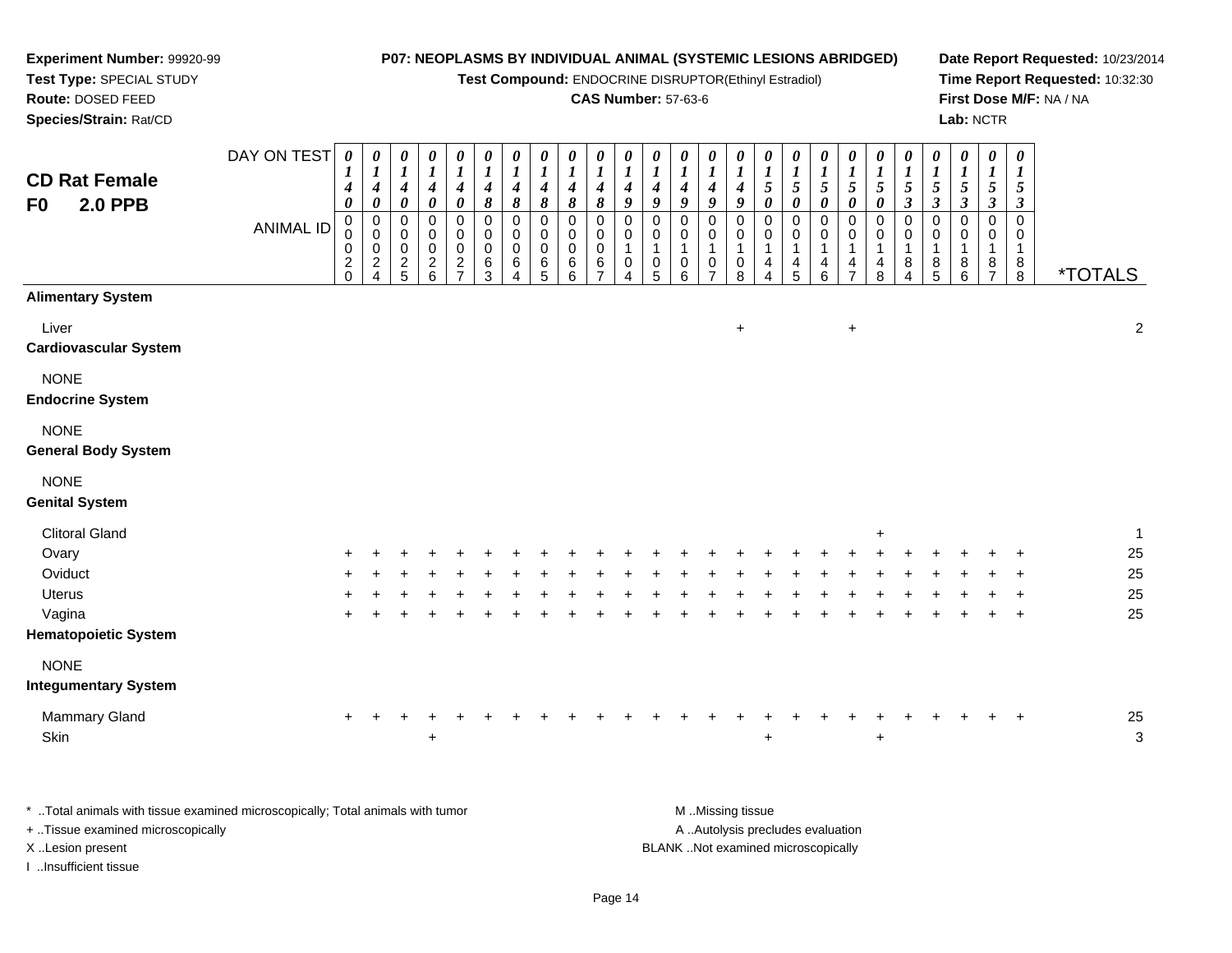**Test Compound:** ENDOCRINE DISRUPTOR(Ethinyl Estradiol)

#### **CAS Number:** 57-63-6

**Date Report Requested:** 10/23/2014**Time Report Requested:** 10:32:30**First Dose M/F:** NA / NA**Lab:** NCTR

8 \*TOTALS

*0 1 5*

*0*

*1 5 3*

0

 **Species/Strain:** Rat/CDDAY ON TEST**CD Rat Female F0 2.0 PPB**ANIMAL ID*0 1 4 0* 0 0 0 2 0*0 1 4 0* 0 0 0 2 4*0 1 4 0* 0 0 0 2 5*0 1 4 0* 0 0 0 2 6*0 1 4 0* 0 0 0 2 7*0 1 4 8* 0 0 0 6 3*0 1 4 8* 0 0 0 6 4*0 1 4 8* 0 0 0 6 5*0 1 4 8*0<br>0<br>0<br>6<br>6 *0 1 4 8* 0 0 0 6 7*0 1 4 9* 0 0 1 0 4*0 1 4 9* 0 0 1 0 5*0 1 4 9* 0 0 1 0 6*0 1 4 9* 0 0 1 0 7*0 1 4 9* 0 0 1 0 8*0 1 5 0* 0 0 1 4 4*0 1 5 0* 0 0 1 4 5*0 1 5 0* 0 0 1 4 6*0 1 5 0* 0 0 1 4 7**Musculoskeletal System**NONE

**Nervous System**

NONE

**Respiratory System**

NONE

**Special Senses System**

**Experiment Number:** 99920-99**Test Type:** SPECIAL STUDY**Route:** DOSED FEED

NONE

**Urinary System**

| Kidney<br><b>SYSTEMIC LESIONS</b> |  |  |  |  |  |  |  |  |  |  |  |  |  | 25 |
|-----------------------------------|--|--|--|--|--|--|--|--|--|--|--|--|--|----|
| Multiple Organ                    |  |  |  |  |  |  |  |  |  |  |  |  |  | 25 |

\* ..Total animals with tissue examined microscopically; Total animals with tumor **M** ..Missing tissue M ..Missing tissue + ..Tissue examined microscopically

I ..Insufficient tissue

A ..Autolysis precludes evaluation X ..Lesion present BLANK ..Not examined microscopically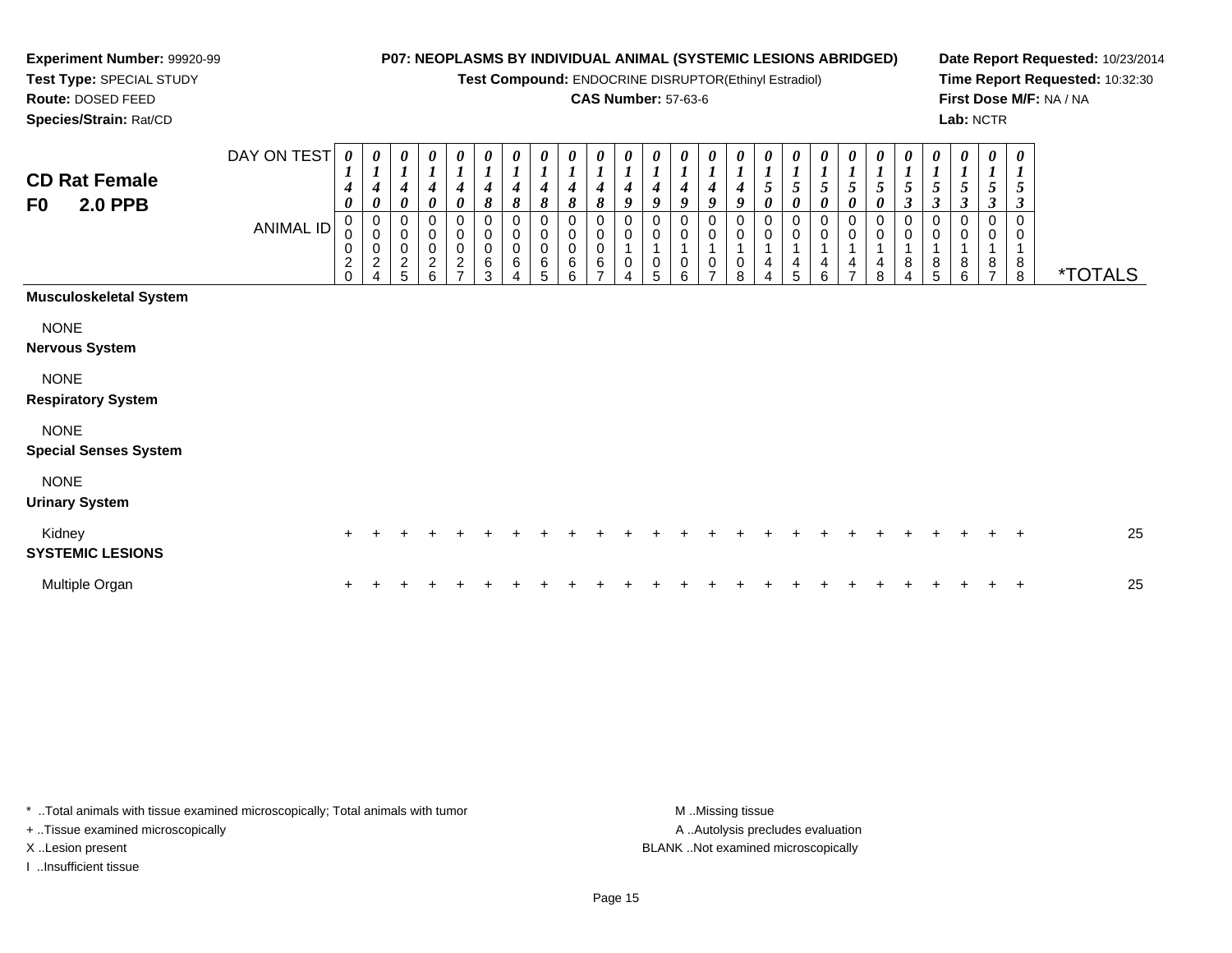#### **Experiment Number:** 99920-99**Test Type:** SPECIAL STUDY**Route:** DOSED FEED **Species/Strain:** Rat/CD**P07: NEOPLASMS BY INDIVIDUAL ANIMAL (SYSTEMIC LESIONS ABRIDGED)Test Compound:** ENDOCRINE DISRUPTOR(Ethinyl Estradiol)**CAS Number:** 57-63-6**Date Report Requested:** 10/23/2014**Time Report Requested:** 10:32:30**First Dose M/F:** NA / NA**Lab:** NCTRDAY ON TEST**CD Rat FemaleF0 10 PPB**ANIMAL ID*0 1 4 0* 0 0 0 2 8*0 1 4 0* 0 0 0 2 9*0 1 4 0*0<br>0<br>0<br>0<br>0<br>0 *0 1 4 0* 00<br>0<br>3<br>1 *0 1 4 0*0<br>0<br>0<br>3<br>2 *0 1 4 8* 0 0 0 6 8*0 1 4 8* 0 0 0 6 9*0 1 4 8*0<br>0<br>0<br>0<br>0<br>0 *0 1 4 8*0<br>0<br>0<br>7 1*0 1 4 8*0<br>0<br>0<br>7 2*0 1 4 9* 0 0 1 0 9*0 1 4 9* 0 0 1 1 0*0 1 4 9* 0 0 1 1 1*0 1 4 9* 0 0 1 1 2*0 1 4 9* 0 0 1 1 3*0 1 5 0* 0 0 1 4 9*0 1 5 0* 0 0 1 5 0*0 1 5 0* 0 0 1 5 1*0 1 5 0* 0 0 1 5 2*0 1 5 0* 0 0 1 5 3*0 1 5 3* 0 0 1 8 9*0 1 5 3* 0 0 1 9 0*0 1 5 3* 0 0 1 9 1*0 1 5 3* 0 0 1 9 2*0 1 5 3* 0 0 19<br>م 3 \*TOTALS**Alimentary System**

| Liver                        |     |   |  | $\ddot{}$ |       |   |    |  |        |   |    |  |  |   |           |       |            | $\ddot{}$ |           |                | $\boldsymbol{2}$ |
|------------------------------|-----|---|--|-----------|-------|---|----|--|--------|---|----|--|--|---|-----------|-------|------------|-----------|-----------|----------------|------------------|
| <b>Cardiovascular System</b> |     |   |  |           |       |   |    |  |        |   |    |  |  |   |           |       |            |           |           |                |                  |
| <b>NONE</b>                  |     |   |  |           |       |   |    |  |        |   |    |  |  |   |           |       |            |           |           |                |                  |
| <b>Endocrine System</b>      |     |   |  |           |       |   |    |  |        |   |    |  |  |   |           |       |            |           |           |                |                  |
| <b>NONE</b>                  |     |   |  |           |       |   |    |  |        |   |    |  |  |   |           |       |            |           |           |                |                  |
| <b>General Body System</b>   |     |   |  |           |       |   |    |  |        |   |    |  |  |   |           |       |            |           |           |                |                  |
| <b>NONE</b>                  |     |   |  |           |       |   |    |  |        |   |    |  |  |   |           |       |            |           |           |                |                  |
| <b>Genital System</b>        |     |   |  |           |       |   |    |  |        |   |    |  |  |   |           |       |            |           |           |                |                  |
| <b>Clitoral Gland</b>        |     |   |  |           |       |   |    |  |        |   |    |  |  |   |           | $+$   |            | $+$       |           |                | $\overline{2}$   |
| Ovary                        | $+$ |   |  |           |       |   |    |  |        |   |    |  |  | ÷ | $\div$    |       |            |           |           | $\ddot{}$      | 25               |
| Oviduct                      | $+$ | ÷ |  |           | ÷.    |   | ÷  |  | $\div$ | ÷ | ÷. |  |  | ÷ | ÷         | $\pm$ | $\ddot{}$  | $\div$    | $+$       | $\overline{+}$ | 25               |
| Uterus                       | $+$ |   |  |           |       |   |    |  |        |   |    |  |  |   |           |       |            |           | ٠.        | $\pm$          | 25               |
| Vagina                       | $+$ | ÷ |  |           | $\pm$ | ÷ | ÷. |  |        |   |    |  |  |   | $\ddot{}$ | $+$   | $\ddot{+}$ | $\ddot{}$ | $\ddot{}$ | $+$            | 25               |
| <b>Hematopoietic System</b>  |     |   |  |           |       |   |    |  |        |   |    |  |  |   |           |       |            |           |           |                |                  |
| <b>NONE</b>                  |     |   |  |           |       |   |    |  |        |   |    |  |  |   |           |       |            |           |           |                |                  |

#### **Integumentary System**

| Mammary Gland |  |  |  |  |  |  |  |  |  |  |  |  |  | 25 |
|---------------|--|--|--|--|--|--|--|--|--|--|--|--|--|----|
| Skin          |  |  |  |  |  |  |  |  |  |  |  |  |  |    |

\* ..Total animals with tissue examined microscopically; Total animals with tumor A ..Autolysis precludes evaluation + ..Tissue examined microscopically X ..Lesion present BLANK ..Not examined microscopicallyI ..Insufficient tissue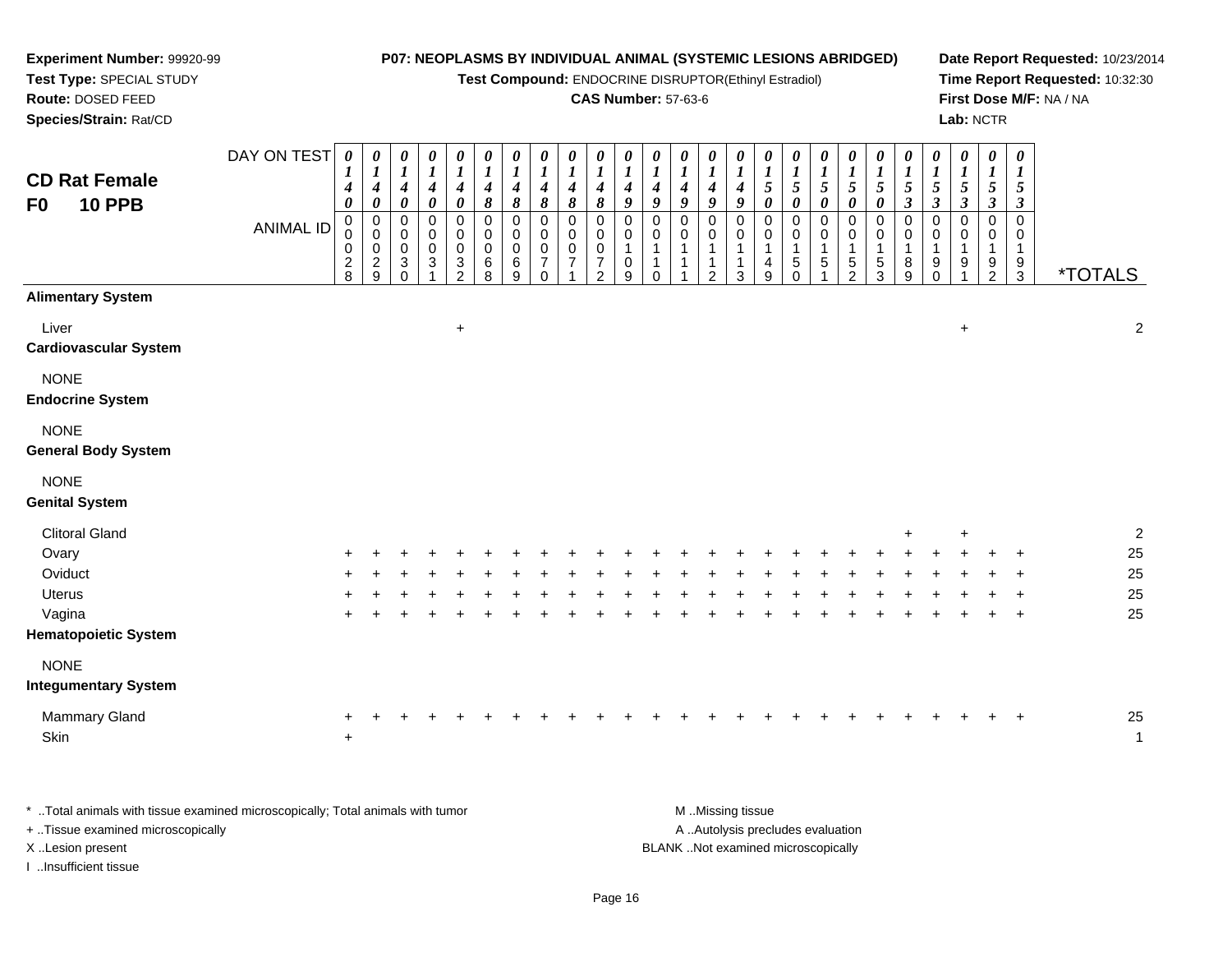**Test Compound:** ENDOCRINE DISRUPTOR(Ethinyl Estradiol)

## **CAS Number:** 57-63-6

**Date Report Requested:** 10/23/2014**Time Report Requested:** 10:32:30**First Dose M/F:** NA / NA**Lab:** NCTR

\*TOTALS

|                                 | DAY ON TEST | $\boldsymbol{\theta}$            | 0                        | 0                   | $\theta$         | $\boldsymbol{\theta}$    | $\boldsymbol{\theta}$ | $\boldsymbol{\theta}$         | 0                                    | 0                                    | 0                                    | 0                                    | 0 | 0                                    | 0                 | 0                     | 0           | 0      | 0                     | $\theta$    | 0              | $\boldsymbol{\theta}$ | $\boldsymbol{\theta}$       | $\boldsymbol{\theta}$ | $\boldsymbol{\theta}$ | $\boldsymbol{\theta}$ |
|---------------------------------|-------------|----------------------------------|--------------------------|---------------------|------------------|--------------------------|-----------------------|-------------------------------|--------------------------------------|--------------------------------------|--------------------------------------|--------------------------------------|---|--------------------------------------|-------------------|-----------------------|-------------|--------|-----------------------|-------------|----------------|-----------------------|-----------------------------|-----------------------|-----------------------|-----------------------|
| <b>CD Rat Female</b>            |             | $\mathbf{I}$<br>$\boldsymbol{4}$ | $\mathbf{I}$<br>4        | 4                   | 4                | 4                        | 4                     | $\bm{l}$<br>$\boldsymbol{4}$  | $\boldsymbol{l}$<br>$\boldsymbol{4}$ | $\boldsymbol{l}$<br>$\boldsymbol{4}$ | $\boldsymbol{l}$<br>$\boldsymbol{4}$ | $\boldsymbol{l}$<br>$\boldsymbol{4}$ | 4 | $\boldsymbol{l}$<br>$\boldsymbol{4}$ | $\mathbf{I}$<br>4 | 1<br>$\boldsymbol{4}$ | 5           | 5      | $5\overline{)}$       | 5           | 5 <sup>5</sup> | 5                     | $\bm{l}$<br>$5\overline{)}$ | $\boldsymbol{I}$<br>5 | $\mathbf{I}$<br>5     | $\boldsymbol{l}$<br>5 |
| <b>10 PPB</b><br>F <sub>0</sub> |             | $\boldsymbol{\theta}$            | 0                        | 0                   | 0                | 0                        | 8                     | 8                             | 8                                    | $\pmb{8}$                            | 8                                    | 9                                    | 9 | 9                                    | 9                 | 9                     | 0           | 0      | $\boldsymbol{\theta}$ | 0           | 0              | 3                     | $\mathbf{3}$                | $\boldsymbol{\beta}$  | $\boldsymbol{\beta}$  | 3                     |
|                                 | ANIMAL ID   | $\mathbf 0$                      | 0<br>$\mathbf 0$         | 0<br>$\pmb{0}$      |                  | 0<br>$\mathbf 0$         | 0<br>0                | $_0^0$                        | 0<br>$\bar{0}$                       | 0<br>$\pmb{0}$                       | 0<br>$\pmb{0}$                       | $_{\rm 0}^{\rm 0}$                   | 0 | 0<br>$\ddot{\mathbf{0}}$             | 0<br>$\mathbf 0$  | 0<br>$\pmb{0}$        | $\mathbf 0$ | 0<br>0 | 0<br>0                | $\mathbf 0$ |                | 0<br>0                | 0<br>0                      | 0<br>$\mathbf 0$      | 0<br>0                | 0<br>0                |
|                                 |             | 0<br>$\overline{2}$<br>8         | 0<br>$\overline{c}$<br>9 | $\pmb{0}$<br>3<br>0 | $\mathbf 0$<br>3 | 0<br>3<br>$\overline{2}$ | 0<br>6<br>8           | $\mathsf{O}\xspace$<br>6<br>9 | 0<br>$\overline{7}$<br>$\Omega$      | $\frac{0}{7}$                        | $\pmb{0}$<br>$\overline{z}$<br>2     | 1<br>$\mathbf 0$<br>9                |   |                                      | $\overline{2}$    | 3                     | 4<br>9      | 5      | 5                     | 5<br>2      | 5<br>3         | 8<br>9                | 9<br>$\mathbf 0$            | 9                     | 9<br>$\overline{c}$   | 9<br>3                |
| <b>Musculoskeletal System</b>   |             |                                  |                          |                     |                  |                          |                       |                               |                                      |                                      |                                      |                                      |   |                                      |                   |                       |             |        |                       |             |                |                       |                             |                       |                       |                       |
| <b>NONE</b>                     |             |                                  |                          |                     |                  |                          |                       |                               |                                      |                                      |                                      |                                      |   |                                      |                   |                       |             |        |                       |             |                |                       |                             |                       |                       |                       |
| <b>Nervous System</b>           |             |                                  |                          |                     |                  |                          |                       |                               |                                      |                                      |                                      |                                      |   |                                      |                   |                       |             |        |                       |             |                |                       |                             |                       |                       |                       |
| <b>NONE</b>                     |             |                                  |                          |                     |                  |                          |                       |                               |                                      |                                      |                                      |                                      |   |                                      |                   |                       |             |        |                       |             |                |                       |                             |                       |                       |                       |
| <b>Respiratory System</b>       |             |                                  |                          |                     |                  |                          |                       |                               |                                      |                                      |                                      |                                      |   |                                      |                   |                       |             |        |                       |             |                |                       |                             |                       |                       |                       |
| <b>NONE</b>                     |             |                                  |                          |                     |                  |                          |                       |                               |                                      |                                      |                                      |                                      |   |                                      |                   |                       |             |        |                       |             |                |                       |                             |                       |                       |                       |
| <b>Special Senses System</b>    |             |                                  |                          |                     |                  |                          |                       |                               |                                      |                                      |                                      |                                      |   |                                      |                   |                       |             |        |                       |             |                |                       |                             |                       |                       |                       |

# NONE

#### **Urinary System**

**Experiment Number:** 99920-99**Test Type:** SPECIAL STUDY**Route:** DOSED FEED**Species/Strain:** Rat/CD

| Kidney<br><b>SYSTEMIC LESIONS</b> |  |  |  |  |  |  |  |  |  |  |  |  |  | 25 |
|-----------------------------------|--|--|--|--|--|--|--|--|--|--|--|--|--|----|
| Multiple Organ                    |  |  |  |  |  |  |  |  |  |  |  |  |  | 25 |

\* ..Total animals with tissue examined microscopically; Total animals with tumor **M** . Missing tissue M ..Missing tissue + ..Tissue examined microscopically X ..Lesion present BLANK ..Not examined microscopically

I ..Insufficient tissue

A ..Autolysis precludes evaluation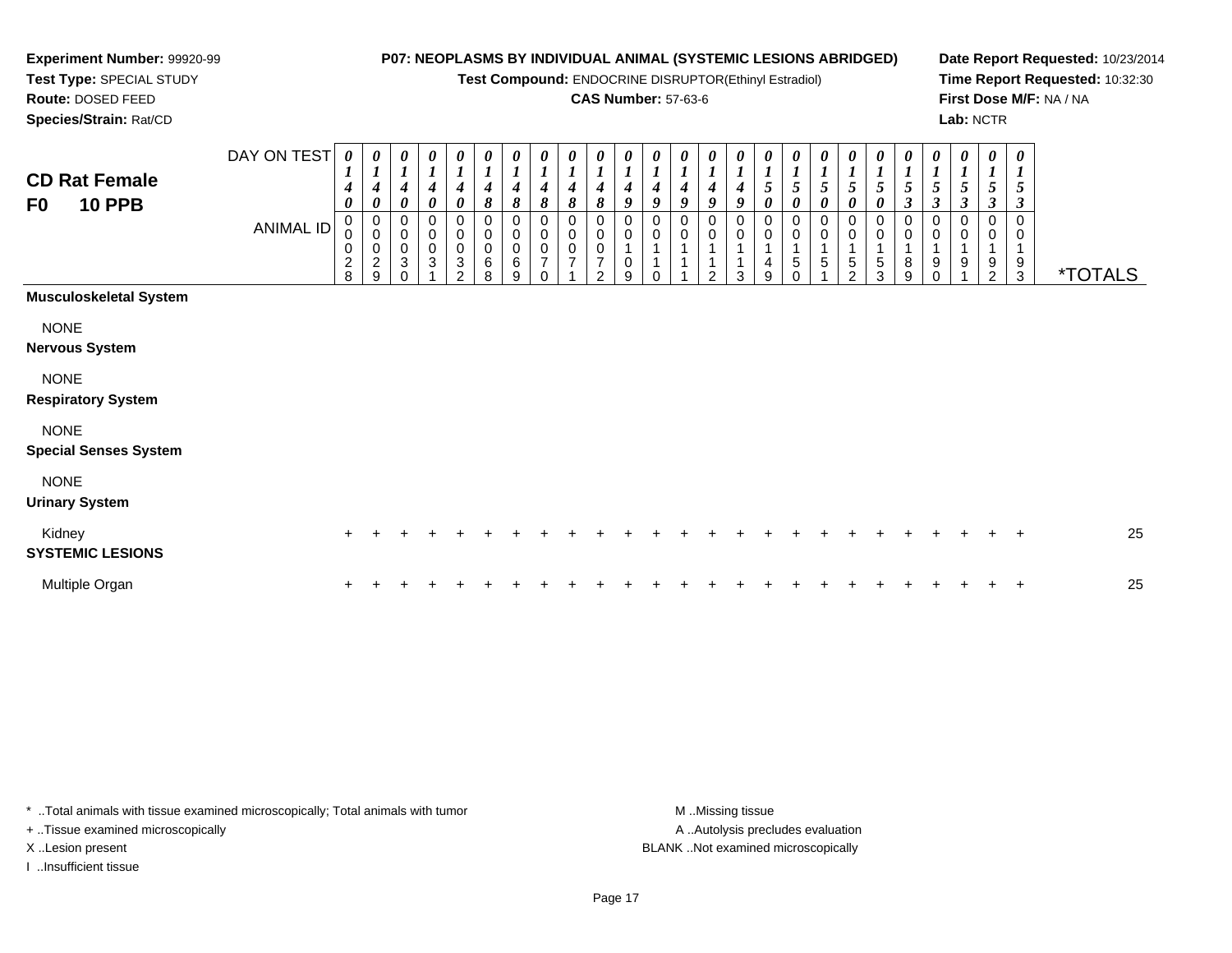**Test Compound:** ENDOCRINE DISRUPTOR(Ethinyl Estradiol)

# **CAS Number:** 57-63-6

**Date Report Requested:** 10/23/2014**Time Report Requested:** 10:32:30**First Dose M/F:** NA / NA**Lab:** NCTR

| <b>CD Rat Female</b><br>F0<br><b>50 PPB</b> | DAY ON TEST<br><b>ANIMAL ID</b> | $\boldsymbol{\theta}$<br>1<br>4<br>$\boldsymbol{\theta}$<br>$\pmb{0}$<br>0<br>$\pmb{0}$<br>$\ensuremath{\mathsf{3}}$<br>$\mathbf{3}$ | 0<br>$\boldsymbol{l}$<br>$\boldsymbol{4}$<br>$\pmb{\theta}$<br>$\overline{0}$<br>$\overline{0}$<br>$\mathbf 0$<br>$\ensuremath{\mathsf{3}}$<br>Δ | $\boldsymbol{\theta}$<br>$\boldsymbol{l}$<br>$\boldsymbol{4}$<br>$\pmb{\theta}$<br>0<br>0<br>$\mathsf{O}\xspace$<br>$\mathsf 3$<br>$\overline{5}$ | 0<br>$\boldsymbol{l}$<br>$\boldsymbol{4}$<br>$\boldsymbol{\theta}$<br>$\pmb{0}$<br>$\pmb{0}$<br>$\pmb{0}$<br>$\ensuremath{\mathsf{3}}$<br>6 | $\pmb{\theta}$<br>$\boldsymbol{l}$<br>$\boldsymbol{4}$<br>$\boldsymbol{\theta}$<br>$\pmb{0}$<br>$\pmb{0}$<br>$\pmb{0}$<br>$\sqrt{3}$<br>$\overline{7}$ | 0<br>$\boldsymbol{l}$<br>$\boldsymbol{4}$<br>8<br>$\mathbf 0$<br>$\,0\,$<br>$\pmb{0}$<br>$\overline{7}$<br>3 | $\boldsymbol{\theta}$<br>$\boldsymbol{l}$<br>$\boldsymbol{4}$<br>$\boldsymbol{\delta}$<br>$\pmb{0}$<br>0<br>0<br>$\overline{7}$<br>4 | $\boldsymbol{\theta}$<br>$\boldsymbol{l}$<br>4<br>8<br>$\mathbf 0$<br>0<br>0<br>$\overline{7}$<br>5 | $\boldsymbol{\theta}$<br>$\boldsymbol{l}$<br>4<br>8<br>$\mathbf 0$<br>0<br>$\mathbf 0$<br>$\overline{7}$<br>6 | 0<br>$\boldsymbol{l}$<br>4<br>8<br>0<br>0<br>0<br>$\overline{7}$ | $\boldsymbol{\theta}$<br>$\boldsymbol{l}$<br>$\boldsymbol{4}$<br>9<br>0<br>0<br>$\mathbf{1}$<br>1<br>Δ | 0<br>$\boldsymbol{l}$<br>4<br>9<br>0<br>0<br>$\mathbf{1}$<br>1<br>5 | $\boldsymbol{\theta}$<br>$\boldsymbol{l}$<br>4<br>9<br>$\pmb{0}$<br>0<br>$\mathbf{1}$<br>$\mathbf 1$<br>6 | 0<br>$\boldsymbol{l}$<br>$\boldsymbol{4}$<br>9<br>$\pmb{0}$<br>0<br>1<br>$\overline{7}$ | $\boldsymbol{\theta}$<br>$\boldsymbol{l}$<br>$\boldsymbol{4}$<br>$\boldsymbol{g}$<br>$\mathbf 0$<br>0<br>-1<br>-1<br>8 | 0<br>$\boldsymbol{l}$<br>$\sqrt{5}$<br>$\pmb{\theta}$<br>$\mathbf 0$<br>0<br>1<br>5 | $\boldsymbol{\theta}$<br>$\boldsymbol{l}$<br>$\sqrt{5}$<br>$\boldsymbol{\theta}$<br>$\mathbf 0$<br>0<br>1<br>5<br>5 | 0<br>$\boldsymbol{l}$<br>5<br>$\boldsymbol{\theta}$<br>0<br>0<br>$\mathbf{1}$<br>5<br>6 | 0<br>$\boldsymbol{l}$<br>$\sqrt{5}$<br>0<br>0<br>0<br>1<br>$\mathbf 5$<br>$\overline{7}$ | 0<br>$\boldsymbol{l}$<br>$\sqrt{5}$<br>$\boldsymbol{\theta}$<br>$\pmb{0}$<br>0<br>$\mathbf{1}$<br>$\mathbf 5$<br>8 | $\boldsymbol{\theta}$<br>$\boldsymbol{l}$<br>$\mathfrak{s}$<br>$\boldsymbol{\beta}$<br>$\pmb{0}$<br>0<br>$\mathbf 1$<br>9<br>4 | 0<br>$\boldsymbol{l}$<br>5<br>$\mathbf{3}$<br>$\mathbf 0$<br>0<br>$\mathbf{1}$<br>9<br>5 | 0<br>$\boldsymbol{l}$<br>5<br>$\boldsymbol{\beta}$<br>$\mathbf 0$<br>0<br>9<br>6 | 0<br>1<br>5<br>$\boldsymbol{\beta}$<br>$\Omega$<br>0<br>1<br>9<br>$\overline{7}$ | $\boldsymbol{\theta}$<br>1<br>5<br>$\boldsymbol{\beta}$<br>$\mathsf 0$<br>0<br>1<br>9<br>$\bf 8$ | <i><b>*TOTALS</b></i> |
|---------------------------------------------|---------------------------------|--------------------------------------------------------------------------------------------------------------------------------------|--------------------------------------------------------------------------------------------------------------------------------------------------|---------------------------------------------------------------------------------------------------------------------------------------------------|---------------------------------------------------------------------------------------------------------------------------------------------|--------------------------------------------------------------------------------------------------------------------------------------------------------|--------------------------------------------------------------------------------------------------------------|--------------------------------------------------------------------------------------------------------------------------------------|-----------------------------------------------------------------------------------------------------|---------------------------------------------------------------------------------------------------------------|------------------------------------------------------------------|--------------------------------------------------------------------------------------------------------|---------------------------------------------------------------------|-----------------------------------------------------------------------------------------------------------|-----------------------------------------------------------------------------------------|------------------------------------------------------------------------------------------------------------------------|-------------------------------------------------------------------------------------|---------------------------------------------------------------------------------------------------------------------|-----------------------------------------------------------------------------------------|------------------------------------------------------------------------------------------|--------------------------------------------------------------------------------------------------------------------|--------------------------------------------------------------------------------------------------------------------------------|------------------------------------------------------------------------------------------|----------------------------------------------------------------------------------|----------------------------------------------------------------------------------|--------------------------------------------------------------------------------------------------|-----------------------|
| <b>Alimentary System</b>                    |                                 |                                                                                                                                      |                                                                                                                                                  |                                                                                                                                                   |                                                                                                                                             |                                                                                                                                                        |                                                                                                              |                                                                                                                                      |                                                                                                     |                                                                                                               |                                                                  |                                                                                                        |                                                                     |                                                                                                           |                                                                                         |                                                                                                                        |                                                                                     |                                                                                                                     |                                                                                         |                                                                                          |                                                                                                                    |                                                                                                                                |                                                                                          |                                                                                  |                                                                                  |                                                                                                  |                       |
| Liver<br><b>Cardiovascular System</b>       |                                 | +                                                                                                                                    |                                                                                                                                                  |                                                                                                                                                   |                                                                                                                                             |                                                                                                                                                        |                                                                                                              |                                                                                                                                      |                                                                                                     |                                                                                                               |                                                                  |                                                                                                        |                                                                     |                                                                                                           |                                                                                         |                                                                                                                        |                                                                                     |                                                                                                                     |                                                                                         |                                                                                          |                                                                                                                    |                                                                                                                                |                                                                                          |                                                                                  |                                                                                  |                                                                                                  | 25                    |
| <b>NONE</b><br><b>Endocrine System</b>      |                                 |                                                                                                                                      |                                                                                                                                                  |                                                                                                                                                   |                                                                                                                                             |                                                                                                                                                        |                                                                                                              |                                                                                                                                      |                                                                                                     |                                                                                                               |                                                                  |                                                                                                        |                                                                     |                                                                                                           |                                                                                         |                                                                                                                        |                                                                                     |                                                                                                                     |                                                                                         |                                                                                          |                                                                                                                    |                                                                                                                                |                                                                                          |                                                                                  |                                                                                  |                                                                                                  |                       |
| <b>Adrenal Cortex</b>                       |                                 |                                                                                                                                      |                                                                                                                                                  |                                                                                                                                                   |                                                                                                                                             |                                                                                                                                                        |                                                                                                              |                                                                                                                                      |                                                                                                     |                                                                                                               |                                                                  |                                                                                                        |                                                                     |                                                                                                           |                                                                                         |                                                                                                                        |                                                                                     |                                                                                                                     |                                                                                         |                                                                                          |                                                                                                                    |                                                                                                                                |                                                                                          |                                                                                  |                                                                                  |                                                                                                  | 25                    |
| Adrenal Medulla                             |                                 |                                                                                                                                      |                                                                                                                                                  |                                                                                                                                                   |                                                                                                                                             |                                                                                                                                                        |                                                                                                              |                                                                                                                                      |                                                                                                     |                                                                                                               |                                                                  |                                                                                                        |                                                                     |                                                                                                           |                                                                                         |                                                                                                                        |                                                                                     |                                                                                                                     |                                                                                         |                                                                                          |                                                                                                                    |                                                                                                                                |                                                                                          |                                                                                  |                                                                                  |                                                                                                  | 25                    |
| <b>Pituitary Gland</b>                      |                                 |                                                                                                                                      |                                                                                                                                                  |                                                                                                                                                   |                                                                                                                                             |                                                                                                                                                        |                                                                                                              |                                                                                                                                      |                                                                                                     |                                                                                                               |                                                                  |                                                                                                        |                                                                     |                                                                                                           |                                                                                         |                                                                                                                        |                                                                                     |                                                                                                                     |                                                                                         |                                                                                          |                                                                                                                    |                                                                                                                                |                                                                                          |                                                                                  |                                                                                  |                                                                                                  | 25                    |
| <b>Thyroid Gland</b>                        |                                 | +                                                                                                                                    |                                                                                                                                                  |                                                                                                                                                   |                                                                                                                                             |                                                                                                                                                        |                                                                                                              |                                                                                                                                      |                                                                                                     |                                                                                                               |                                                                  |                                                                                                        |                                                                     |                                                                                                           |                                                                                         |                                                                                                                        |                                                                                     |                                                                                                                     |                                                                                         |                                                                                          |                                                                                                                    |                                                                                                                                |                                                                                          |                                                                                  |                                                                                  | $\overline{+}$                                                                                   | 25                    |
| <b>General Body System</b>                  |                                 |                                                                                                                                      |                                                                                                                                                  |                                                                                                                                                   |                                                                                                                                             |                                                                                                                                                        |                                                                                                              |                                                                                                                                      |                                                                                                     |                                                                                                               |                                                                  |                                                                                                        |                                                                     |                                                                                                           |                                                                                         |                                                                                                                        |                                                                                     |                                                                                                                     |                                                                                         |                                                                                          |                                                                                                                    |                                                                                                                                |                                                                                          |                                                                                  |                                                                                  |                                                                                                  |                       |
| <b>NONE</b>                                 |                                 |                                                                                                                                      |                                                                                                                                                  |                                                                                                                                                   |                                                                                                                                             |                                                                                                                                                        |                                                                                                              |                                                                                                                                      |                                                                                                     |                                                                                                               |                                                                  |                                                                                                        |                                                                     |                                                                                                           |                                                                                         |                                                                                                                        |                                                                                     |                                                                                                                     |                                                                                         |                                                                                          |                                                                                                                    |                                                                                                                                |                                                                                          |                                                                                  |                                                                                  |                                                                                                  |                       |
| <b>Genital System</b>                       |                                 |                                                                                                                                      |                                                                                                                                                  |                                                                                                                                                   |                                                                                                                                             |                                                                                                                                                        |                                                                                                              |                                                                                                                                      |                                                                                                     |                                                                                                               |                                                                  |                                                                                                        |                                                                     |                                                                                                           |                                                                                         |                                                                                                                        |                                                                                     |                                                                                                                     |                                                                                         |                                                                                          |                                                                                                                    |                                                                                                                                |                                                                                          |                                                                                  |                                                                                  |                                                                                                  |                       |
| Ovary                                       |                                 |                                                                                                                                      |                                                                                                                                                  |                                                                                                                                                   |                                                                                                                                             |                                                                                                                                                        |                                                                                                              |                                                                                                                                      |                                                                                                     |                                                                                                               |                                                                  |                                                                                                        |                                                                     |                                                                                                           |                                                                                         |                                                                                                                        |                                                                                     |                                                                                                                     |                                                                                         |                                                                                          |                                                                                                                    |                                                                                                                                |                                                                                          |                                                                                  |                                                                                  |                                                                                                  | 25                    |
| Oviduct                                     |                                 |                                                                                                                                      |                                                                                                                                                  |                                                                                                                                                   |                                                                                                                                             |                                                                                                                                                        |                                                                                                              |                                                                                                                                      |                                                                                                     |                                                                                                               |                                                                  |                                                                                                        |                                                                     |                                                                                                           |                                                                                         |                                                                                                                        |                                                                                     |                                                                                                                     |                                                                                         |                                                                                          |                                                                                                                    |                                                                                                                                |                                                                                          |                                                                                  |                                                                                  |                                                                                                  | 25                    |
| <b>Uterus</b>                               |                                 |                                                                                                                                      |                                                                                                                                                  |                                                                                                                                                   |                                                                                                                                             |                                                                                                                                                        |                                                                                                              |                                                                                                                                      |                                                                                                     |                                                                                                               |                                                                  |                                                                                                        |                                                                     |                                                                                                           |                                                                                         |                                                                                                                        |                                                                                     |                                                                                                                     |                                                                                         |                                                                                          |                                                                                                                    |                                                                                                                                |                                                                                          |                                                                                  |                                                                                  |                                                                                                  | 25                    |
| Vagina                                      |                                 | $\pm$                                                                                                                                |                                                                                                                                                  |                                                                                                                                                   |                                                                                                                                             |                                                                                                                                                        |                                                                                                              |                                                                                                                                      |                                                                                                     |                                                                                                               |                                                                  |                                                                                                        |                                                                     |                                                                                                           |                                                                                         |                                                                                                                        |                                                                                     |                                                                                                                     |                                                                                         |                                                                                          |                                                                                                                    |                                                                                                                                |                                                                                          |                                                                                  |                                                                                  | -4                                                                                               | 25                    |
| <b>Hematopoietic System</b>                 |                                 |                                                                                                                                      |                                                                                                                                                  |                                                                                                                                                   |                                                                                                                                             |                                                                                                                                                        |                                                                                                              |                                                                                                                                      |                                                                                                     |                                                                                                               |                                                                  |                                                                                                        |                                                                     |                                                                                                           |                                                                                         |                                                                                                                        |                                                                                     |                                                                                                                     |                                                                                         |                                                                                          |                                                                                                                    |                                                                                                                                |                                                                                          |                                                                                  |                                                                                  |                                                                                                  |                       |
| <b>Bone Marrow</b>                          |                                 |                                                                                                                                      |                                                                                                                                                  |                                                                                                                                                   |                                                                                                                                             |                                                                                                                                                        |                                                                                                              |                                                                                                                                      |                                                                                                     |                                                                                                               |                                                                  |                                                                                                        |                                                                     |                                                                                                           |                                                                                         |                                                                                                                        |                                                                                     |                                                                                                                     |                                                                                         |                                                                                          |                                                                                                                    |                                                                                                                                |                                                                                          |                                                                                  |                                                                                  |                                                                                                  | 25                    |
| Spleen                                      |                                 |                                                                                                                                      |                                                                                                                                                  |                                                                                                                                                   |                                                                                                                                             |                                                                                                                                                        |                                                                                                              |                                                                                                                                      |                                                                                                     |                                                                                                               |                                                                  |                                                                                                        |                                                                     |                                                                                                           |                                                                                         |                                                                                                                        |                                                                                     |                                                                                                                     |                                                                                         |                                                                                          |                                                                                                                    |                                                                                                                                |                                                                                          |                                                                                  |                                                                                  |                                                                                                  | 25                    |
|                                             |                                 |                                                                                                                                      |                                                                                                                                                  |                                                                                                                                                   |                                                                                                                                             |                                                                                                                                                        |                                                                                                              |                                                                                                                                      |                                                                                                     |                                                                                                               |                                                                  |                                                                                                        |                                                                     |                                                                                                           |                                                                                         |                                                                                                                        |                                                                                     |                                                                                                                     |                                                                                         |                                                                                          |                                                                                                                    |                                                                                                                                |                                                                                          |                                                                                  |                                                                                  |                                                                                                  |                       |

\* ..Total animals with tissue examined microscopically; Total animals with tumor **M** . Missing tissue M ..Missing tissue A ..Autolysis precludes evaluation + ..Tissue examined microscopically X ..Lesion present BLANK ..Not examined microscopicallyI ..Insufficient tissue

**Experiment Number:** 99920-99**Test Type:** SPECIAL STUDY**Route:** DOSED FEED**Species/Strain:** Rat/CD